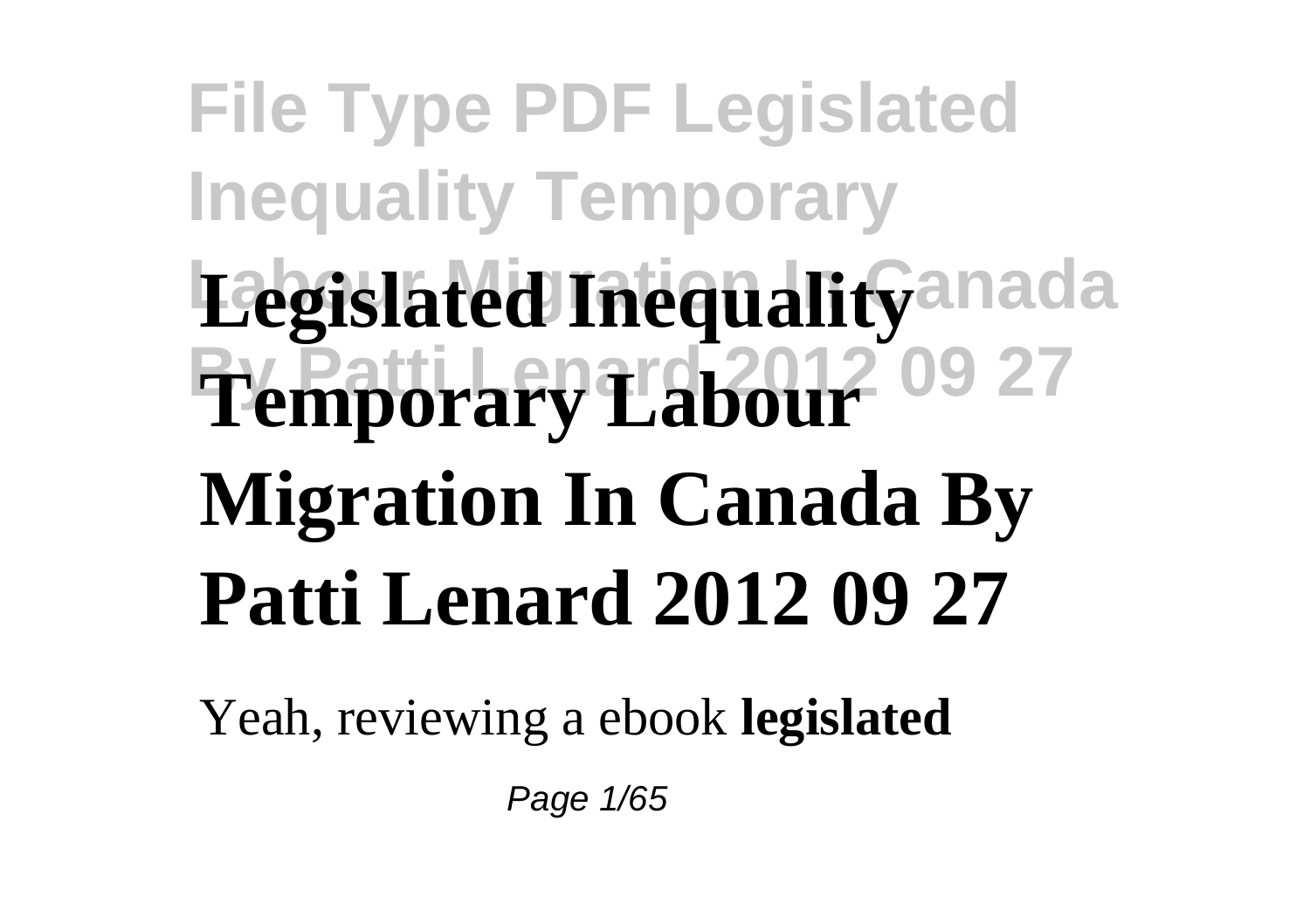**File Type PDF Legislated Inequality Temporary inequality temporary labour migration in canada by patti lenard 2012 09 27** could grow your close links listings. This is just one of the solutions for you to be successful. As understood, expertise does not suggest that you have wonderful points.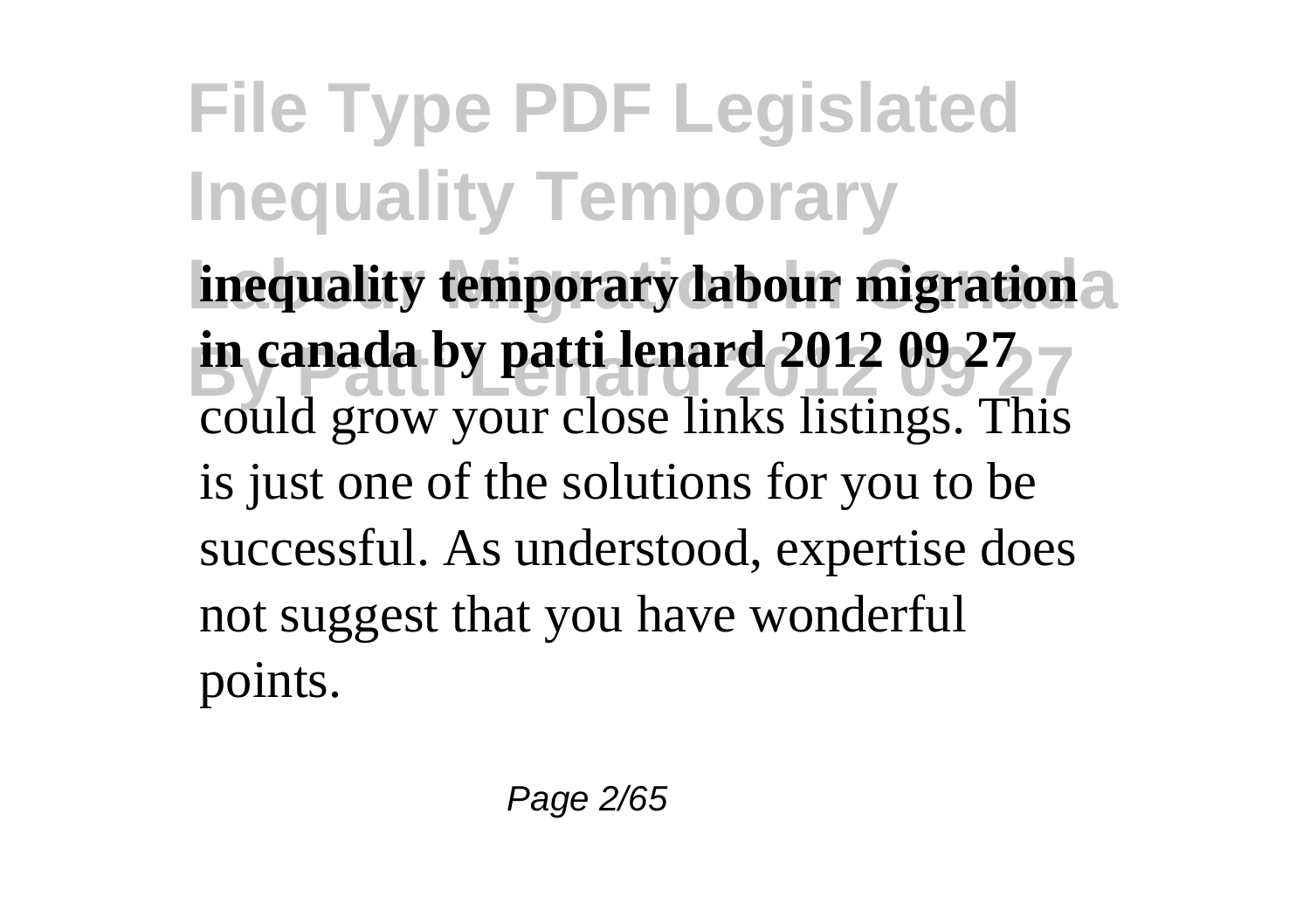**File Type PDF Legislated Inequality Temporary** Comprehending as capably as conformity<sup>2</sup> even more than new will have the funds for each success. adjacent to, the proclamation as without difficulty as sharpness of this legislated inequality temporary labour migration in canada by patti lenard 2012 09 27 can be taken as skillfully as picked to act. Page 3/65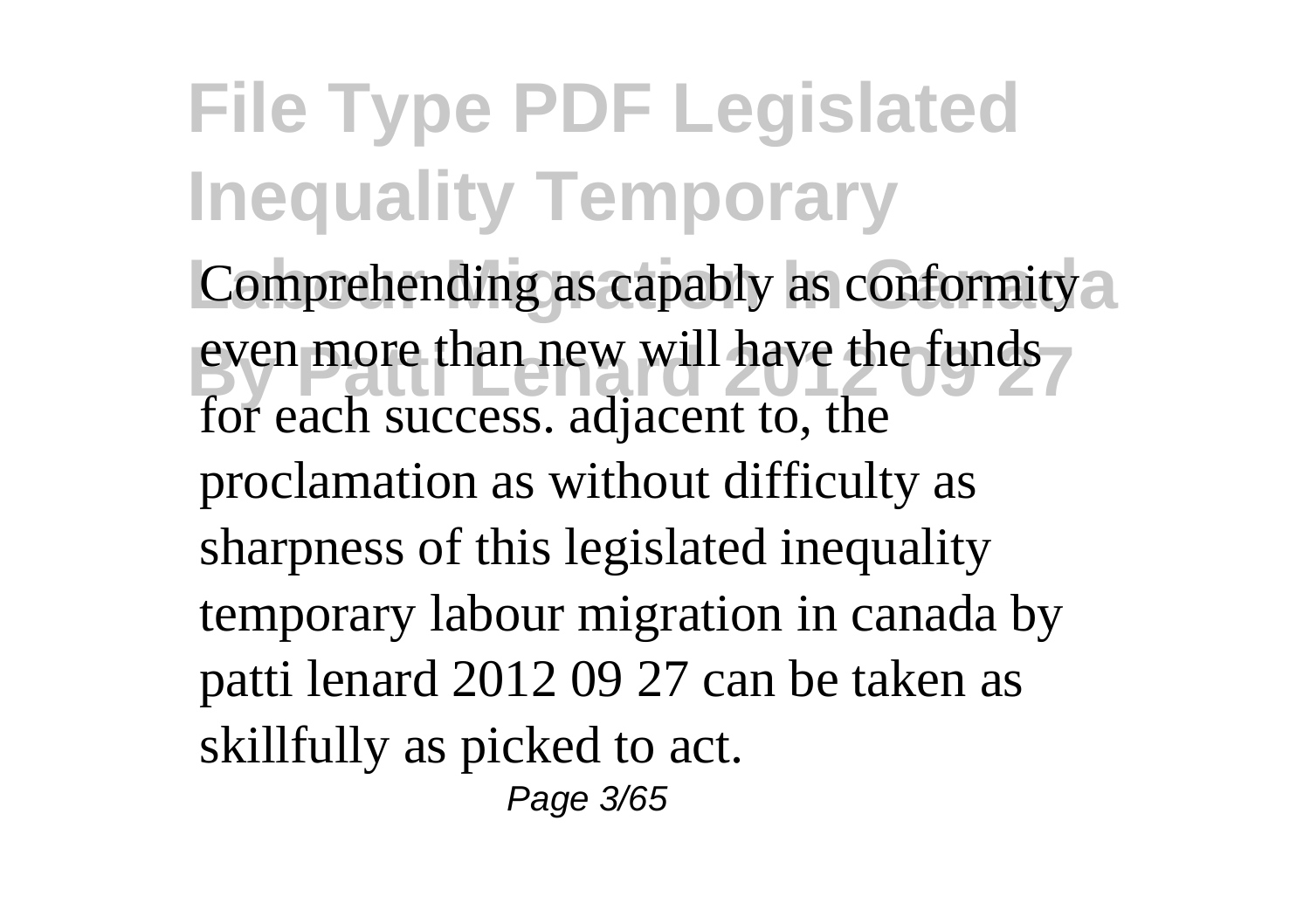**File Type PDF Legislated Inequality Temporary Labour Migration In Canada Burner** Labour Migration \u0026 Jobs | A Level Economics Essay Plan *HLS Library Book Talk | Constitutional Democracy in Crisis?* How Is Rentier Capitalism Aggravating Inequality? Bringing It home - Temporary Labour Migration in the Pacific**Who needs** Page 4/65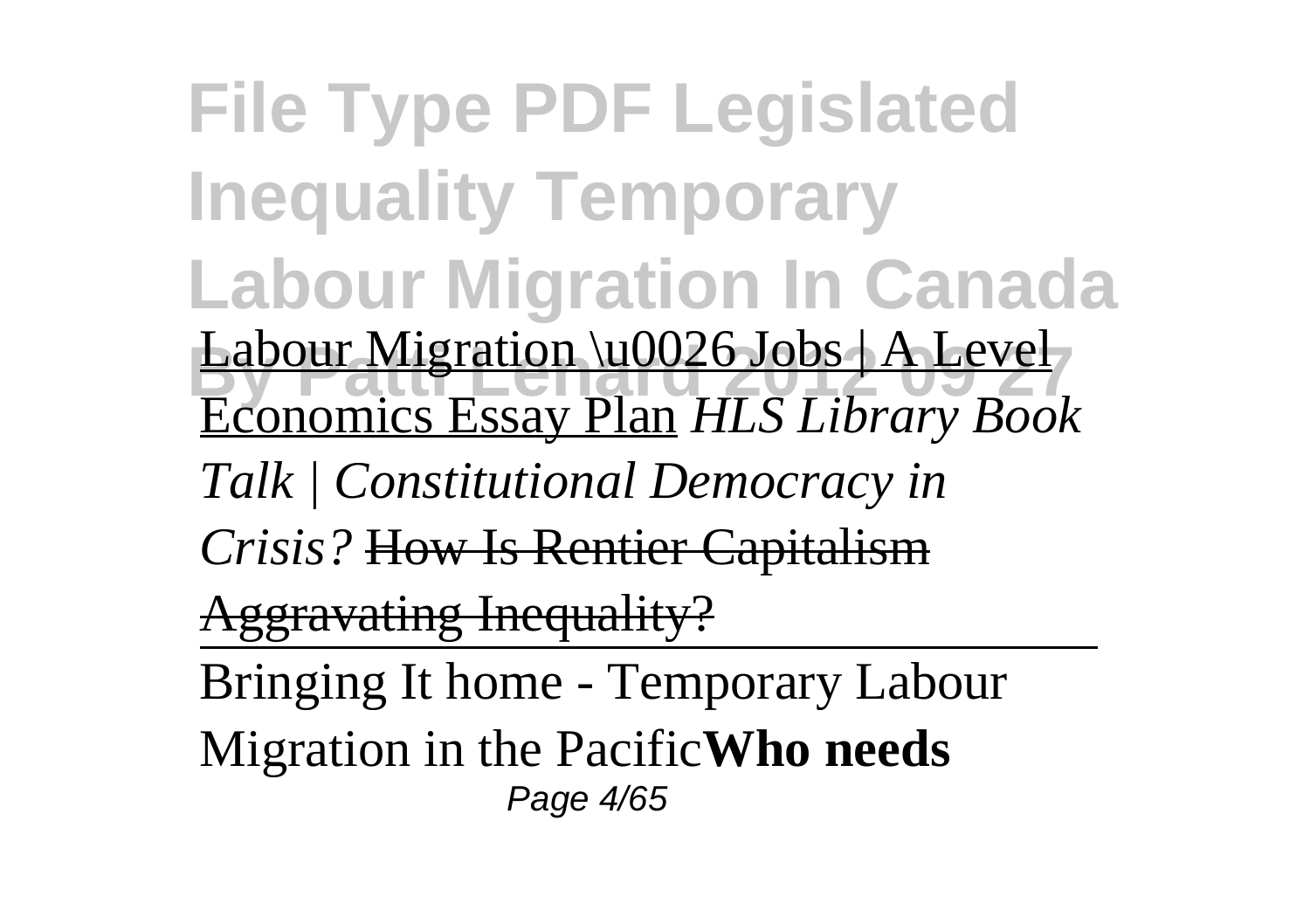**File Type PDF Legislated Inequality Temporary migrant workers? Controversies in** ada **international labour migration Meet the Experts: Why labour migration is a big deal?** *Labour Migration and the UK Economy* **Labour Migration: Impact on AD and AS Aviva Chomsky - \"Criminalization, Immigration, and Citizenship in the 21st Century\"** Page 5/65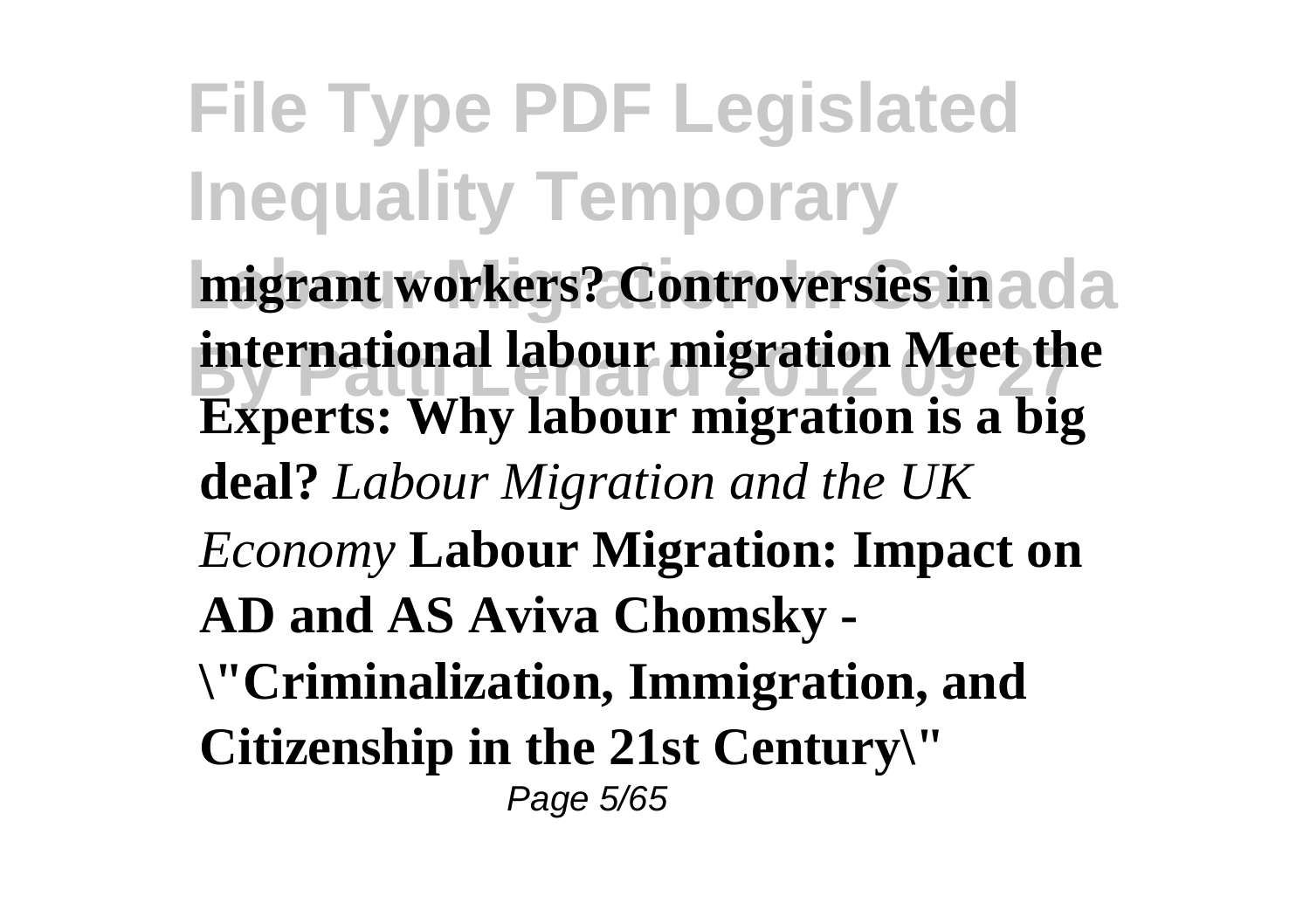**File Type PDF Legislated Inequality Temporary Douglas Massey: International migration** a in theory and practice Inequality and 27 Migration *What Is Meant By Labour Migration?* Understanding the Economic Shock of the Covid-19 Crisis What the 1% Don't Want You to Know *Jordan Peterson: The awful truth behind economic inequality The System: Who* Page 6/65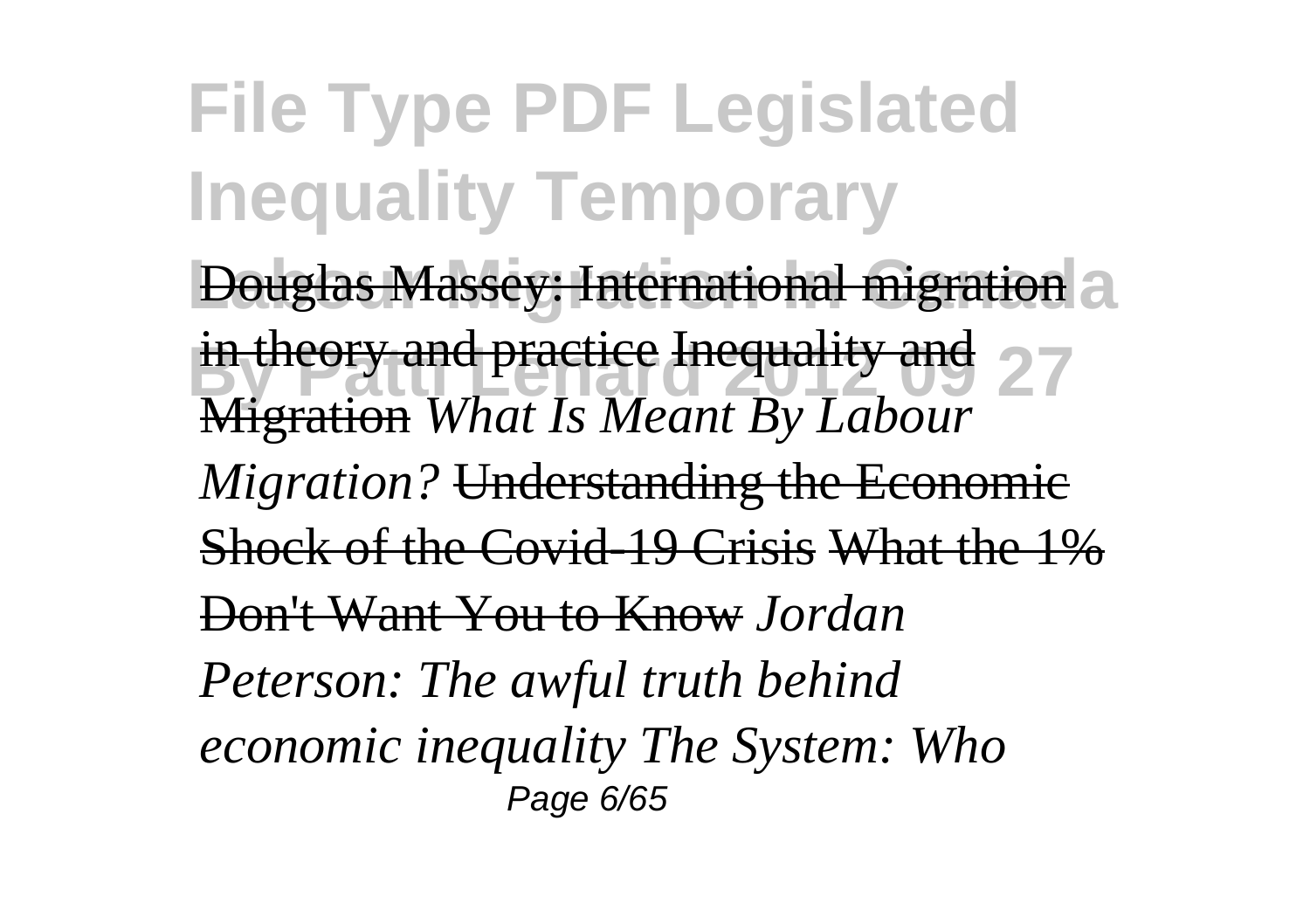**File Type PDF Legislated Inequality Temporary** *Rigged It, How We Fix It | Robert Reich* What is internal migration? | Migrants on the margins

How Informal Labor Market Participation Maintains Gender InequalityLabor Market Discrimination and Income Inequality What is the Racial Wealth Gap? | Robert Reich *The International Labour Migration* Page 7/65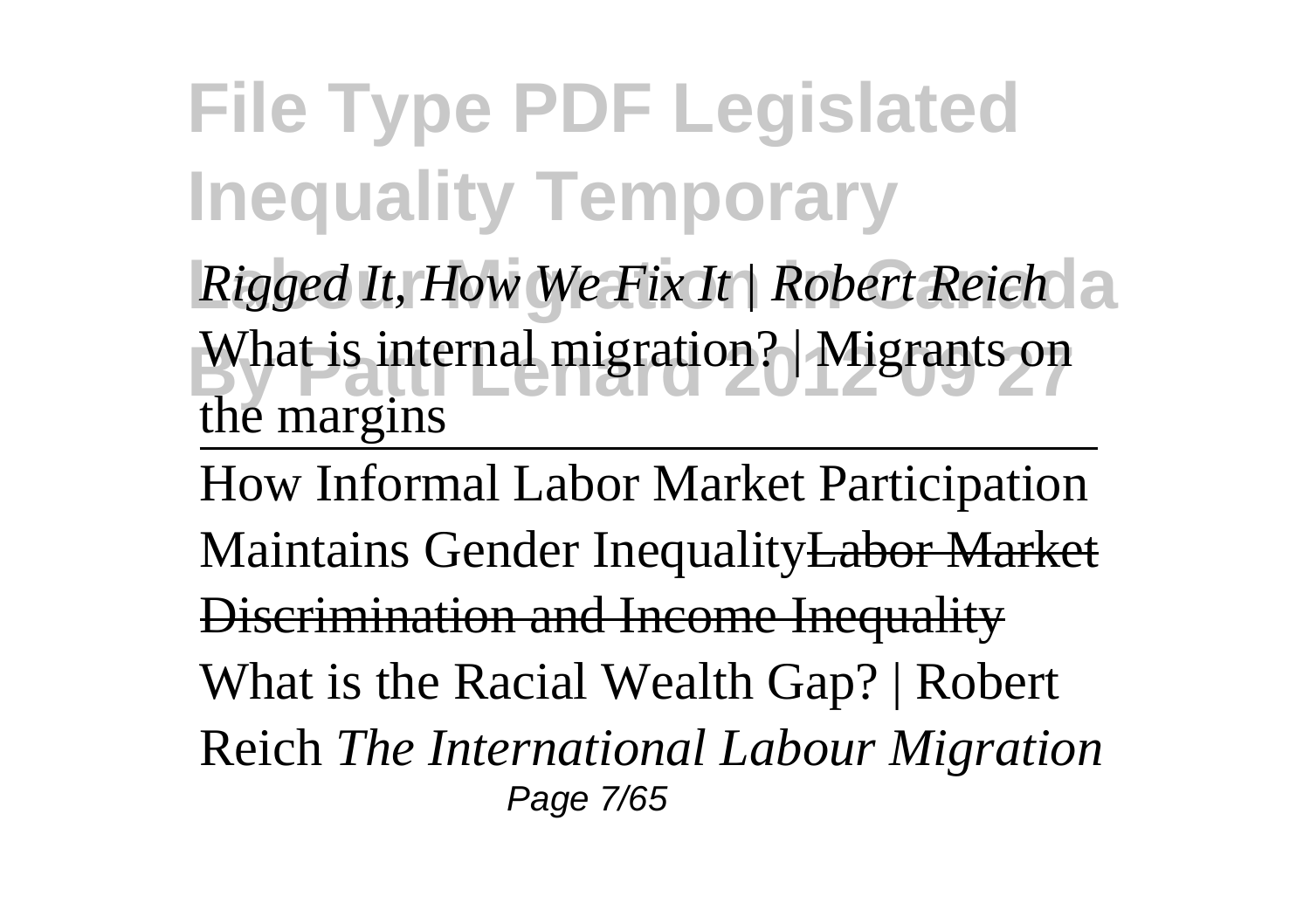**File Type PDF Legislated Inequality Temporary** *Statistics (ILMS) Database for ASEAN*  $d$ a **By Patter Reich:** Who **Patter Reich:** Who **Patter Reich:** Who *Rigged The System—And How To Fix It | Town Hall Seattle* ILERA2020: Shift Towards Temporary Labour Migration: Insights from Canada, Australia and the EU MPC Webinar: "Rethinking Migrants' Skills and Labour Immigration Policies" Page 8/65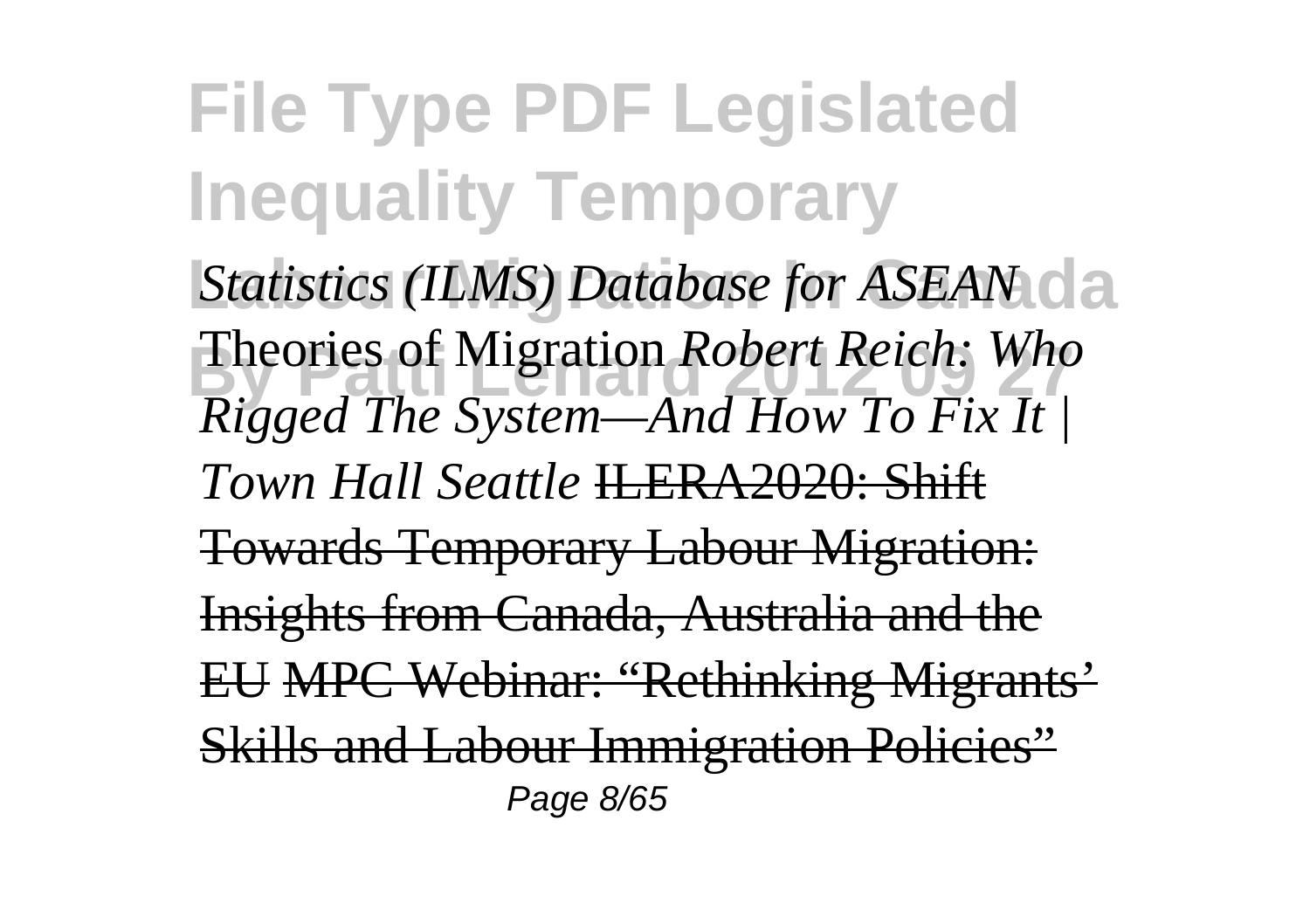**File Type PDF Legislated Inequality Temporary** George J. Borjas: Costs of Immigration - a **Beconomics Roundtable The Color of Law** Richard Rothstein | Talks at Google Labour migration - African perspectives on cooperation Migrating to Opportunity: How to Improve Labor Migration in ASEAN COVID-19 and labour migration Legislated Inequality Temporary Labour Page 9/65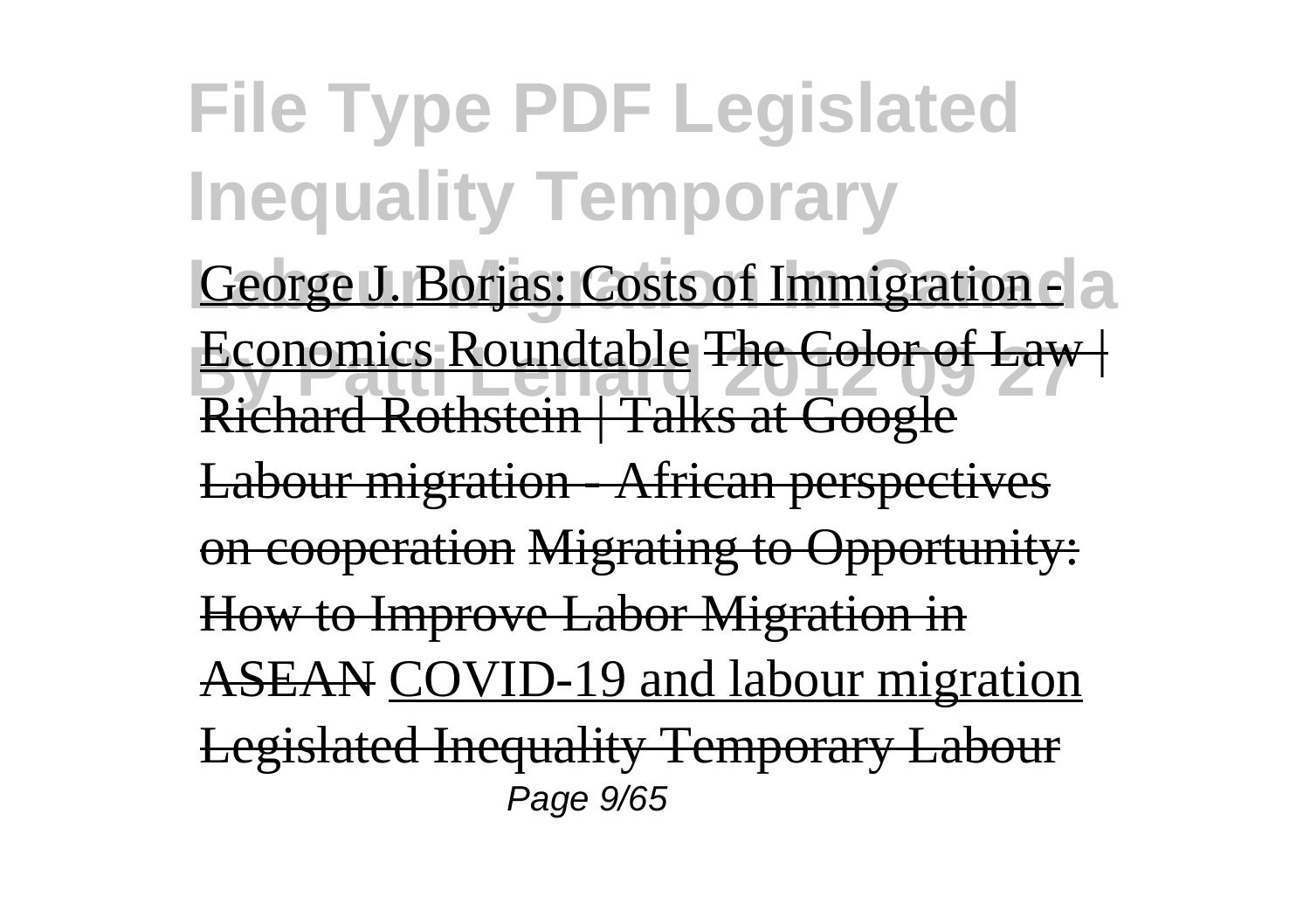**File Type PDF Legislated Inequality Temporary Migration In Canada Buy Legislated Inequality: Temporary** Labour Migration in Canada by Patti Tamara Lenard, Christine Straehle (ISBN: 9780773540415) from Amazon's Book Store. Everyday low prices and free delivery on eligible orders.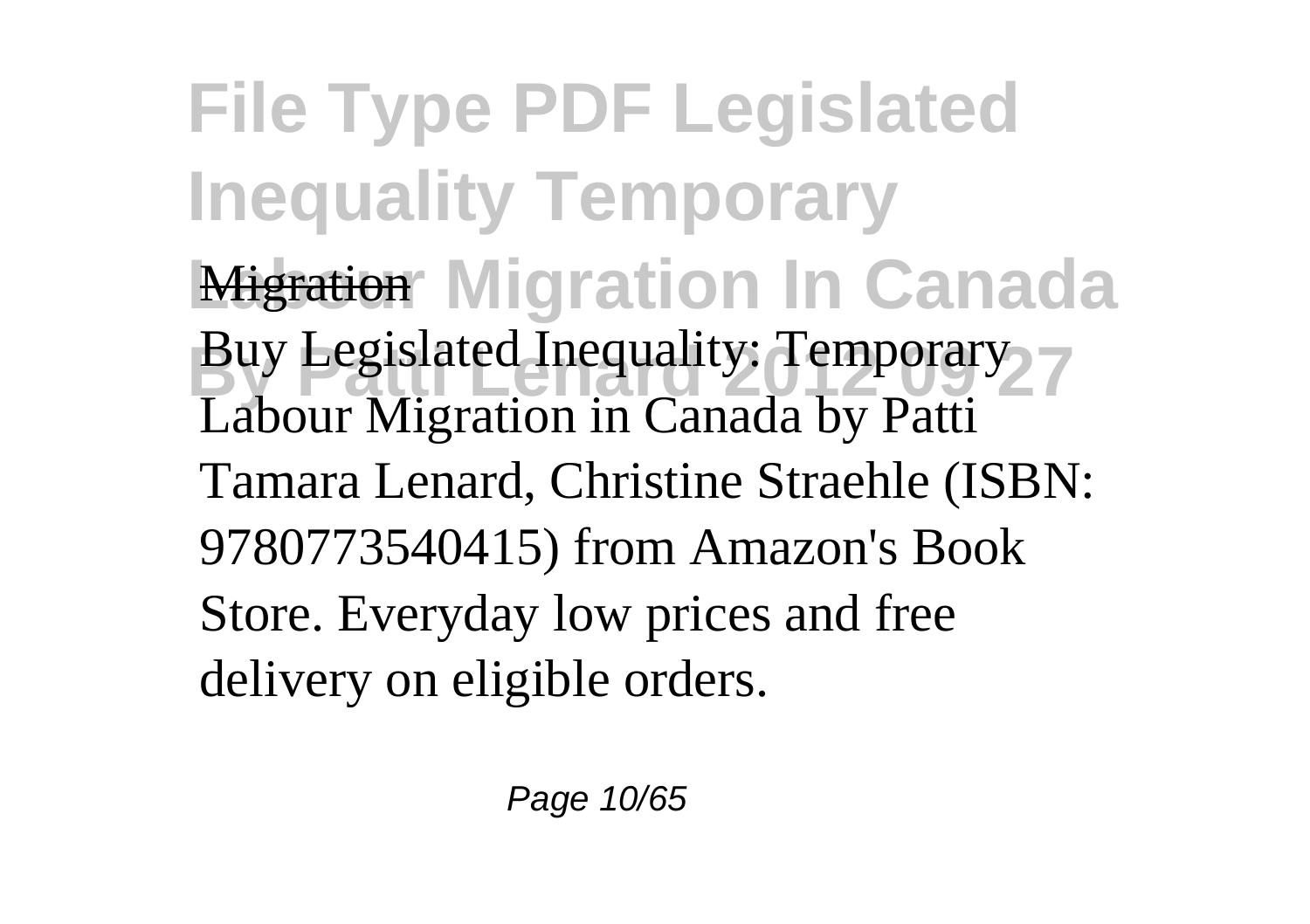**File Type PDF Legislated Inequality Temporary** Legislated Inequality: Temporary Labour<sub>2</sub> **Migration in ...**<br>**By Patti Lenard 2012 09 27** The difficult working conditions faced by migrant workers, as well as the economic and social dangers of relying on temporary migration to relieve labour shortages, are described in detail....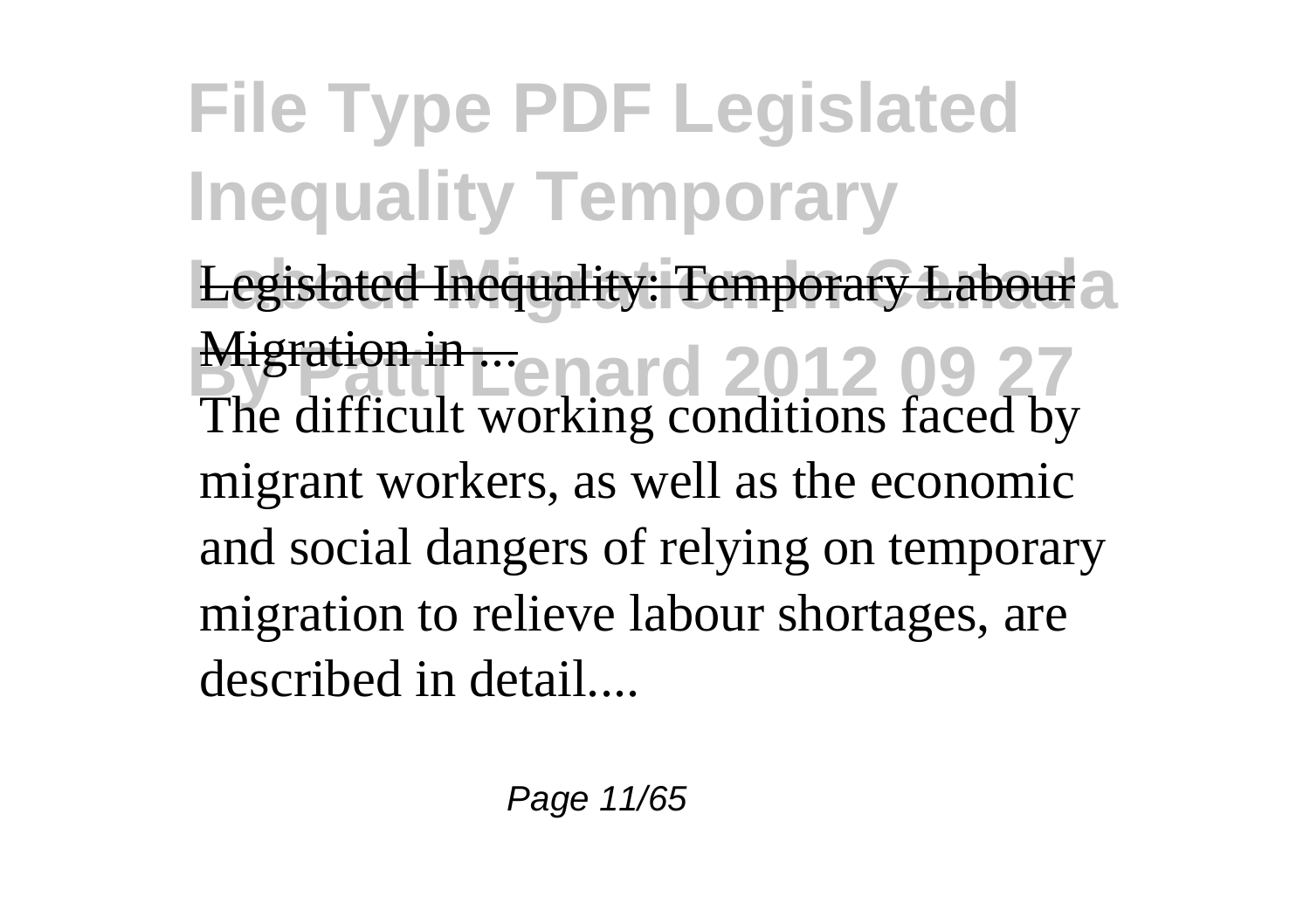**File Type PDF Legislated Inequality Temporary** Legislated Inequality: Temporary Labour<sub>2</sub> **By Patti Lenard 2012 09 27** Migration in ... Buy Legislated Inequality by Patti Tamara Lenard, Christine Straehle (ISBN: 9780773540422) from Amazon's Book Store. Everyday low prices and free delivery on eligible orders.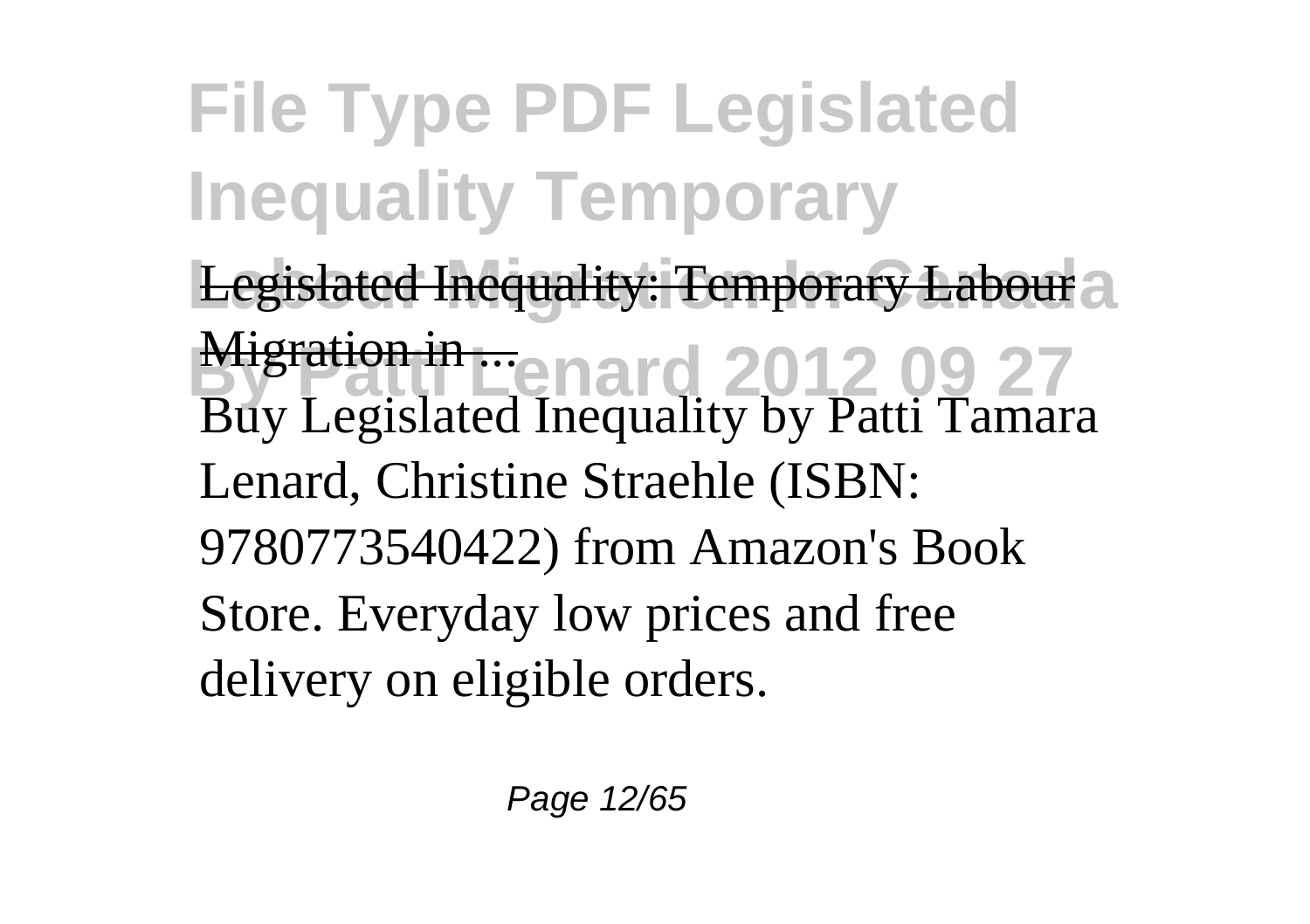**File Type PDF Legislated Inequality Temporary** Legislated Inequality: Amazon.co.uk: Patti **Bamara Lenard 7012 09 27** Legislated Inequality: Temporary Labour Migration in Canada. Historically, Canada has adopted immigration policies focused on admitting migrants who were expected to become citizens. A dramatic shift has occurred in recent years as the number of Page 13/65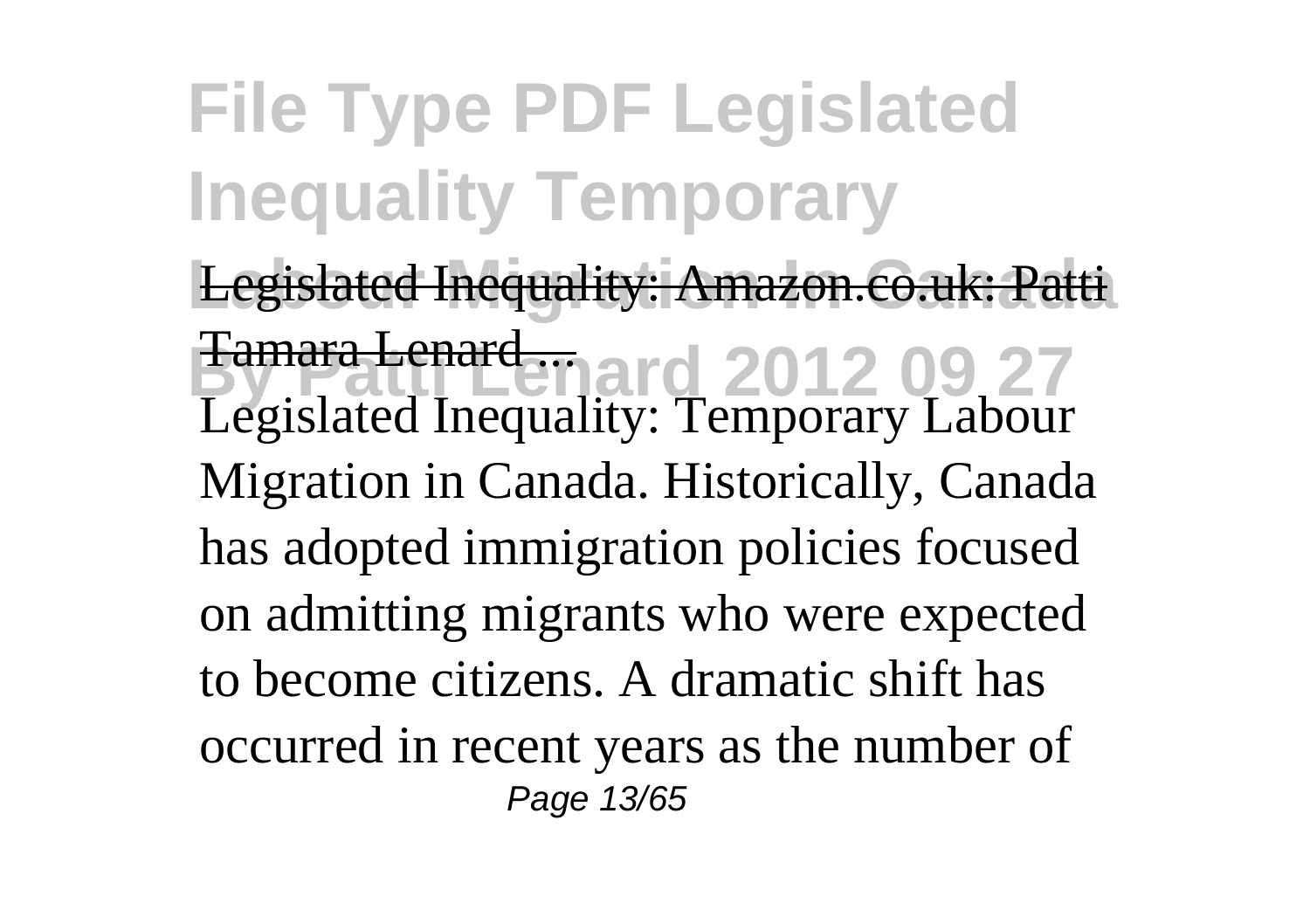**File Type PDF Legislated Inequality Temporary** temporary labourers admitted to Canada<sup>1</sup> has increased substantially. 012 09 27

Legislated Inequality: Temporary Labour Migration in ... Historically, Canada has adopted immigration policies focused on admitting migrants who were expected to become Page 14/65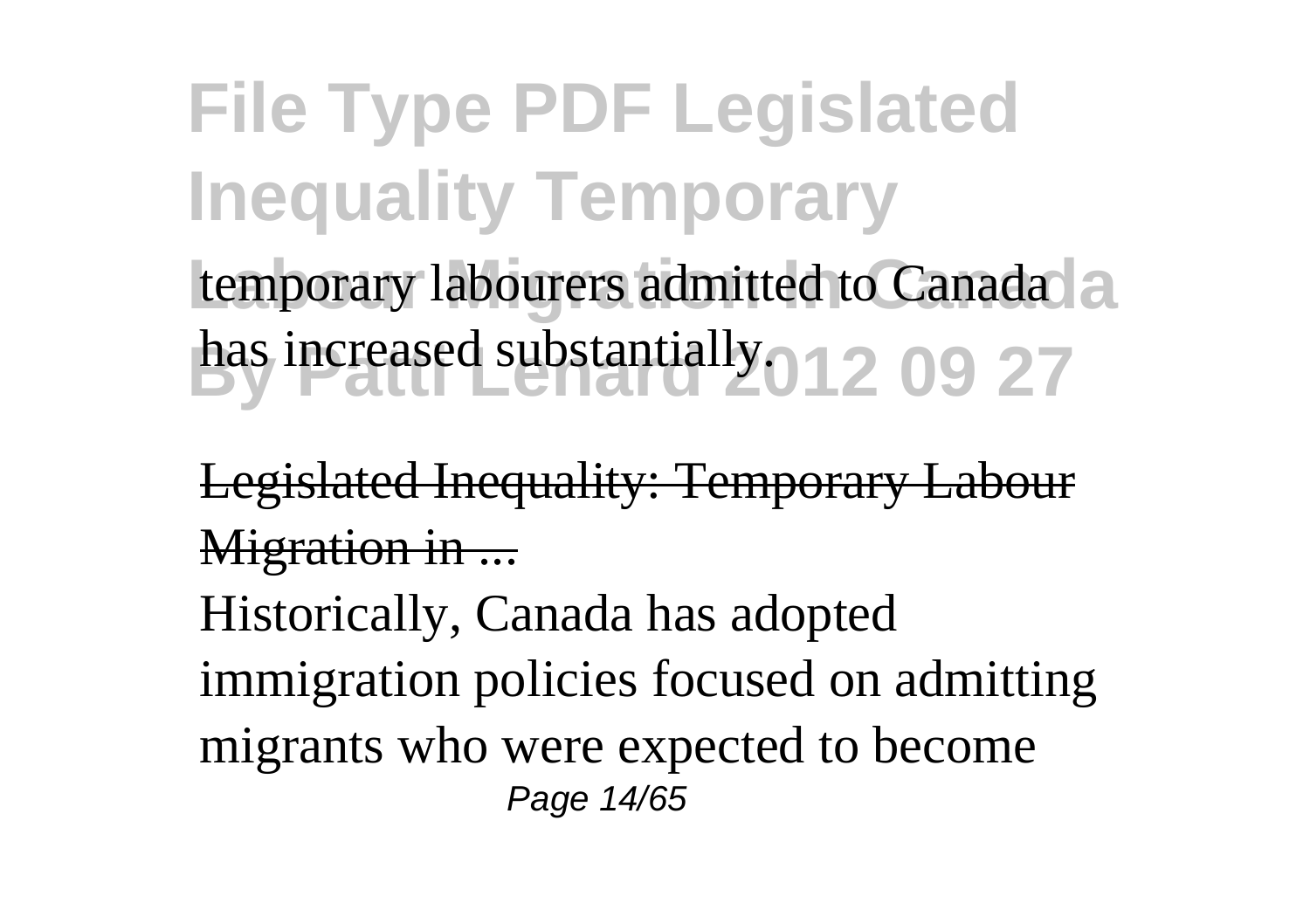**File Type PDF Legislated Inequality Temporary** citizens. A dramatic shift has occurred in a **By Patti Lenard 2012 09 27** 

Legislated Inequality: Temporary Labour Migration in ...

The difficult working conditions faced by migrant workers, as well as the economic and social dangers of relying on temporary Page 15/65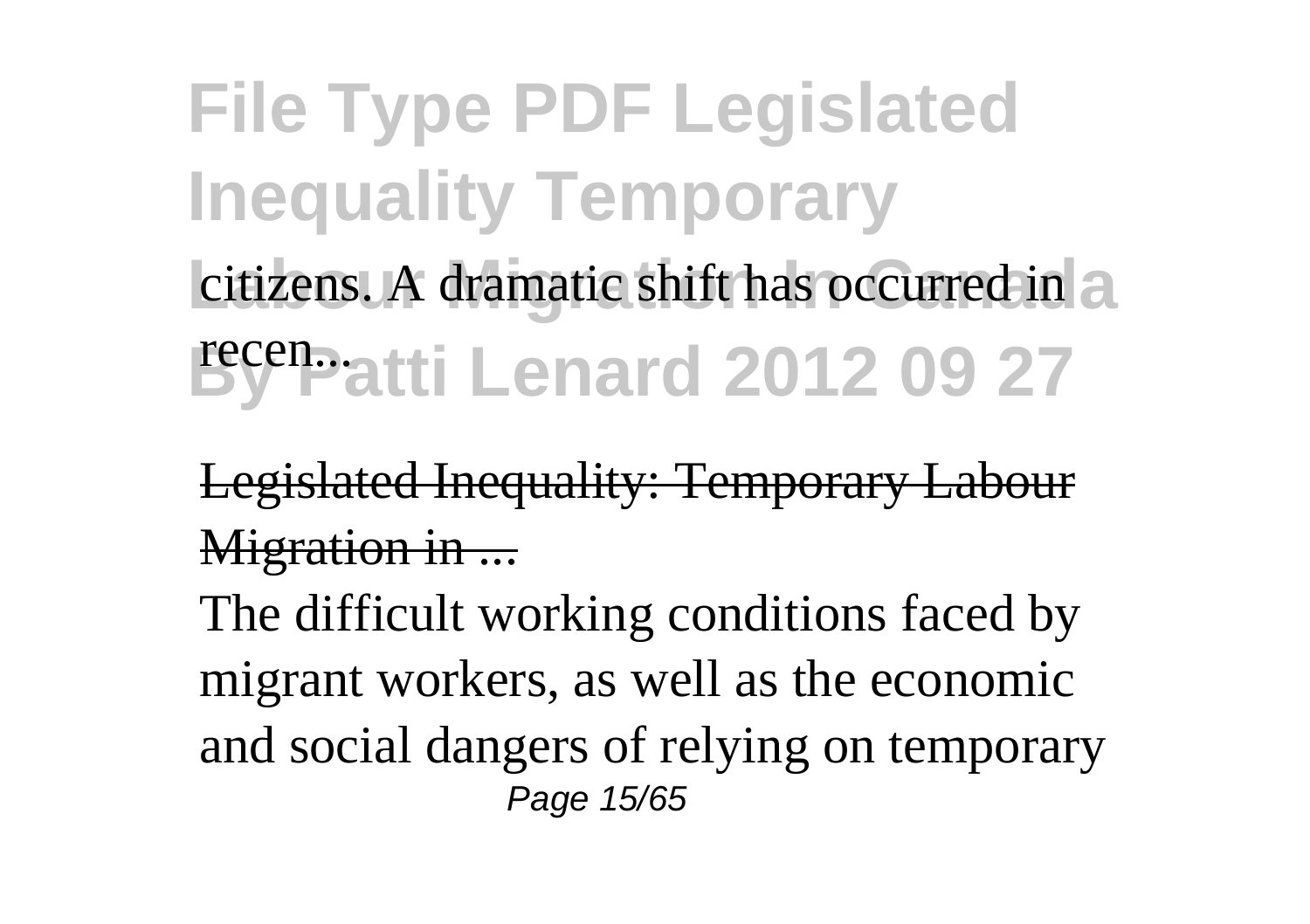**File Type PDF Legislated Inequality Temporary** migration to relieve labour shortages, are a described in detail. Legislated Inequality provides an essential critical analysis of the failings of temporary labour migration programs in Canada and proposes tangible ways to improve the lives of labourers.

Legislated Inequality | McGill-Oueen's Page 16/65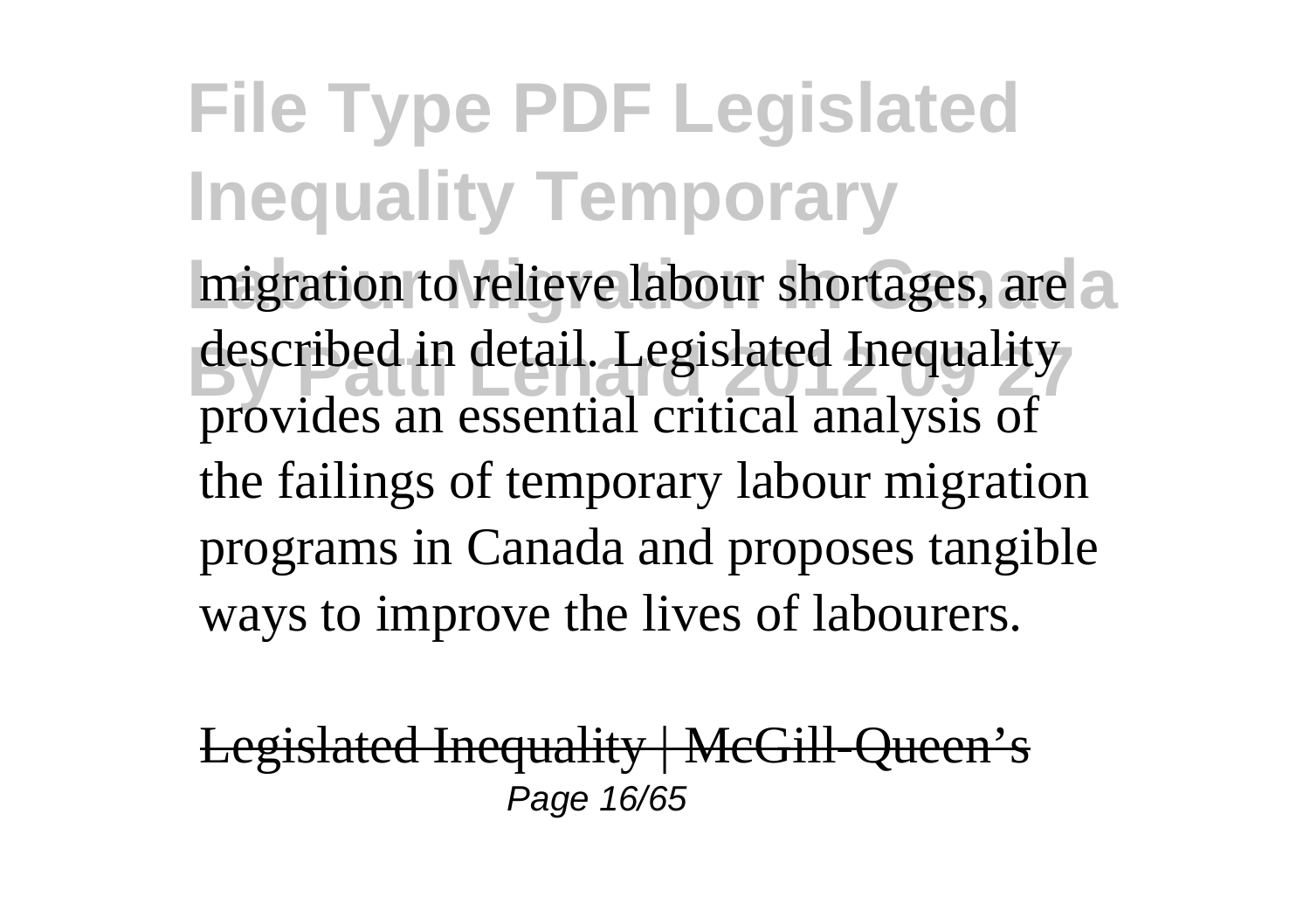**File Type PDF Legislated Inequality Temporary University Press** ration In Canada While migration policy has always hinged on inequalities between potential and actual migrants, these provisional migration regimes manifest an internalisation of inequality in relation to the present rights and future prospects of individuals residing within nations. Page 17/65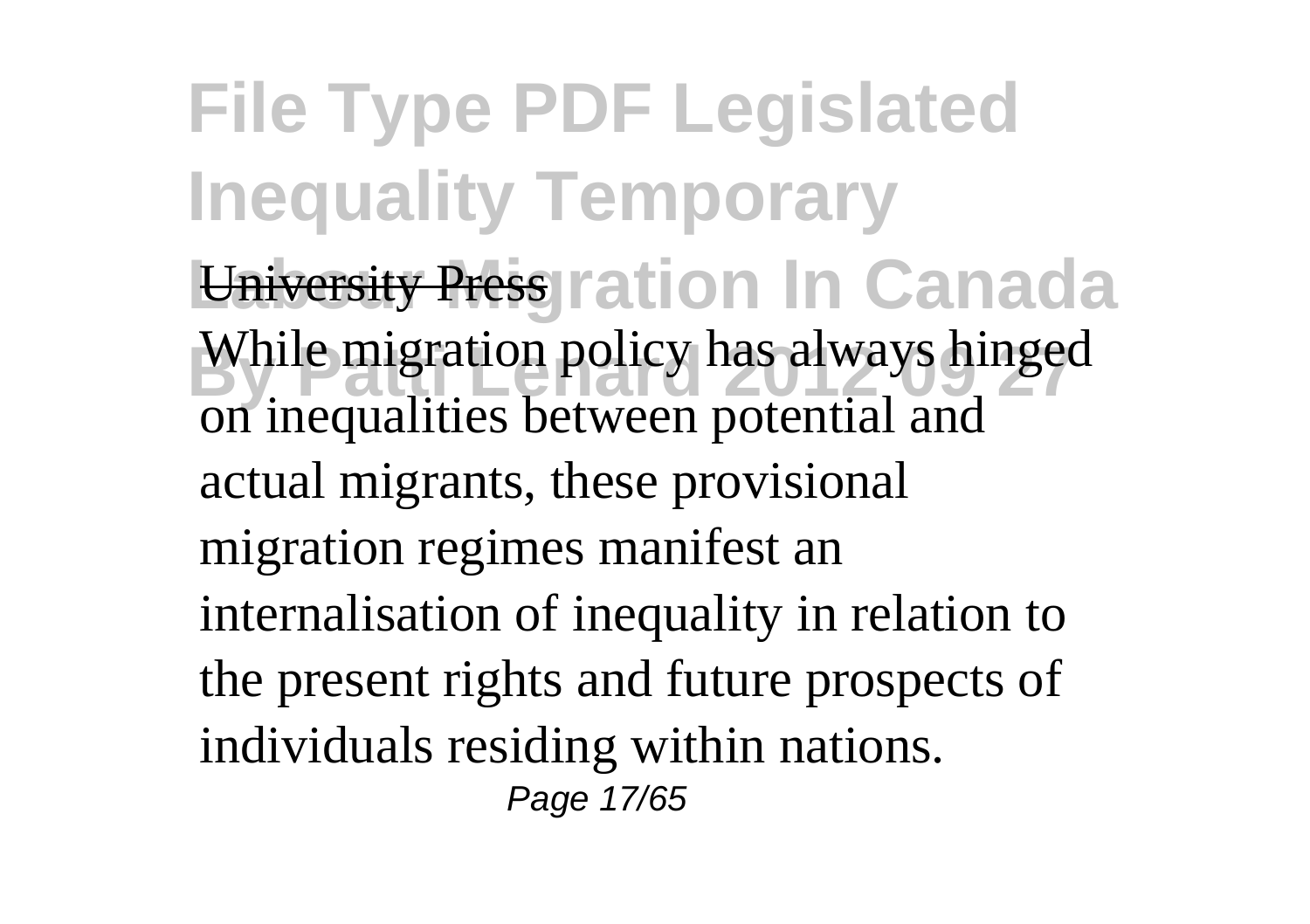**File Type PDF Legislated Inequality Temporary Labour Migration In Canada By Patti Lengti Lengti Lengti Levels 2012** 27 ligration and the Legislated Inequality: Temporary Labour Migration in Canada: Lenard, Patti Tamara, Straehle, Christine: Amazon.sg: Books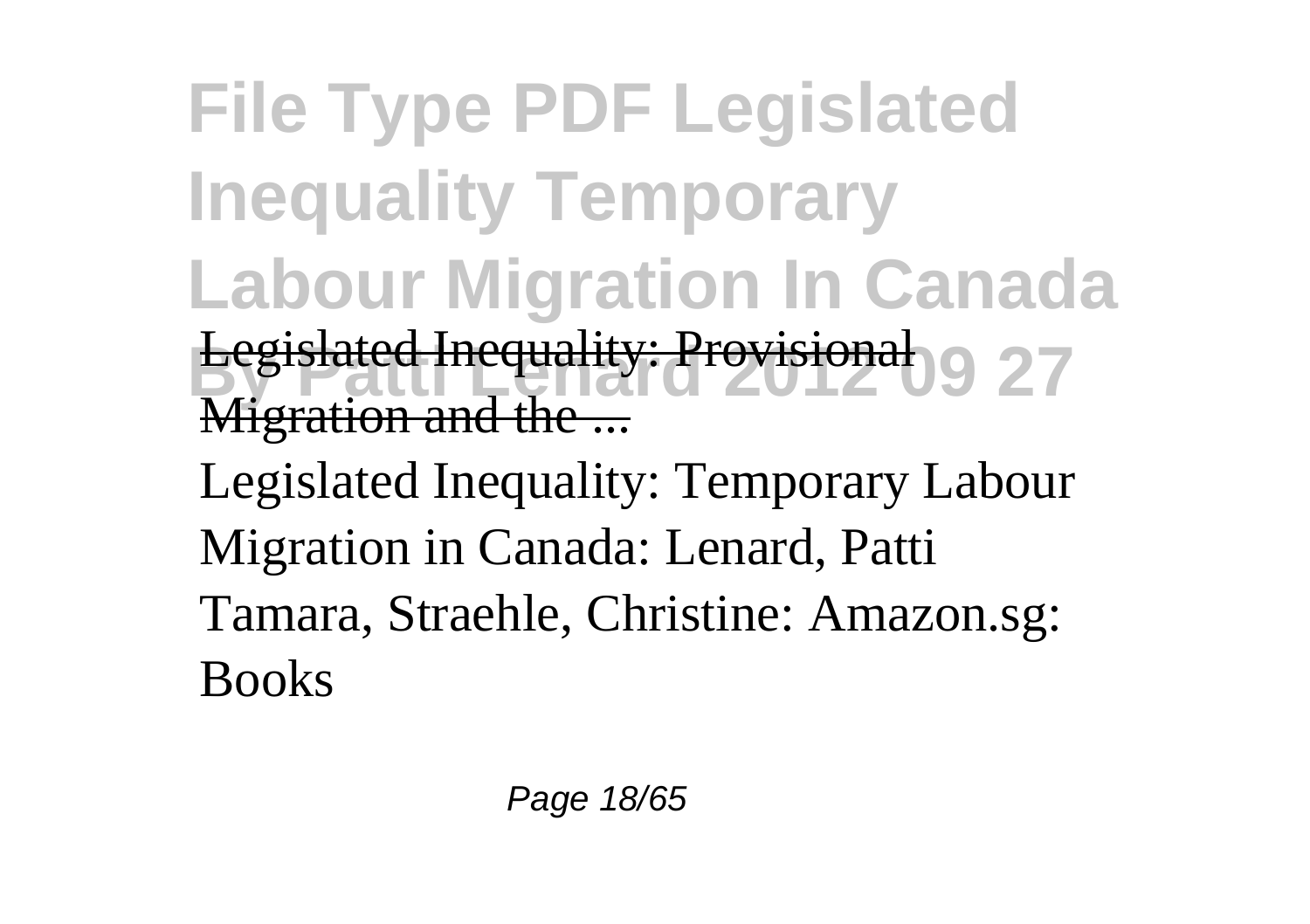**File Type PDF Legislated Inequality Temporary** Legislated Inequality: Temporary Labour<sub>2</sub> **Migration in ...**<br>**By Patti Lenard 2012 09 27** The difficult working conditions faced by migrant workers, as well as the economic and social dangers of relying on temporary migration to relieve labour shortages, are described in detail. Legislated Inequality provides an essential critical analysis of Page 19/65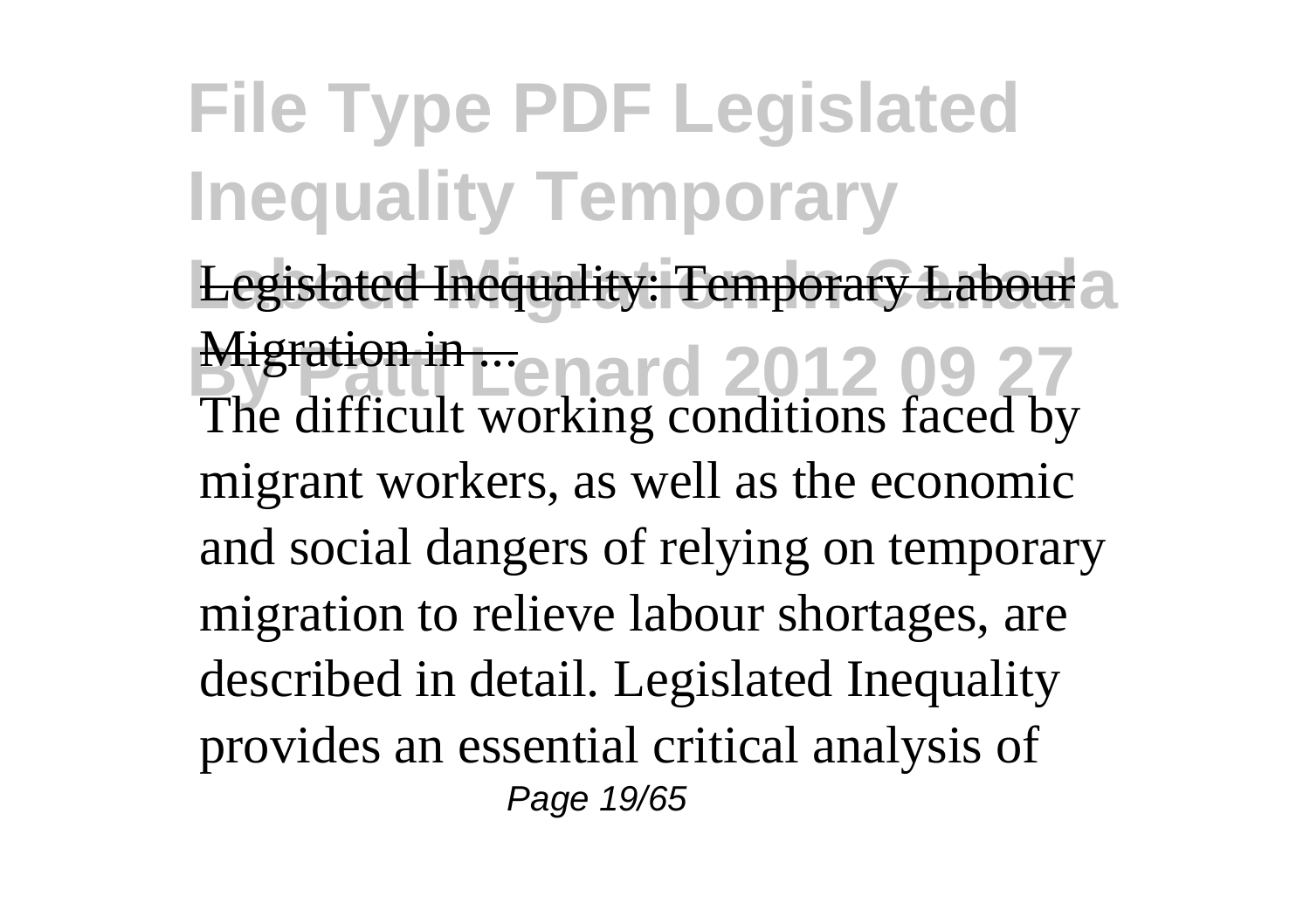**File Type PDF Legislated Inequality Temporary** the failings of temporary labour migration programs in Canada and proposes tangible ways to improve the lives of labourers.

Legislated Inequality: Temporary Labour Migration in ...

Legislated Inequality: Temporary Labour Migration in Canada: Lenard, Assistant Page 20/65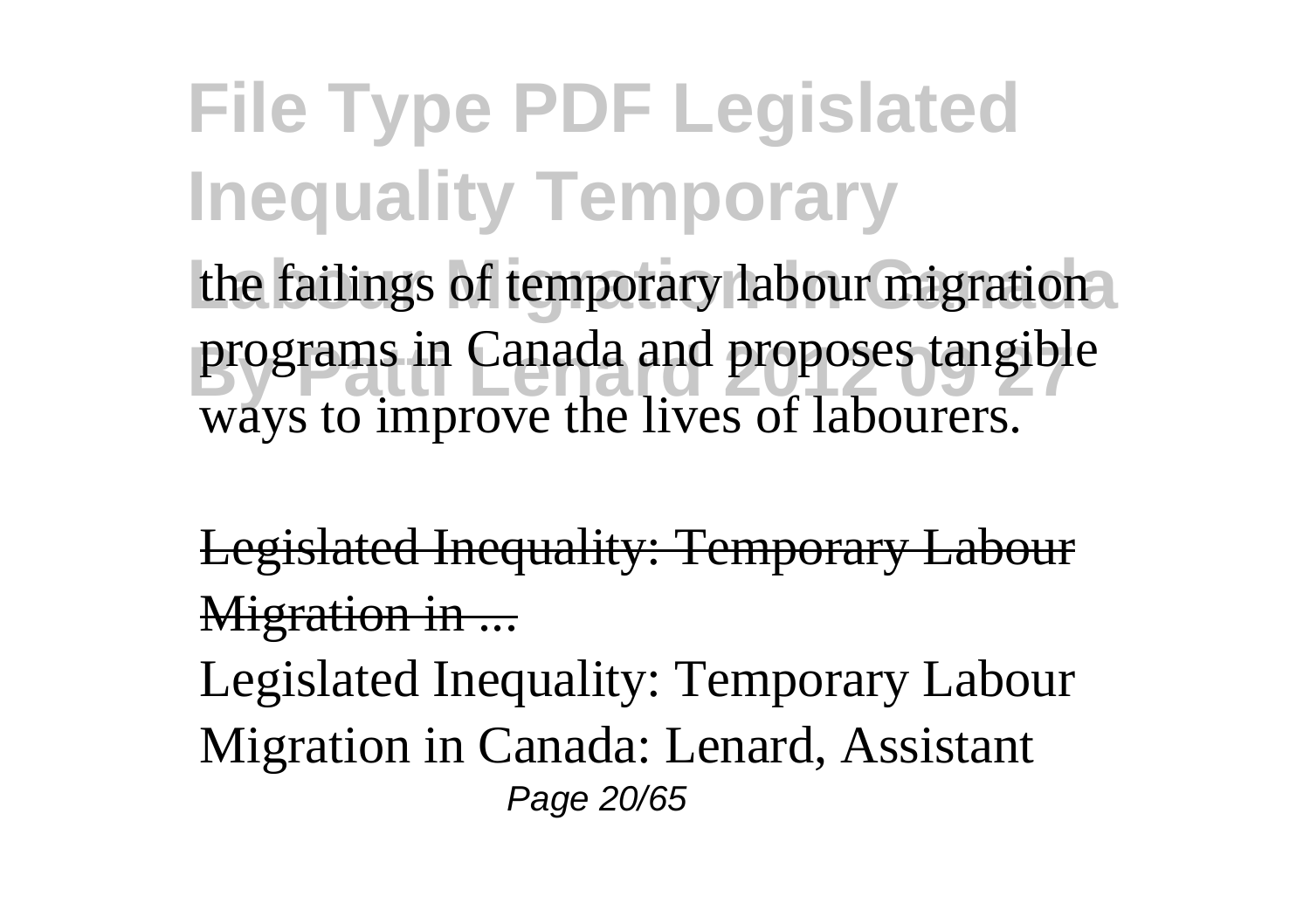**File Type PDF Legislated Inequality Temporary** Professor of Applied Ethics in the anada Graduate School of Public and 209 27 International Affairs Patti Tamara, Straehle, Assistant Professor of Ethics in the Graduate School of Public and International Affairs Christine: Amazon nl

Legislated Inequality: Temporary Labour Page 21/65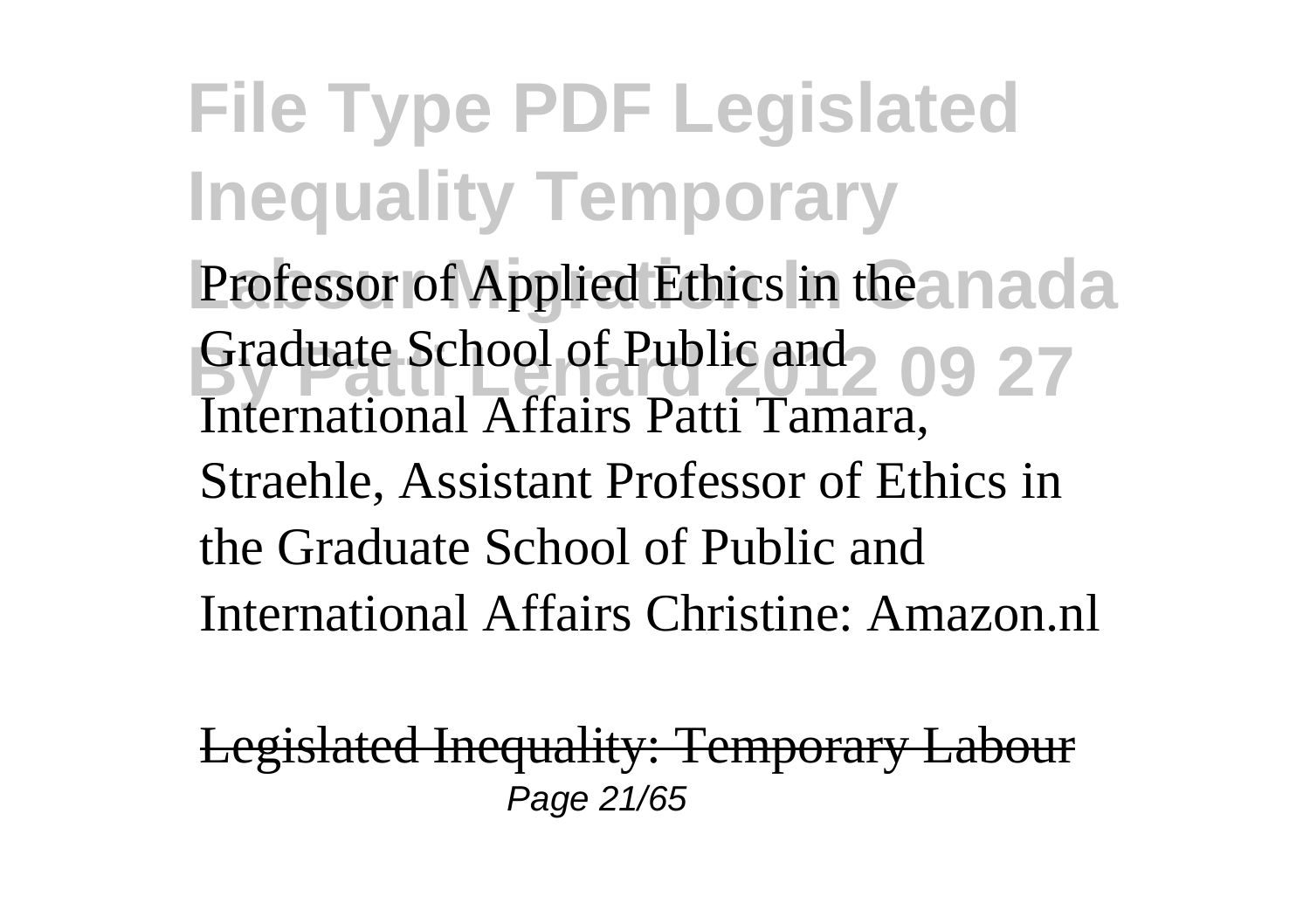**File Type PDF Legislated Inequality Temporary Migration in Higration In Canada Bello, Sign in. Account & Lists Account** Returns & Orders. Try

Legislated Inequality: Lenard, Patti Tamara: Amazon.com.au ...

Legislated Inequality: Temporary Labour Migration in Canada - Ebook written by Page 22/65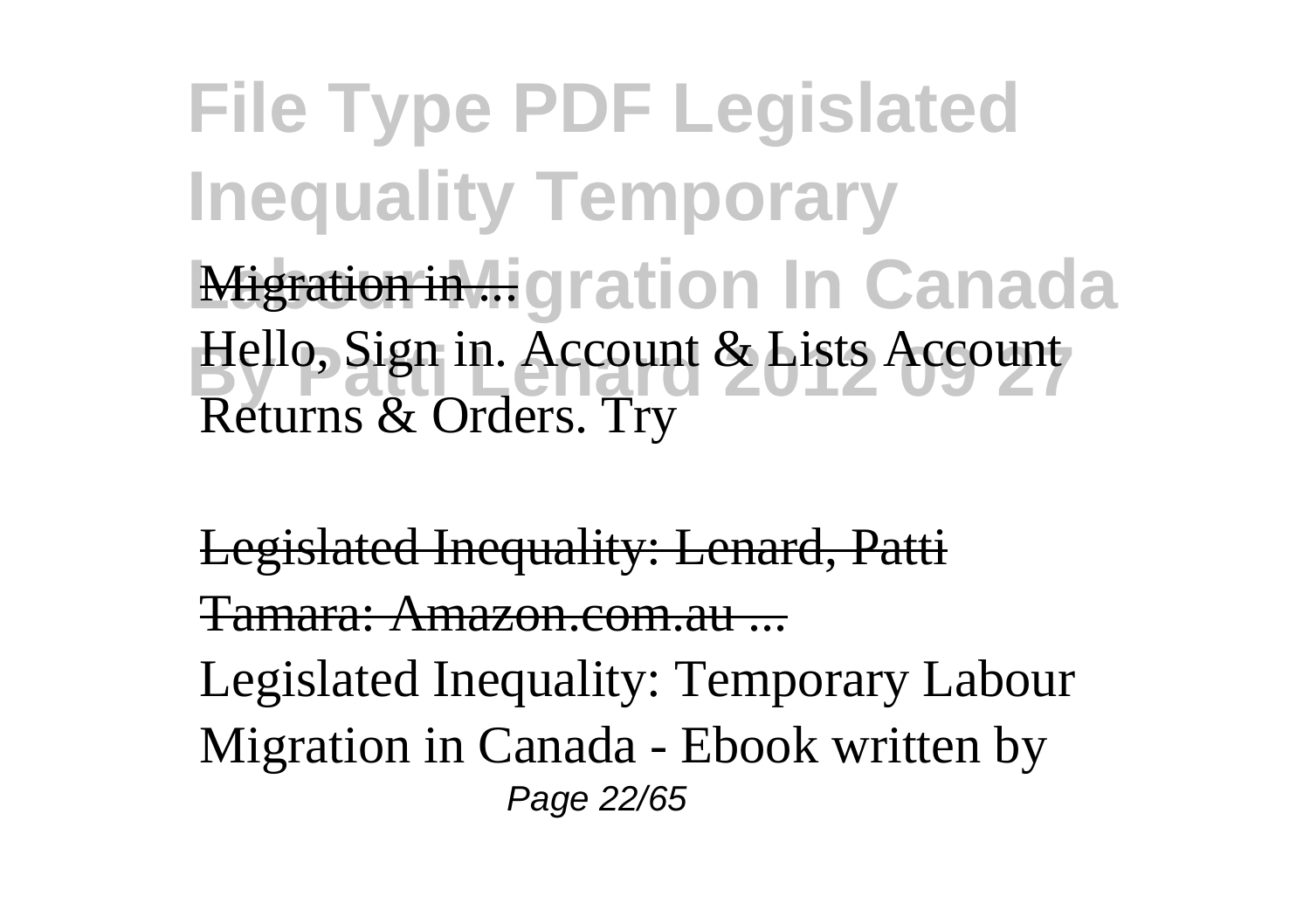**File Type PDF Legislated Inequality Temporary** Patti Tamara Lenard, Christine Straehle.<sup>2</sup> Read this book using Google Play Books app on your PC, android, iOS devices. Download for offline reading, highlight, bookmark or take notes while you read Legislated Inequality: Temporary Labour Migration in Canada.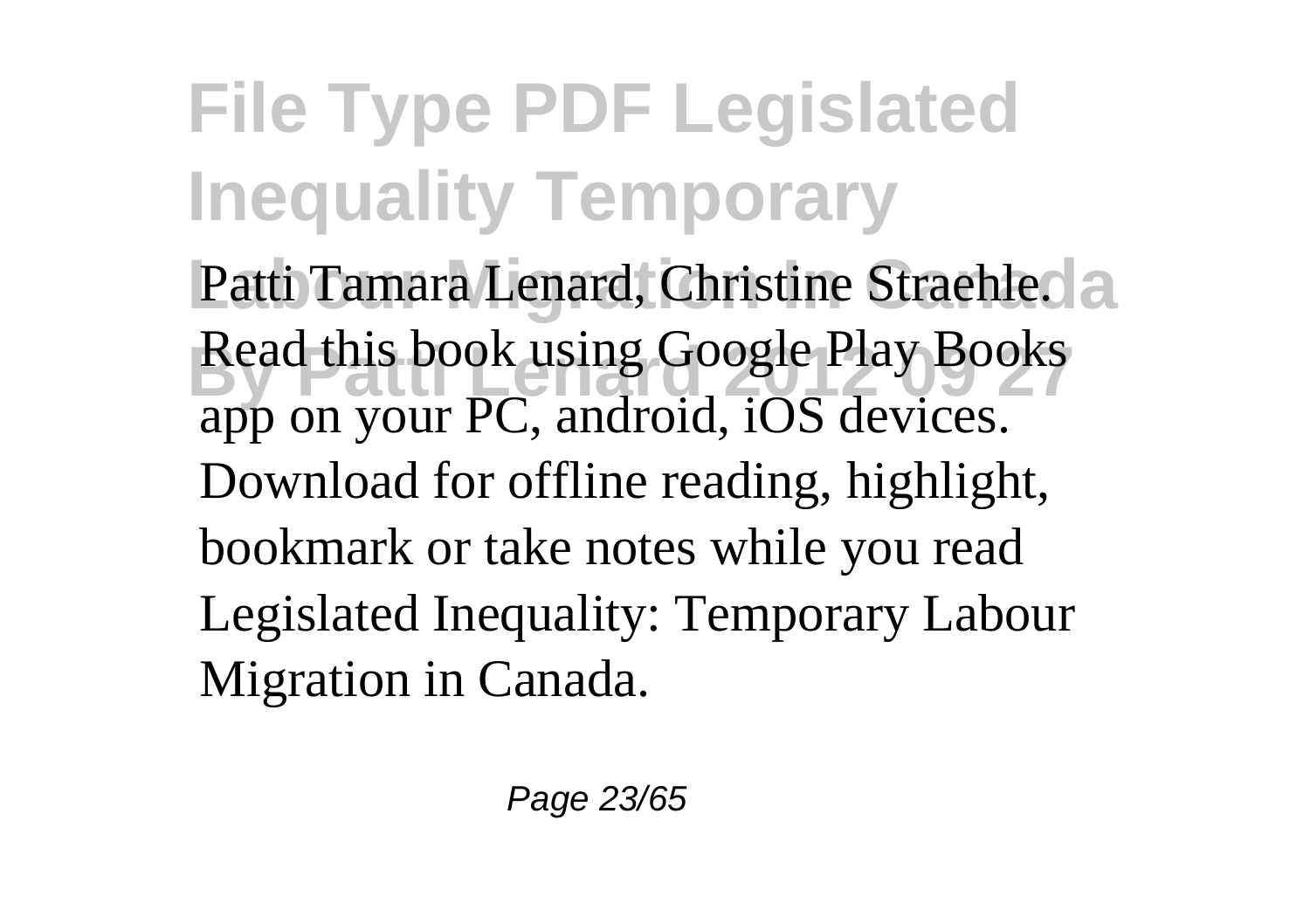**File Type PDF Legislated Inequality Temporary** Legislated Inequality: Temporary Labour<sub>2</sub> **Migration in ... enard 2012 09 27** ## Last Version Legislated Inequality Temporary Labour Migration In Canada ## Uploaded By Alexander Pushkin, legislated inequality critically evaluates this radical development in canadian immigration arguing that it threatens to Page 24/65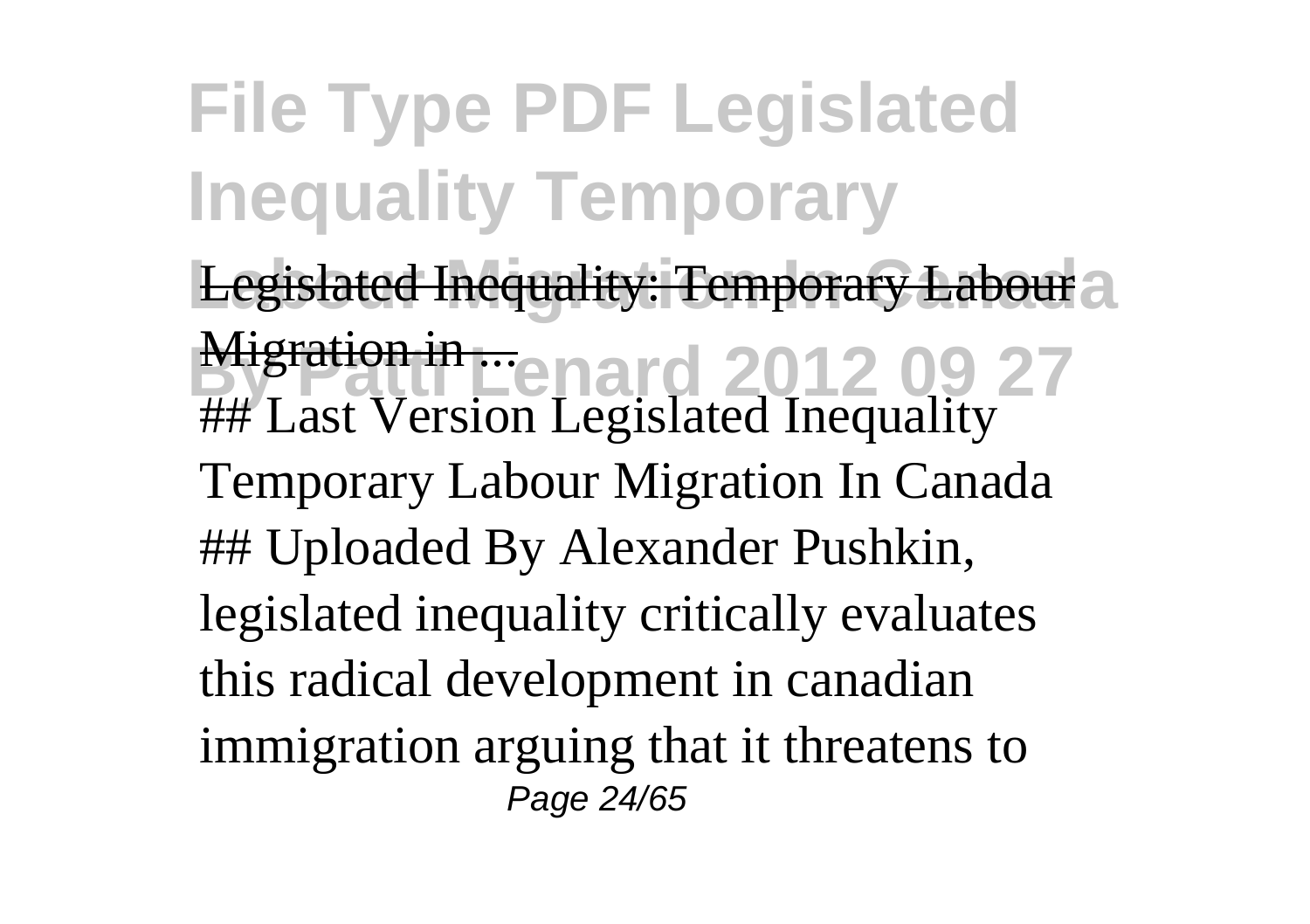**File Type PDF Legislated Inequality Temporary** undermine canadas success as an anada immigrant nation assessing each of the four major temporary labour

Legislated Inequality Temporary Labour Migration In Canada

~~ Legislated Inequality Temporary Labour Migration In Canada ~~ Uploaded Page 25/65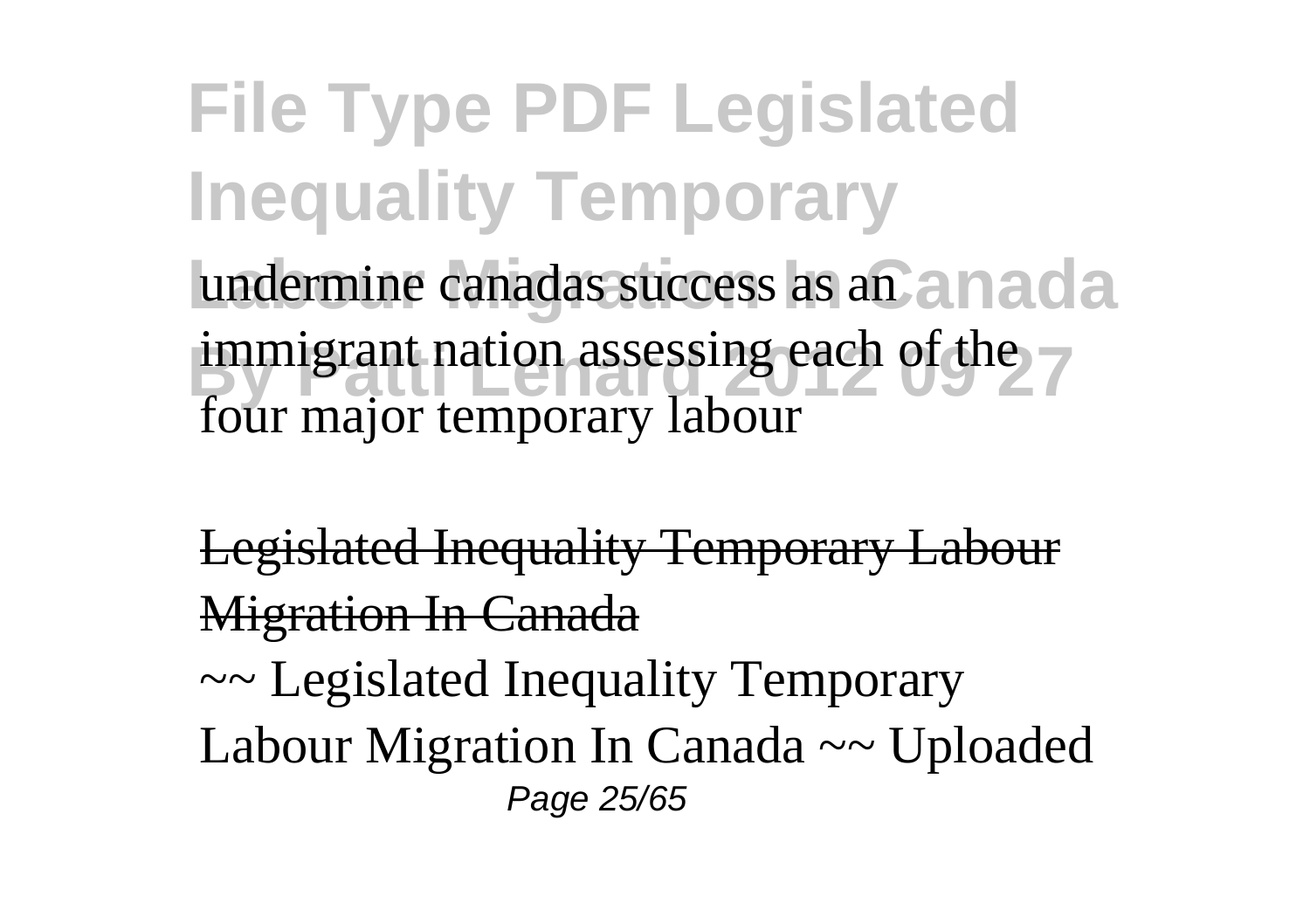**File Type PDF Legislated Inequality Temporary** By Louis L Amour, legislated inequality a eritically evaluates this radical 2 09 27 development in canadian immigration arguing that it threatens to undermine canadas success as an immigrant nation assessing each of the four major temporary labour migration programs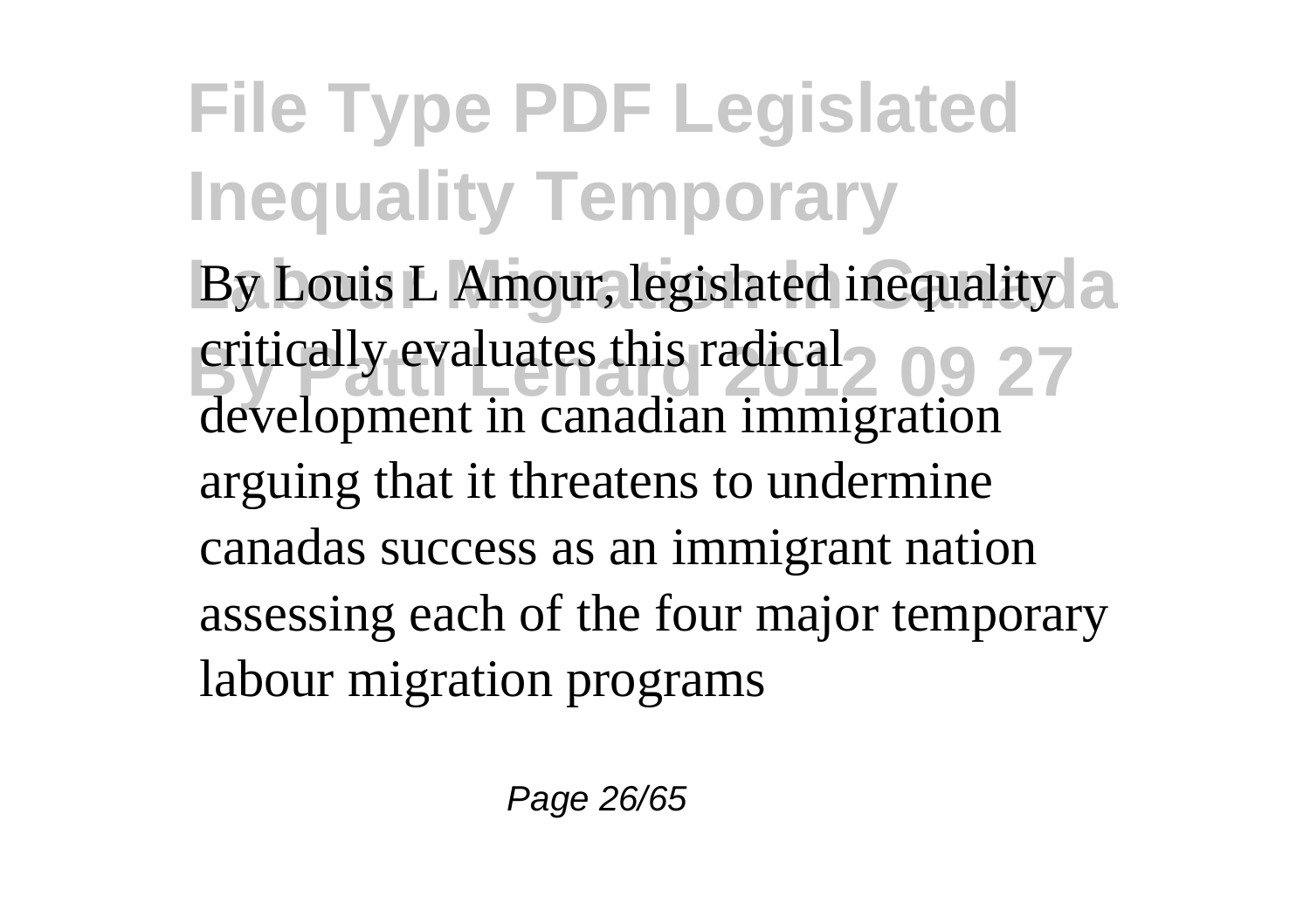**File Type PDF Legislated Inequality Temporary** Legislated Inequality Temporary Labour<sup>2</sup> **Burealish Canada 2012 09 27**<br>
# Legislated Inequality Temporary Labour Migration In Canada ... Migration In Canada # Uploaded By Lewis Carroll, legislated inequality critically evaluates this radical development in canadian immigration arguing that it threatens to undermine Page 27/65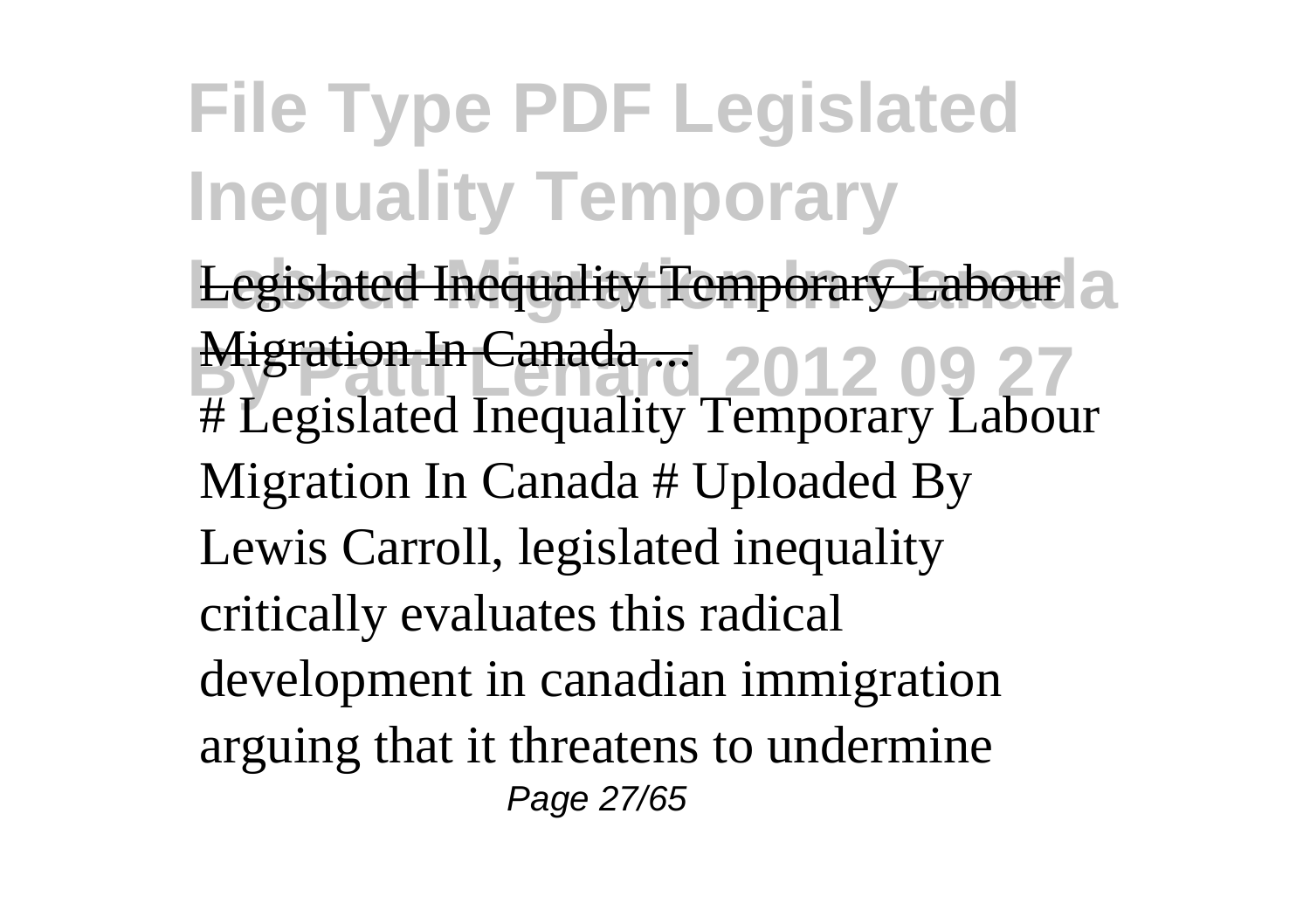**File Type PDF Legislated Inequality Temporary** canadas success as an immigrant nation da assessing each of the four major temporary labour migration programs

Legislated Inequality Temporary Labour Migration In Canada legislated inequality temporary labour migration in canada Aug 18, 2020 Posted Page 28/65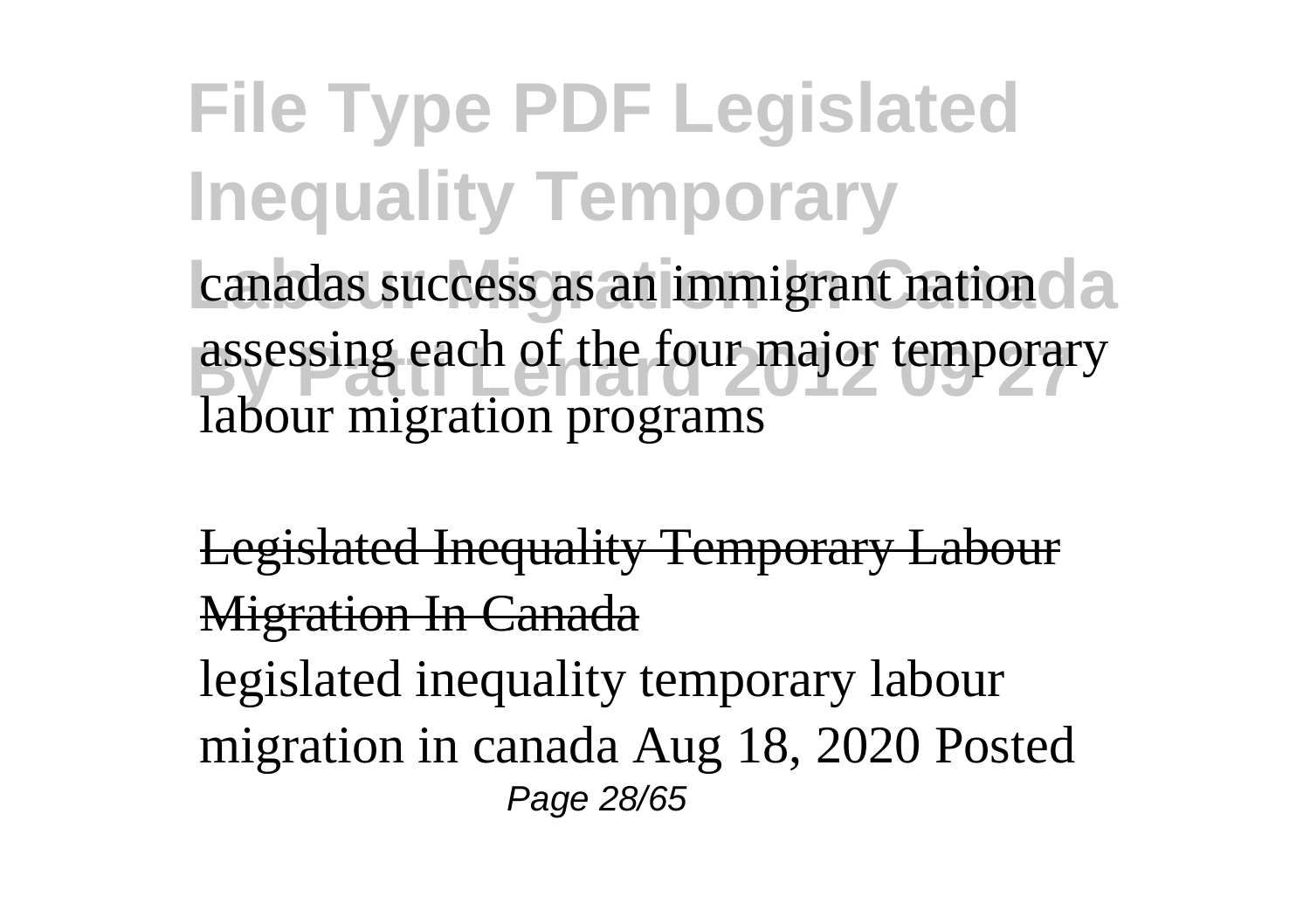**File Type PDF Legislated Inequality Temporary** By Gérard de Villiers Ltd TEXT ID nada e588b5bb Online PDF Ebook Epub<sub>2</sub> 27 Library temporary labour migration in canada edited by patti tamara lenard christine straehle imprint montreal mcgill queens university press c2012 inequality temporary labour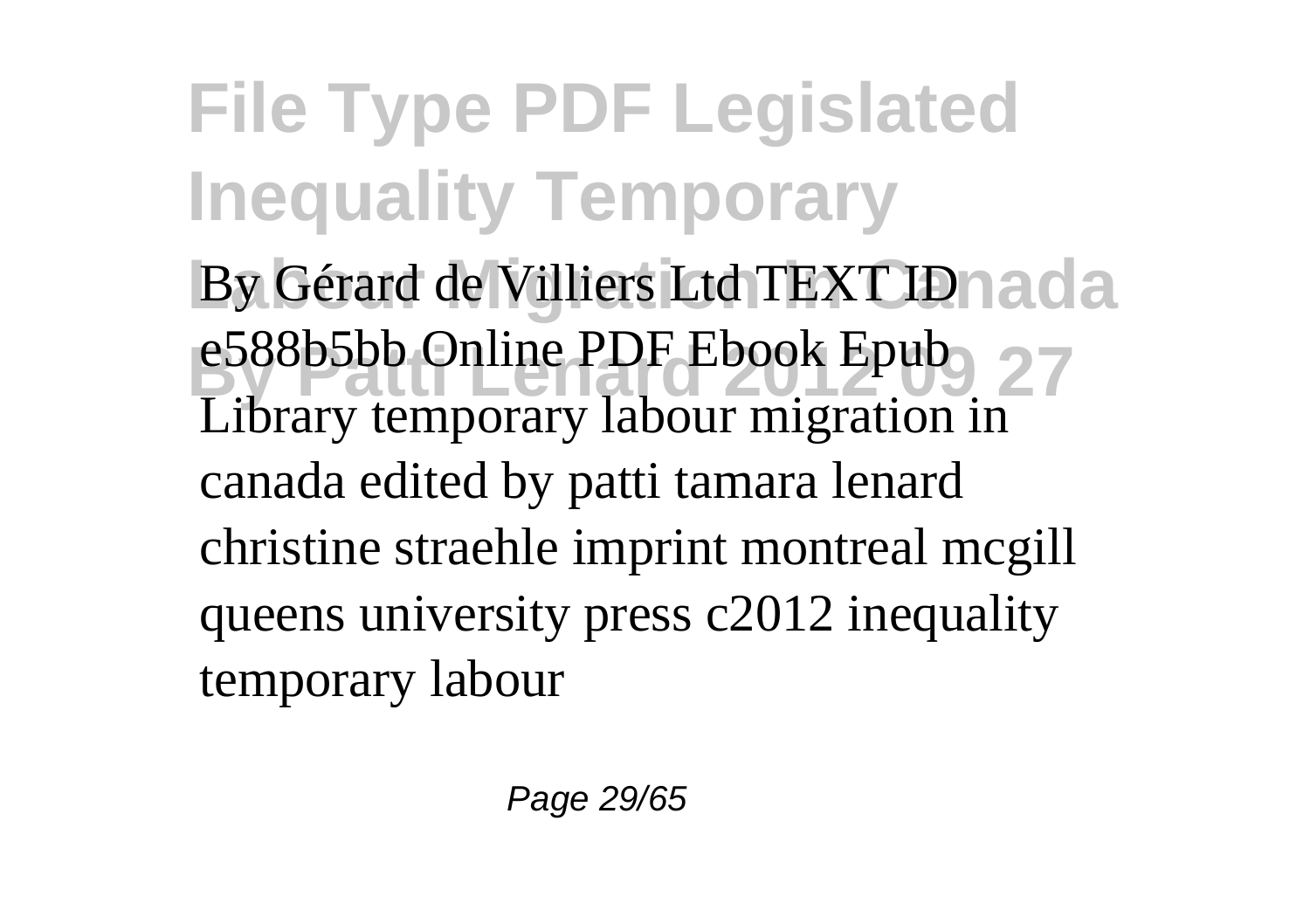**File Type PDF Legislated Inequality Temporary Labour Migration In Canada By Patti Lenard 2012 09 27** Historically, Canada has adopted immigration policies focused on admitting migrants who were expected to become citizens. A dramatic shift has occurred in recent years as the number of temporary labourers admitted to Canada has Page 30/65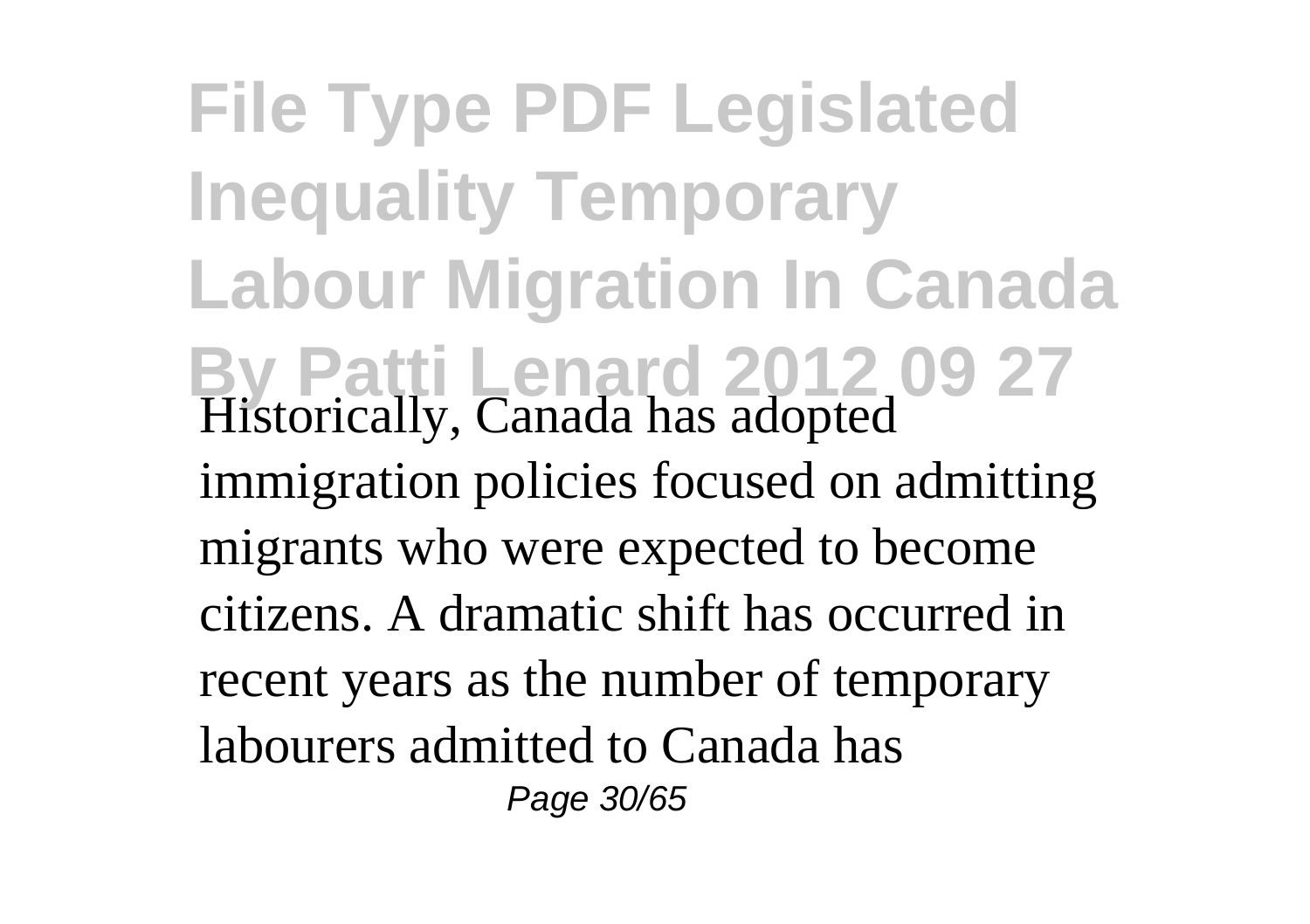**File Type PDF Legislated Inequality Temporary** increased substantially. Legislated nada Inequality critically evaluates this radical development in Canadian immigration, arguing that it threatens to undermine Canada's success as an immigrant nation. Assessing each of the four major temporary labour migration programs in Canada, contributors from a range of Page 31/65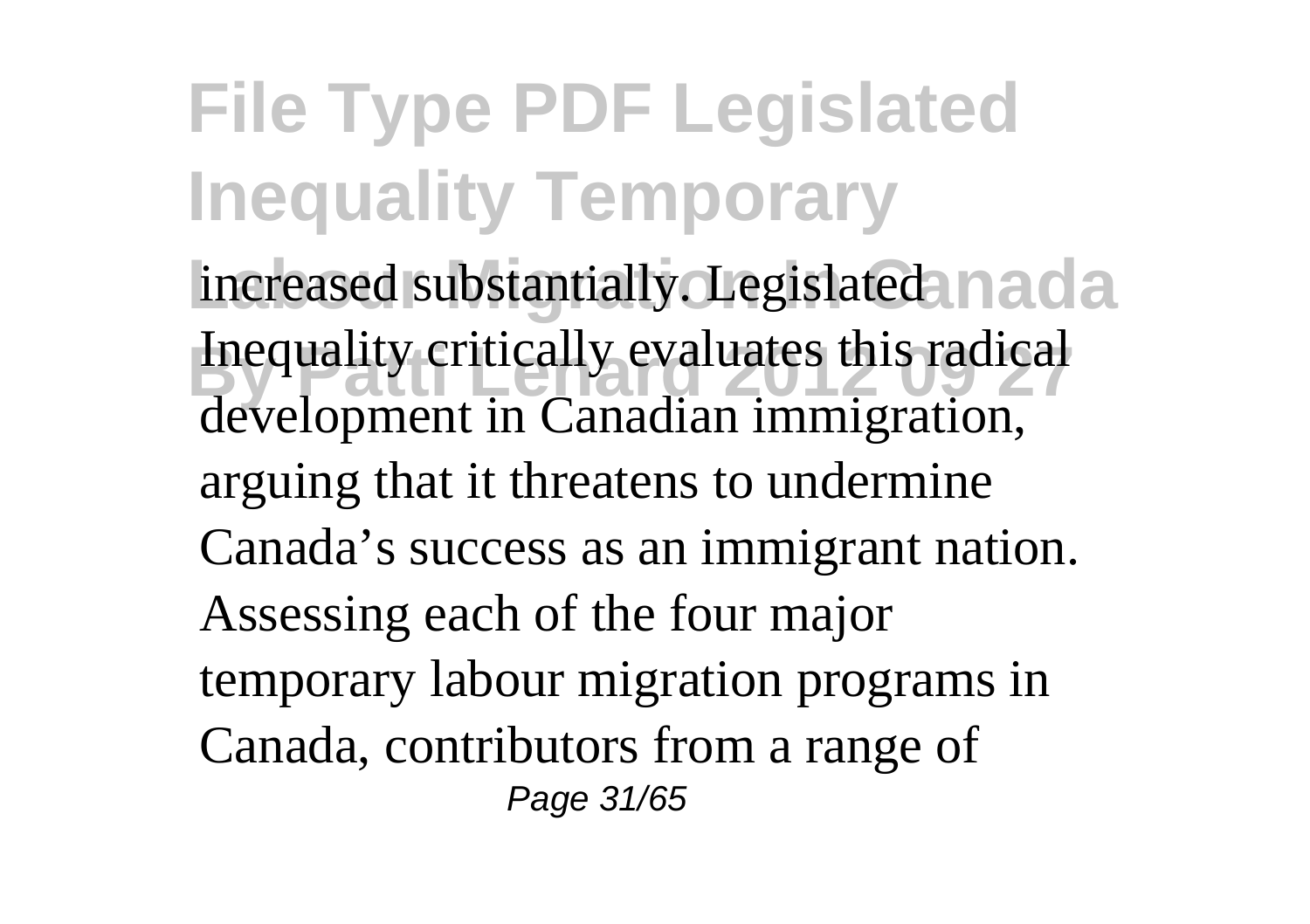**File Type PDF Legislated Inequality Temporary** disciplines - including comparative nada political science, philosophy, and 09 27 sociology - show how temporary migrants are posed to occupy a permanent yet marginal status in society and argue that Canada's temporary labour policy must undergo fundamental changes in order to support Canada's long held immigration Page 32/65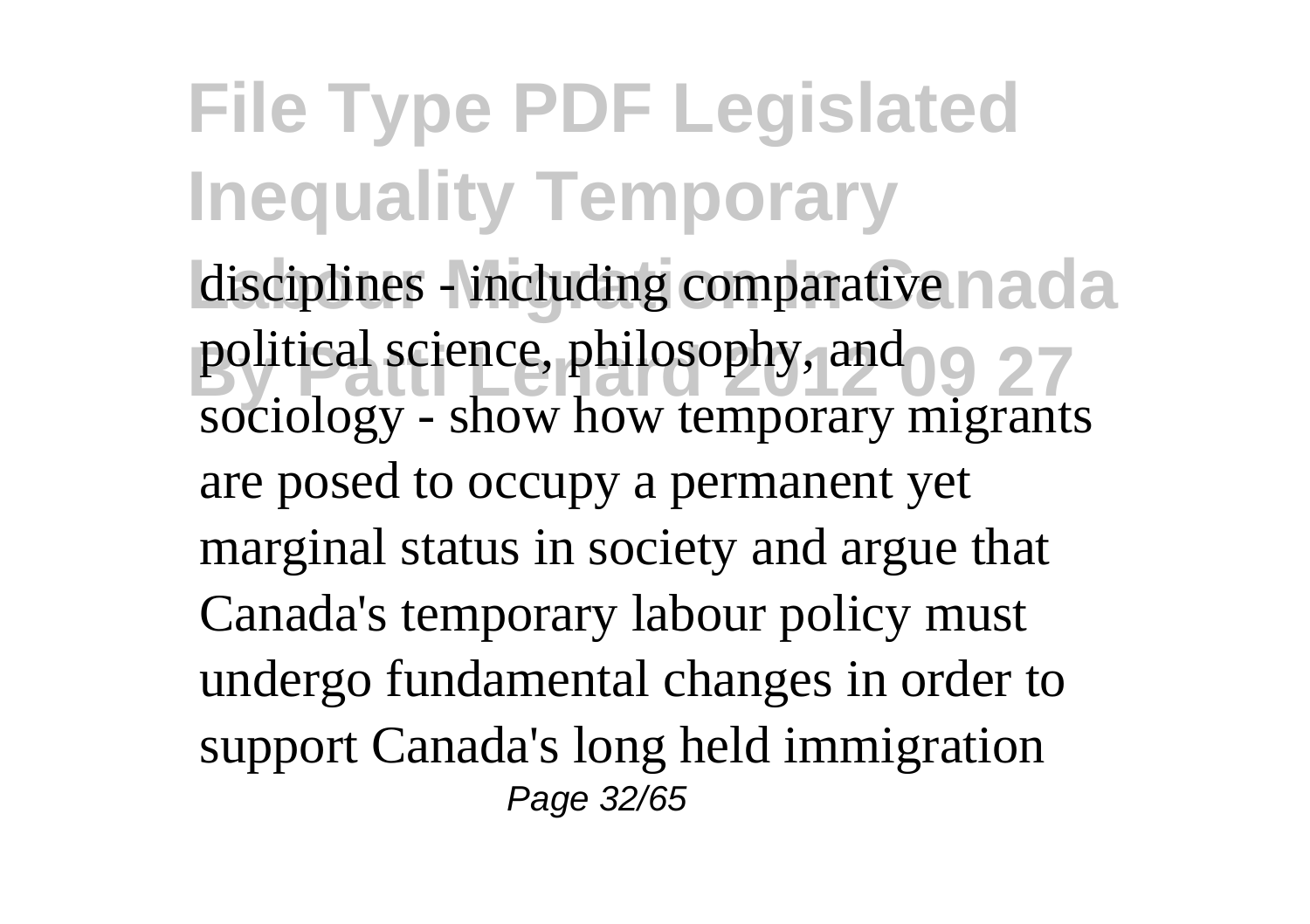**File Type PDF Legislated Inequality Temporary** goals. The difficult working conditions da faced by migrant workers, as well as the economic and social dangers of relying on temporary migration to relieve labour shortages, are described in detail. Legislated Inequality provides an essential critical analysis of the failings of temporary labour migration programs in Page 33/65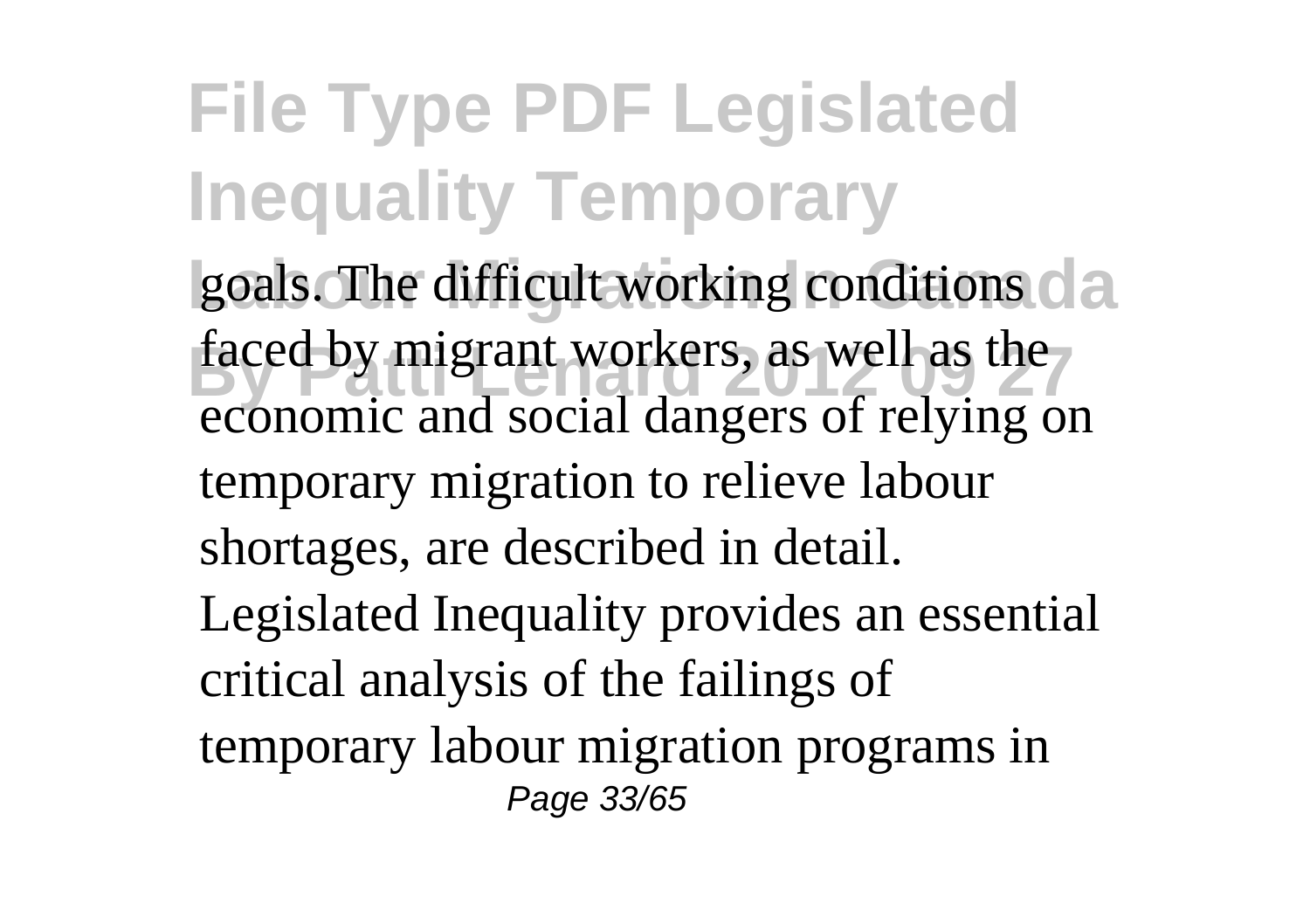**File Type PDF Legislated Inequality Temporary** Canada and proposes tangible ways to canada **By Participants** 200 27 Contributors include Abigail B. Bakan (Queen's University), Tom Carter (University of Manitoba), Sarah D'Aoust (University of Ottawa), Christina Gabriel (Carleton University), Jill Hanley (McGill University), Jenna Hennebry (Wilfrid Page 34/65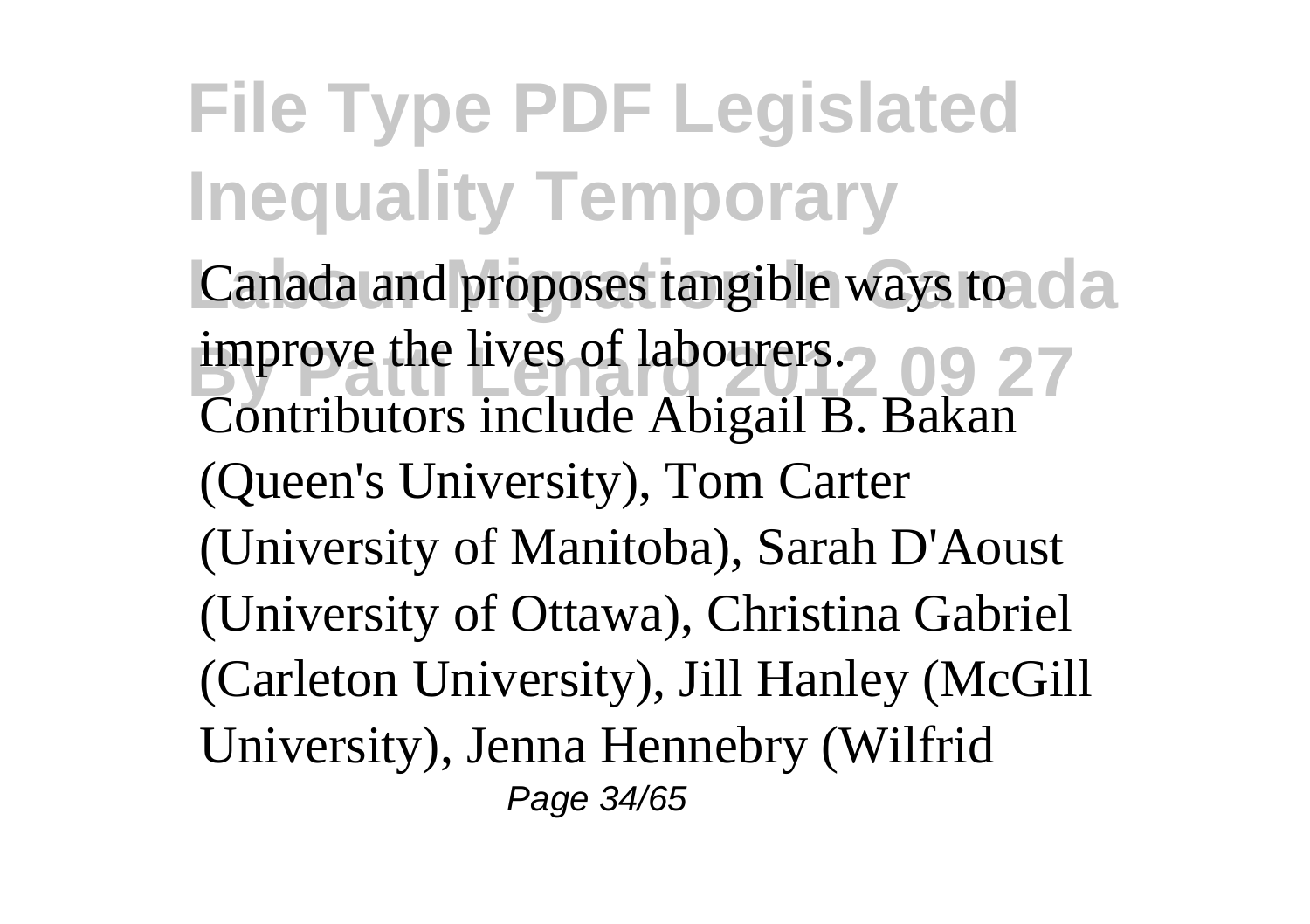**File Type PDF Legislated Inequality Temporary** Laurier University), Christine Hughes da **Carleton University), Karen D. Hughes** (University of Alberta), Jahhon Koo (McGill University), Patti Tamara Lenard (University of Ottawa), Laura Macdonald (Carleton University), Janet McLaughlin (Wilfrid Laurier University), Delphine Nakache (University of Ottawa), Page 35/65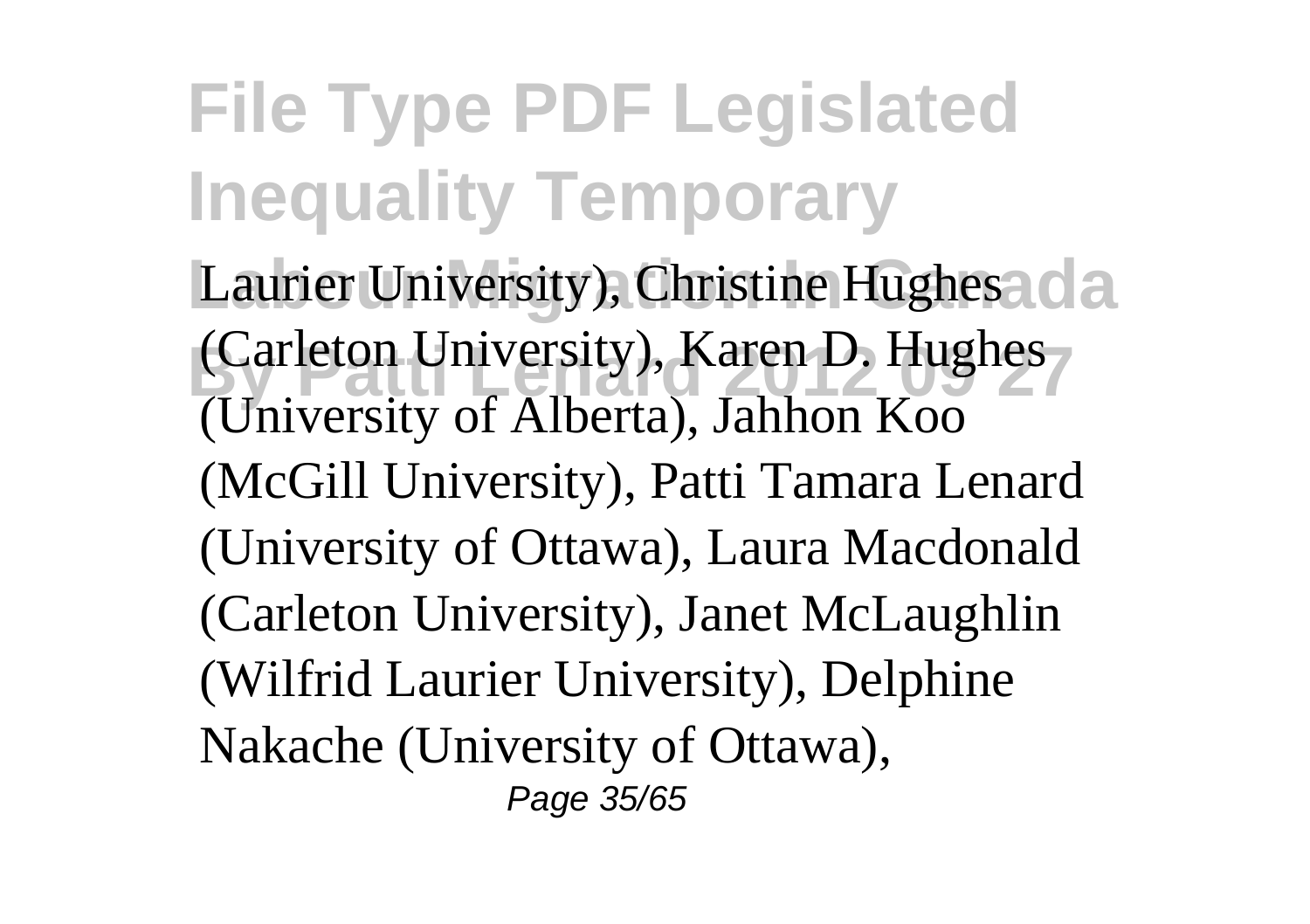**File Type PDF Legislated Inequality Temporary** Jacqueline Oxman-Martinez (Université) a de Montréal), Kerry Priebisch (University of Guelph), André Rivard (University of Windsor), Nandita Sharma (University of Hawaii), Eric Shragge (Concordia University), Denise Spitzer (University of Ottawa), Daiva Stasuilus (Carleton University) Christine Straehle (University Page 36/65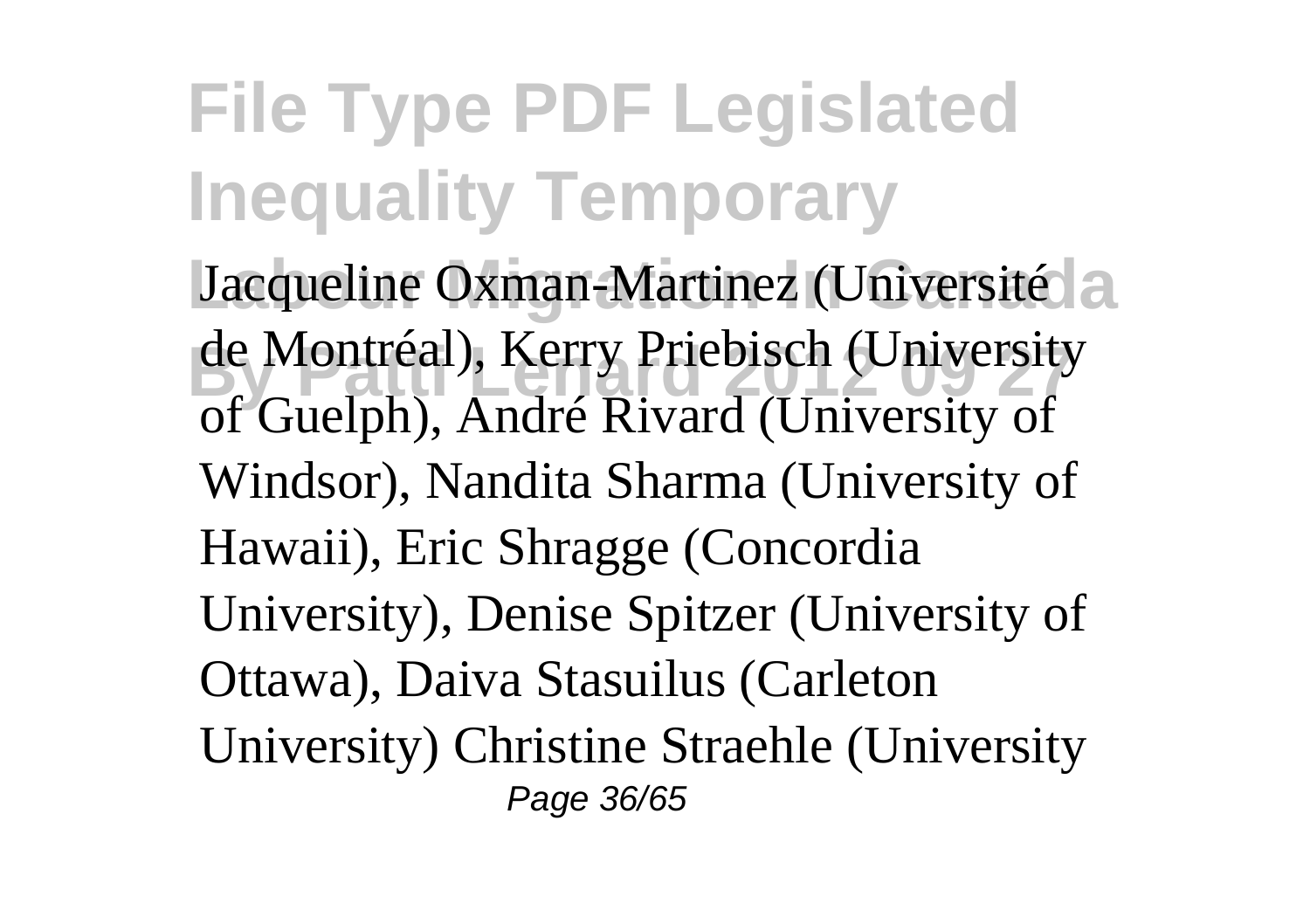**File Type PDF Legislated Inequality Temporary** of Ottawa), Patricia Tomic (University of a British Columbia, Okanagan), Sarah 27 Torres (University of Ottawa), and Richard Trumper (University of British Columbia, Okanagan).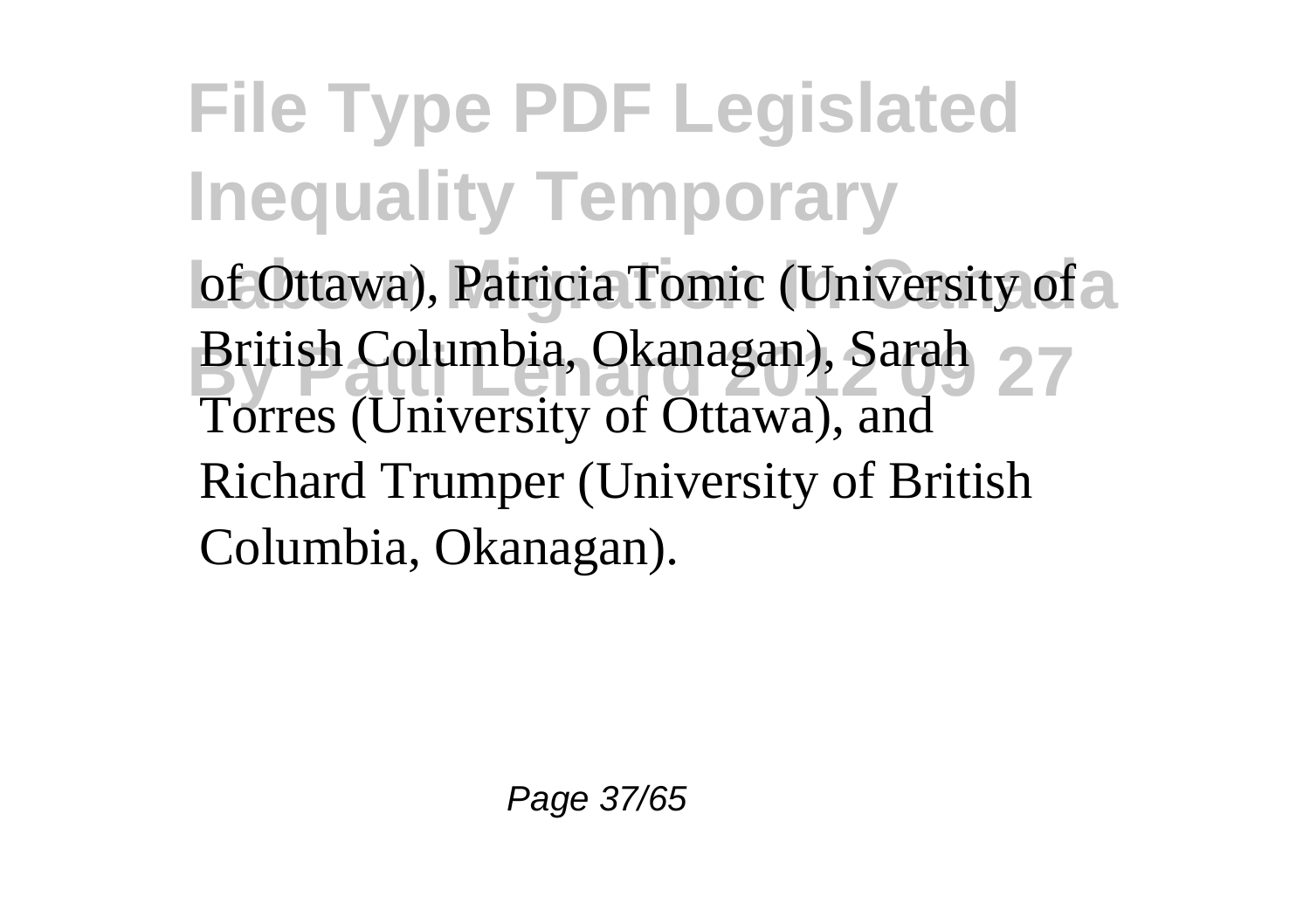**File Type PDF Legislated Inequality Temporary** Over the past decade, Canada has an ada experienced considerable growth in labour migration. Moreover, temporary labour migration has replaced permanent immigration as the primary means by which people enter Canada. Utilizing the rhetoric of maintaining competitiveness, Canadian employers and the state have Page 38/65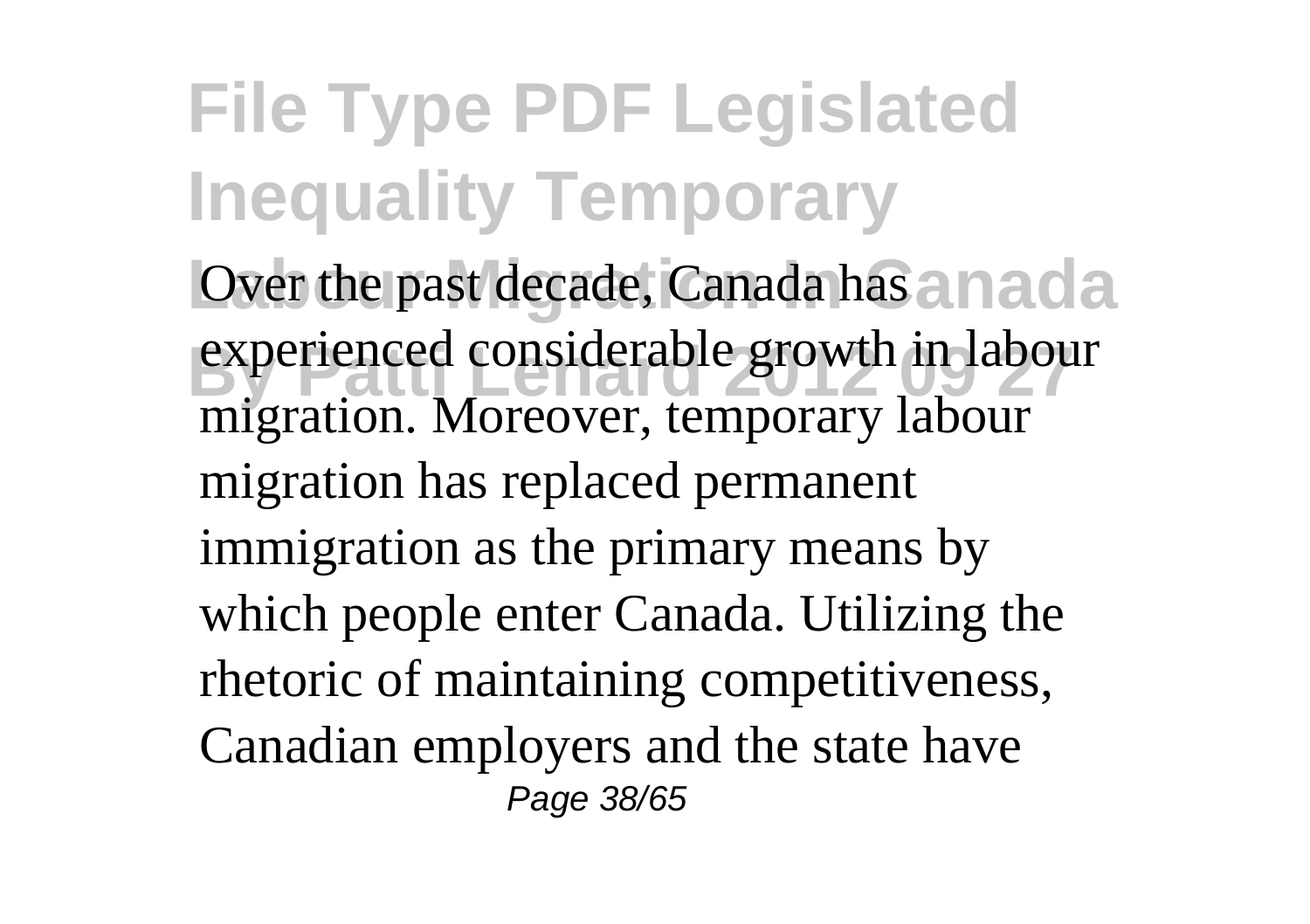**File Type PDF Legislated Inequality Temporary** ushered in an era of neoliberal migration a alongside an agenda of austerity flowing from capitalist crisis. Labour markets have been restructured to render labour more flexible and precarious, and in Canada as in other high-income capitalist labour markets, employers are relying on migrant and immigrant workers as "unfree Page 39/65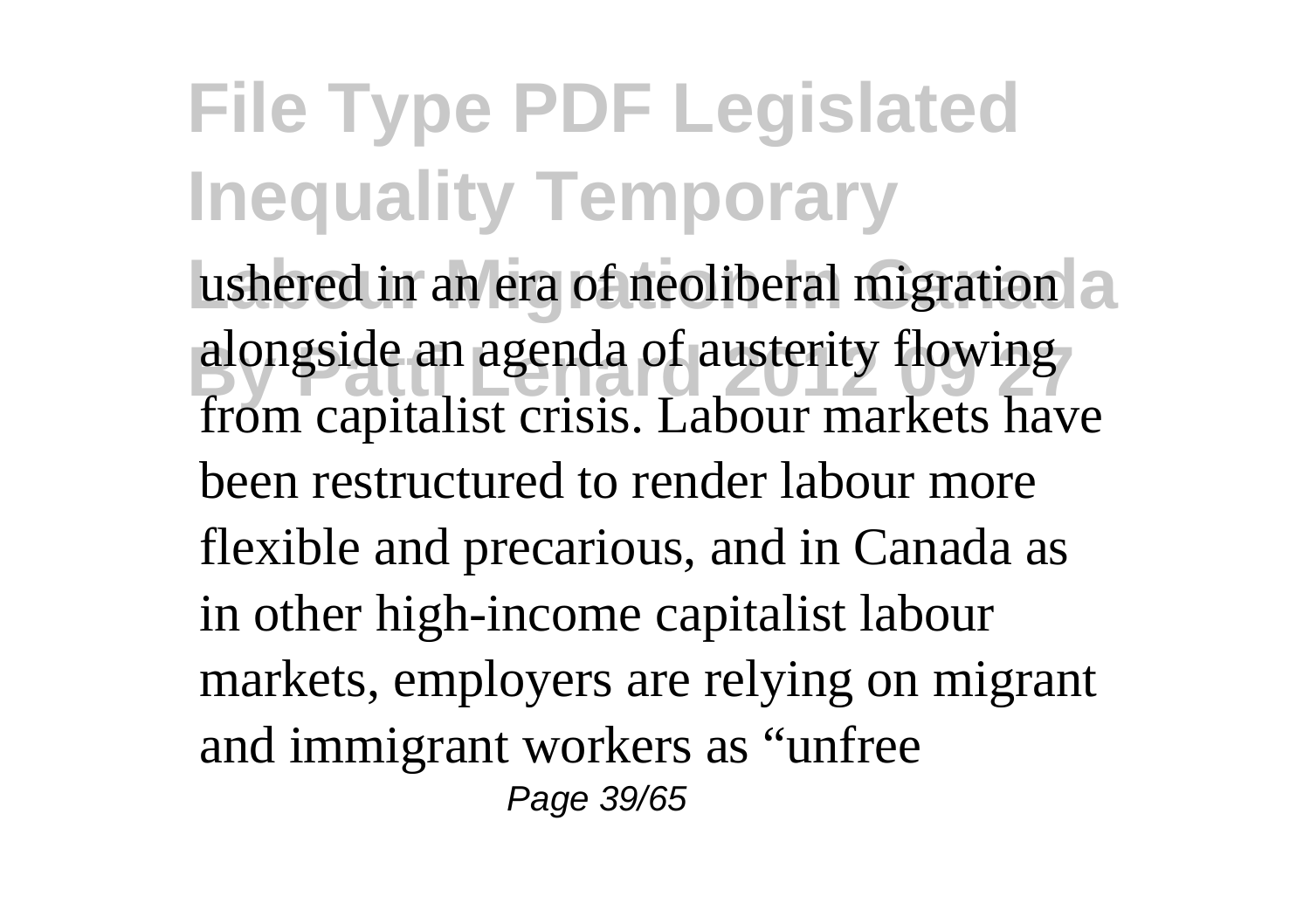**File Type PDF Legislated Inequality Temporary** labour." This book explores labour nada migration to Canada and how public 27 policies of temporary and guest worker programs function in the global context of work and capitalist restructuring. Contributors are directly engaged with the issues emerging from the influx of temporary foreign workers and Canada's Page 40/65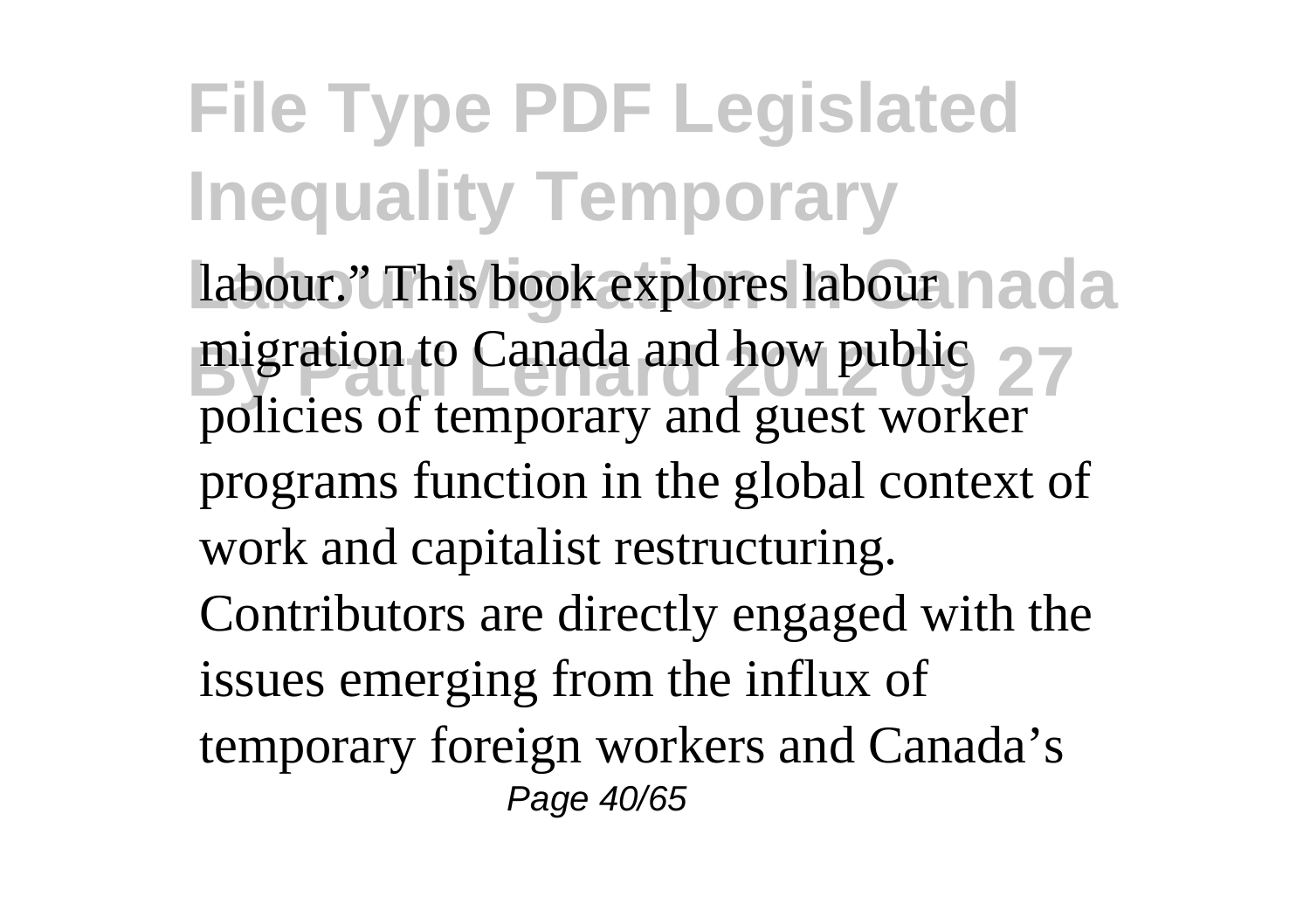**File Type PDF Legislated Inequality Temporary** "creeping economic apartheid"—the ada **by Pattern 2012**<br> **By Patti Length 2012**<br> **Discrete 2012**<br> **By Pattern 2013**<br> **By Patti Length 2013**<br> **By Pattern 2013** inequality for many workers of colour. The collection also examines how migrant and immigrant workers have organized for justice and dignity in Canada. As opposed to a good deal of current writing that often ignores the working conditions and Page 41/65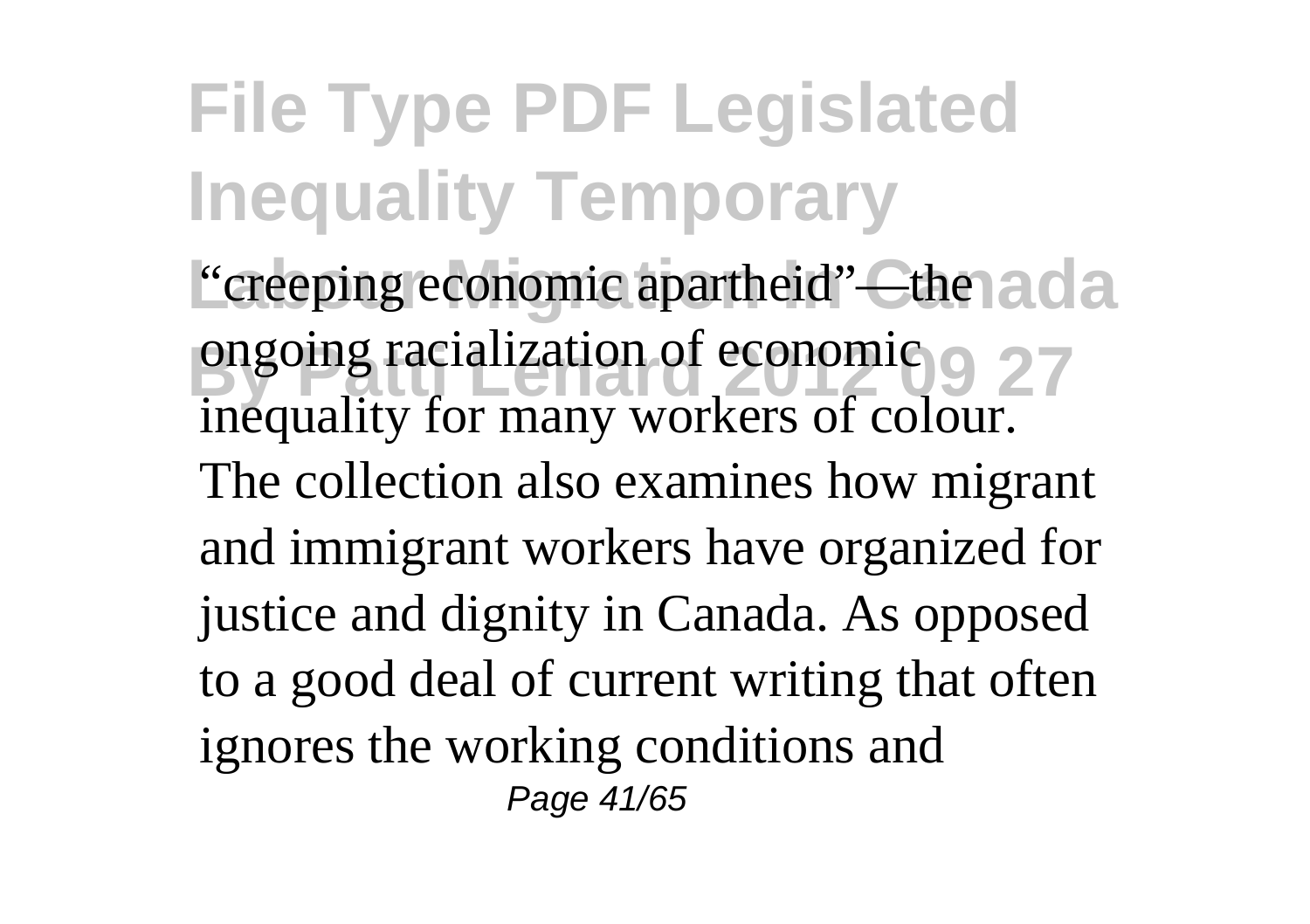**File Type PDF Legislated Inequality Temporary** struggles of racialized migrant and nada immigrant workers, the authors contend that migrant workers, labour organizations, and migrant worker allies have engaged in a wide range of organizing initiatives with significant political and economic impacts. These have included both court challenges to Page 42/65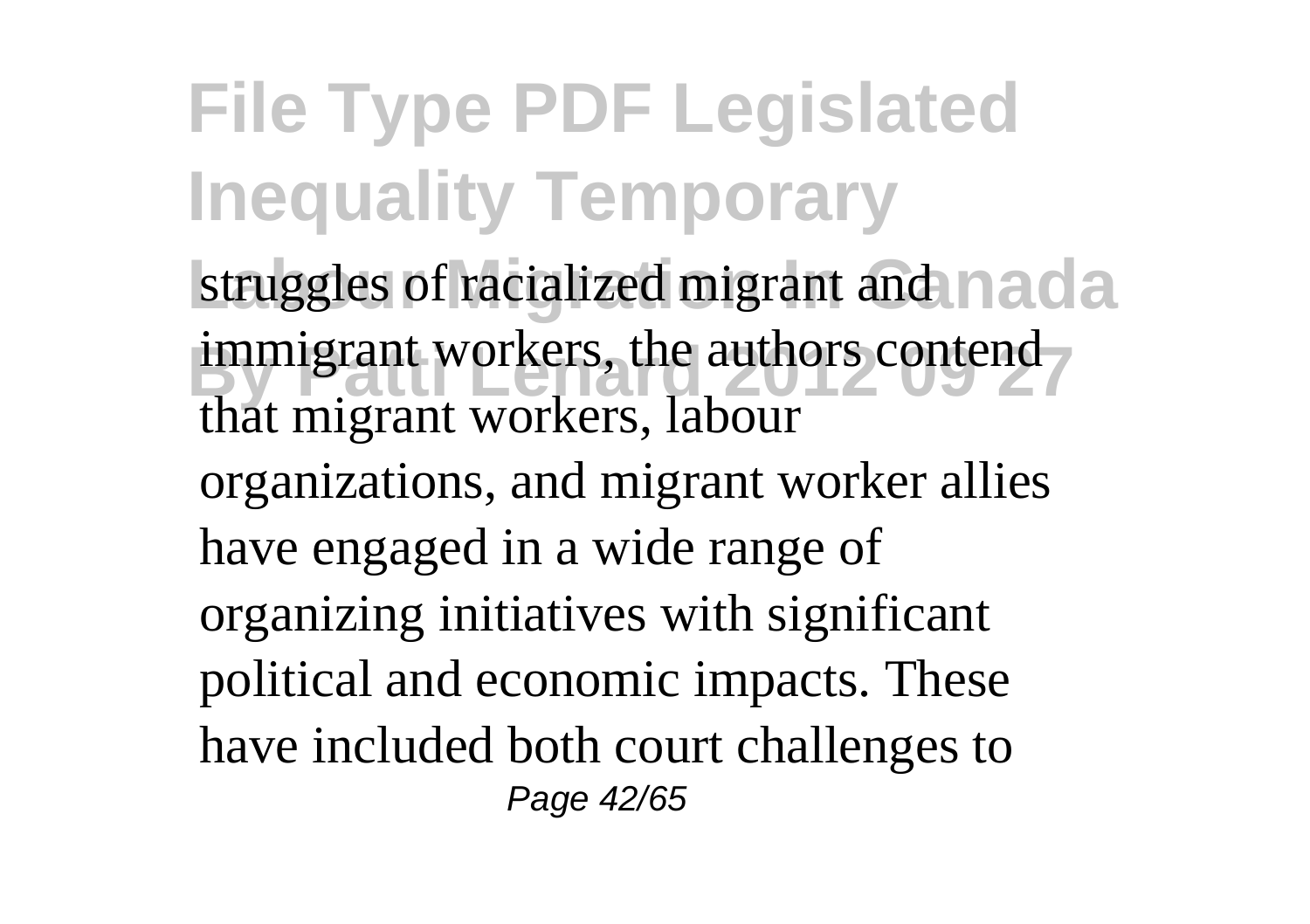**File Type PDF Legislated Inequality Temporary** secure legal rights to unionization and cla grassroots alternatives to traditional form<br>of unionization through workers' centres. grassroots alternatives to traditional forms Contributors include Aziz Choudry, Adrian A. Smith, Sedef Arat-Koç, Abigail B. Bakan, Joey Calugay, Jennifer Jihye Chun, Jill Hanley, Jah-Hon Koo, Mostafa Henaway, Deena Ladd, Marco Luciano, Page 43/65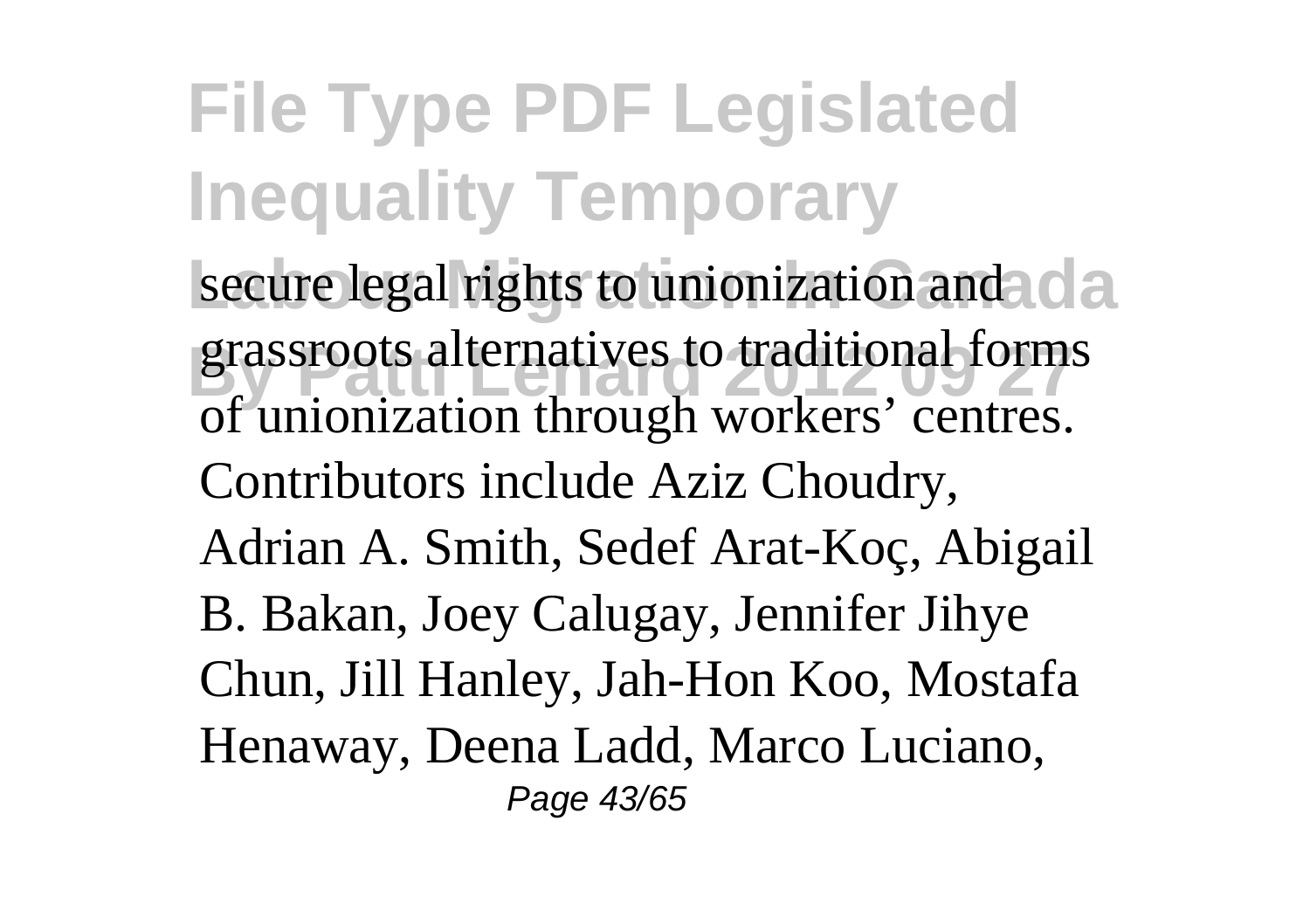**File Type PDF Legislated Inequality Temporary** Loïc Malhaire, Adriana Paz Ramirez, a cla **By Pattitude 2012**<br>
By Pattitude 2012<br>
By Pattitude 2012<br>
By Pattitude 2012<br>
By Pattitude 2013<br>
Chris Ramsaroop, Eric Shragge, Sonia Singh, Christopher C. Sorio, and Mark Thomas.

Since 2000, IOM has been producing world migration reports. The World Migration Report 2020, the tenth in the Page 44/65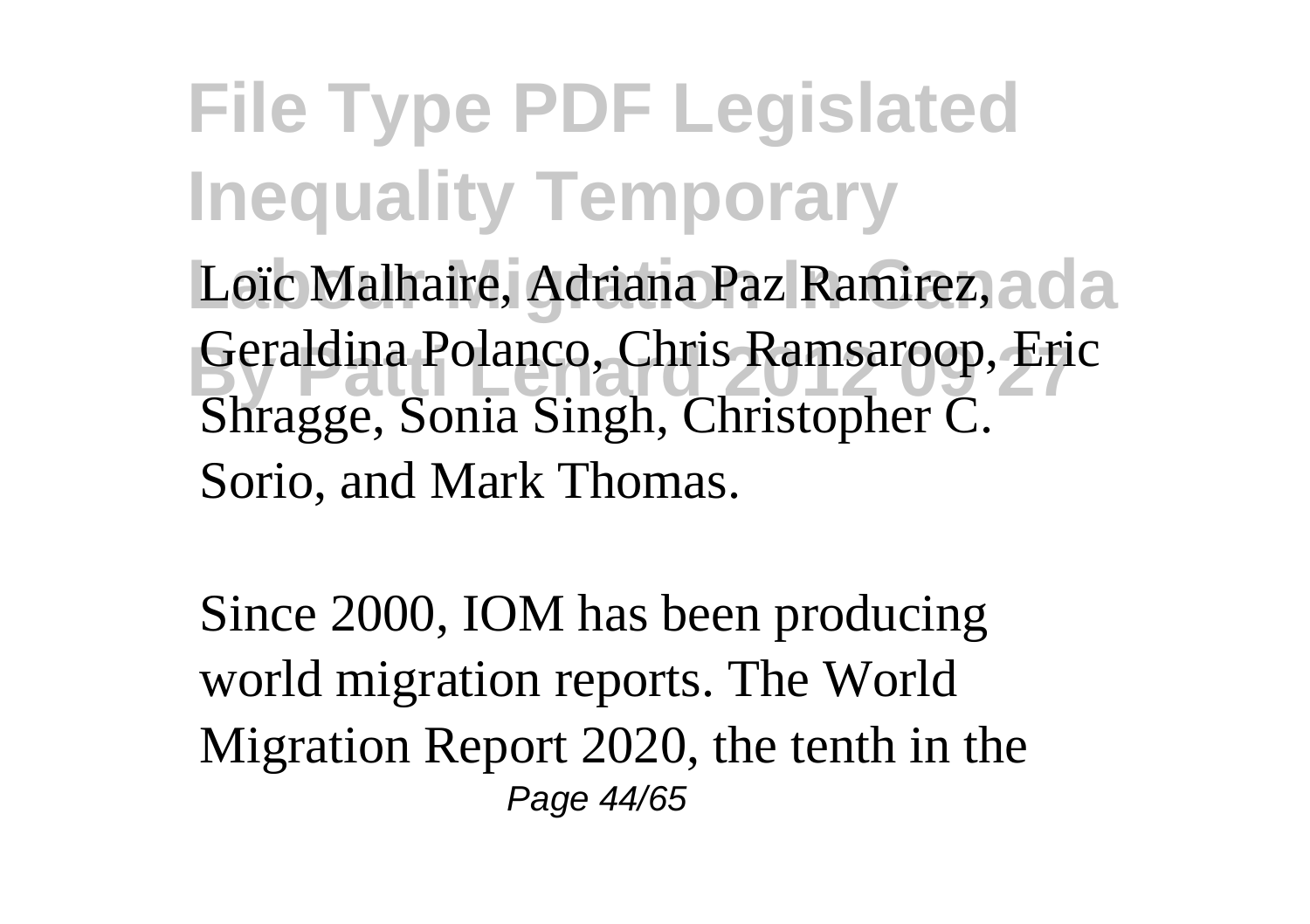**File Type PDF Legislated Inequality Temporary** world migration report series, has been **data** produced to contribute to increased<br>
27 understanding of migration throughout the world. This new edition presents key data and information on migration as well as thematic chapters on highly topical migration issues, and is structured to focus on two key contributions for readers: Part Page 45/65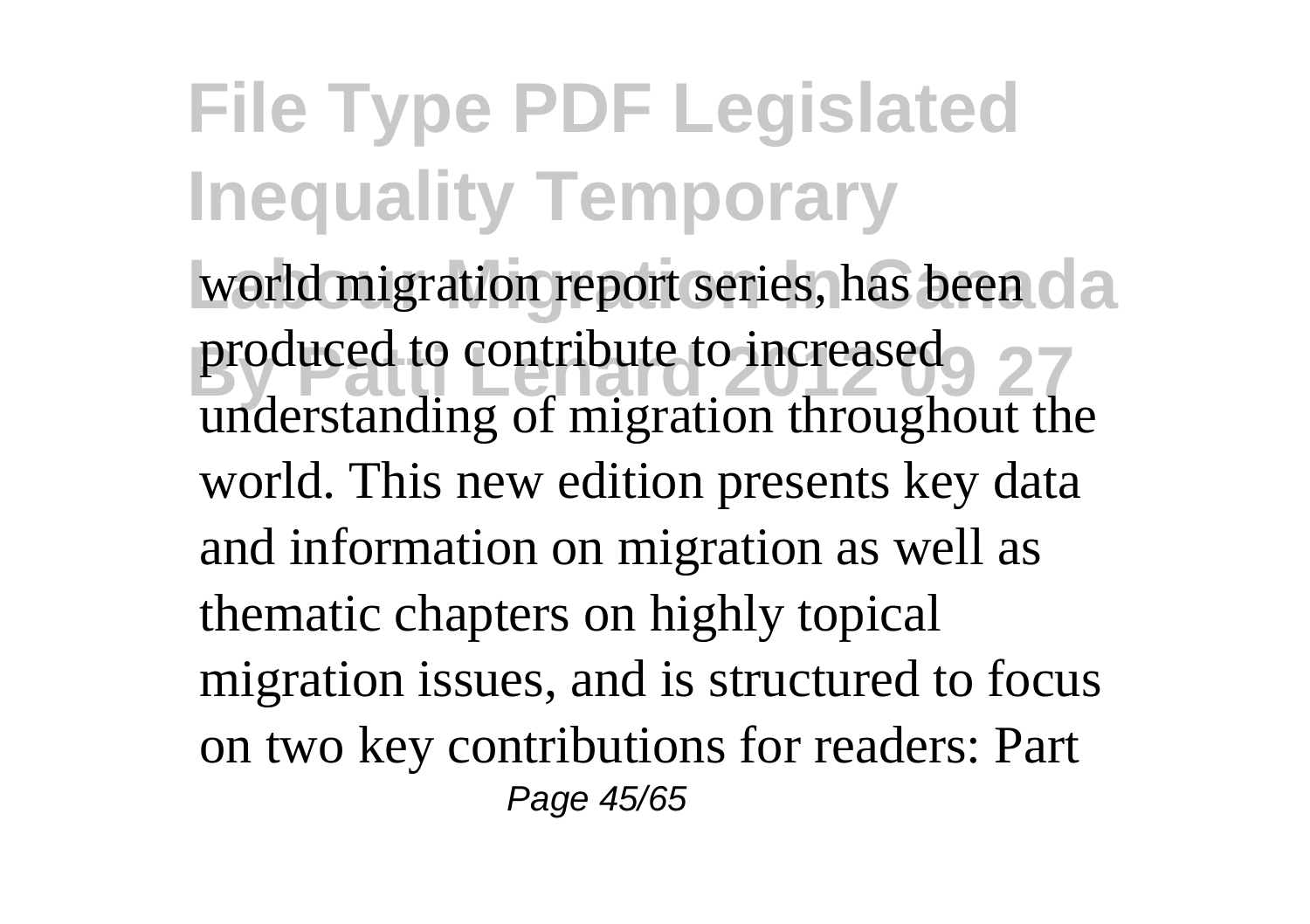**File Type PDF Legislated Inequality Temporary I: key information on migration and a ada** migrants (including migration-related 27 statistics); and Part II: balanced, evidencebased analysis of complex and emerging migration issues.

This open access book explores how contemporary integration policies and Page 46/65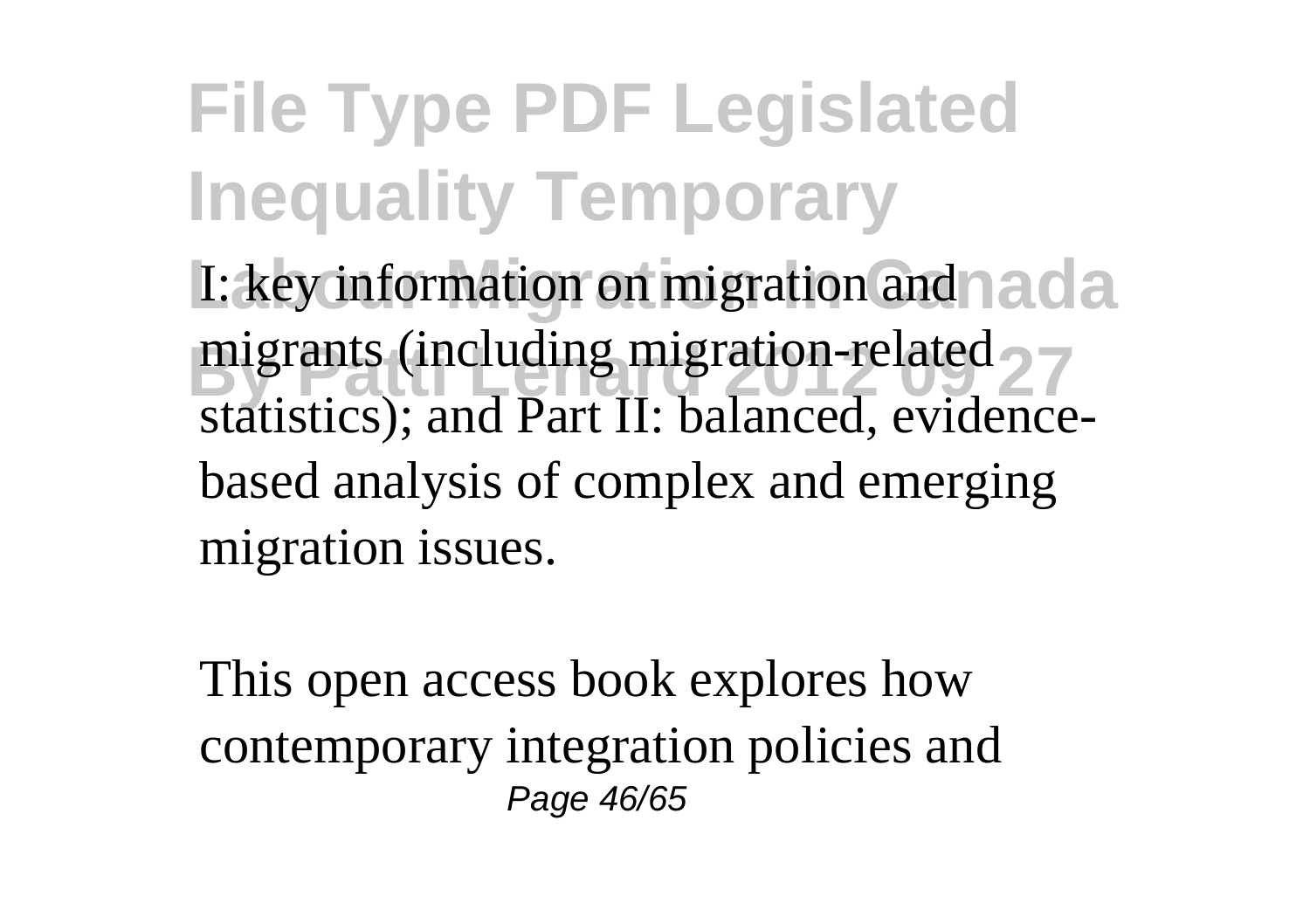**File Type PDF Legislated Inequality Temporary** practices are not just about migrants and a minority groups becoming part of society but often also reflect deliberate attempts to undermine their inclusion or participation. This affects individual lives as well as social cohesion. The book highlights the variety of ways in which integration and disintegration are related to, and often Page 47/65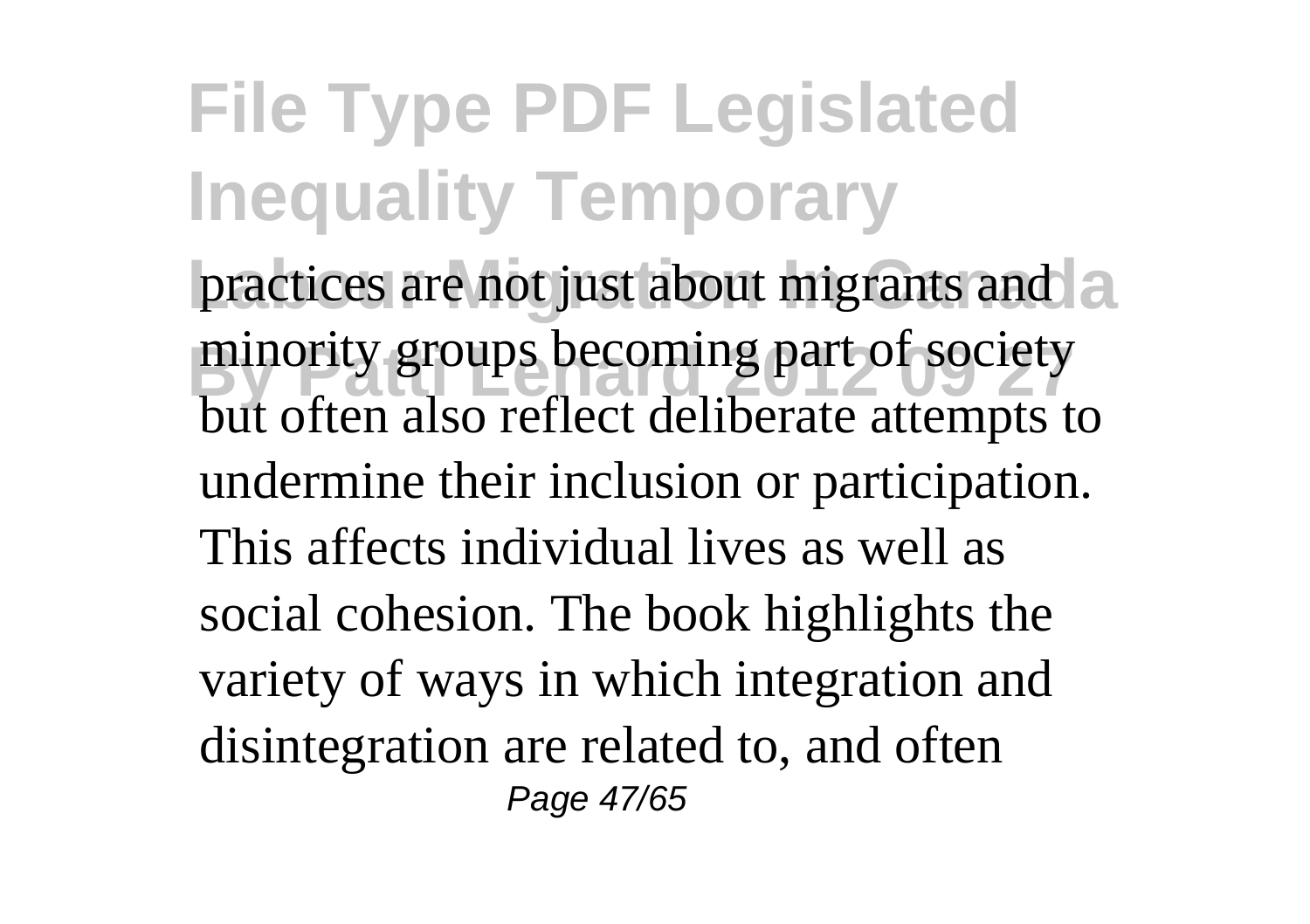**File Type PDF Legislated Inequality Temporary** depend on each other. By analysing how a (dis)integration works within a wide range of legal and institutional settings, this book contributes to the literature on integration by considering (dis)integration as a highly stratified process. Through featuring a fertile combination of comparative policy analyses and Page 48/65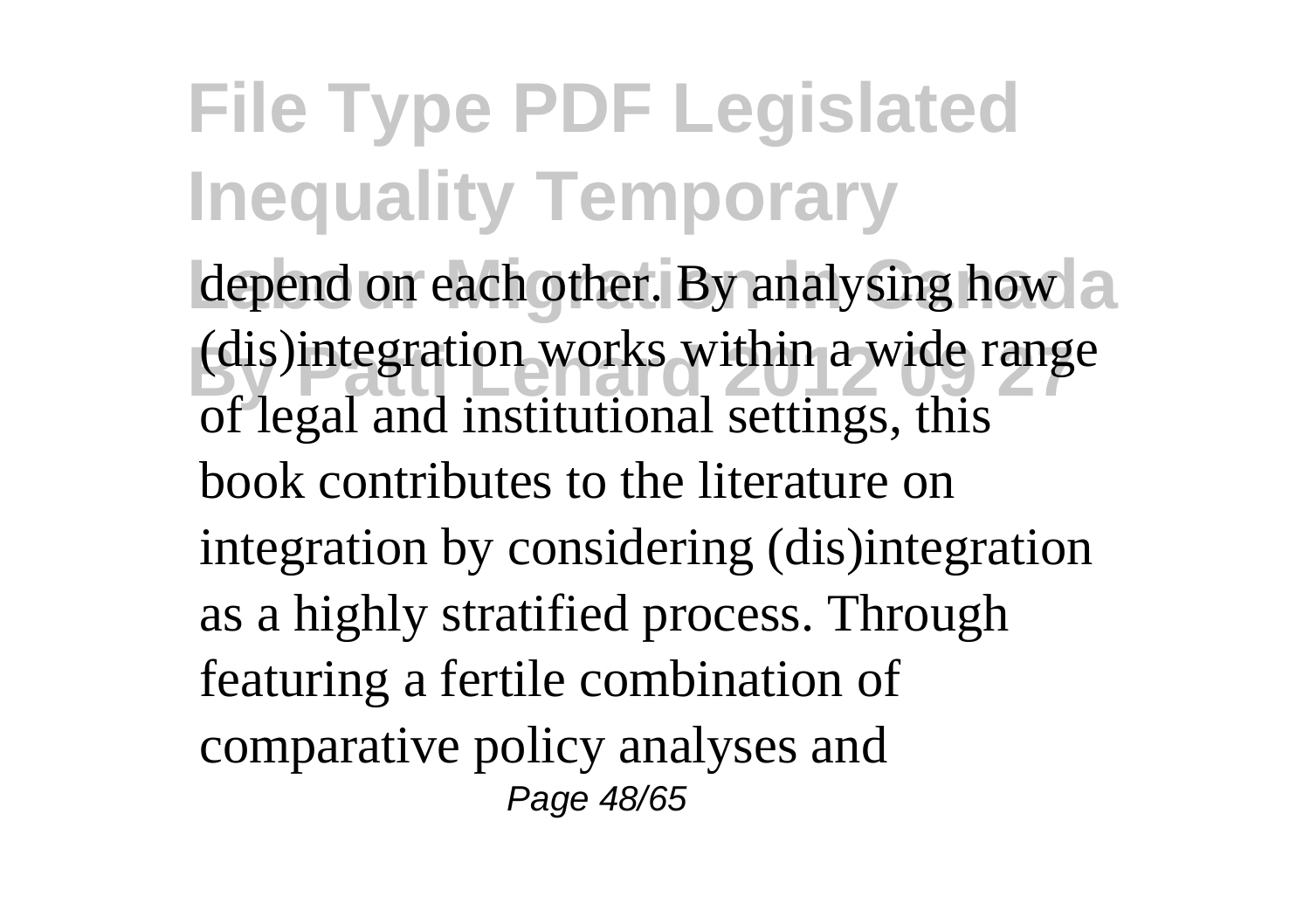**File Type PDF Legislated Inequality Temporary** ethnographic research based on original<sup>d</sup>a material from six European and two non-European countries, this book will be a great resource for students, academics and policy makers in migration and integration studies. This work was published by Saint Philip Street Press pursuant to a Creative Commons license permitting commercial Page 49/65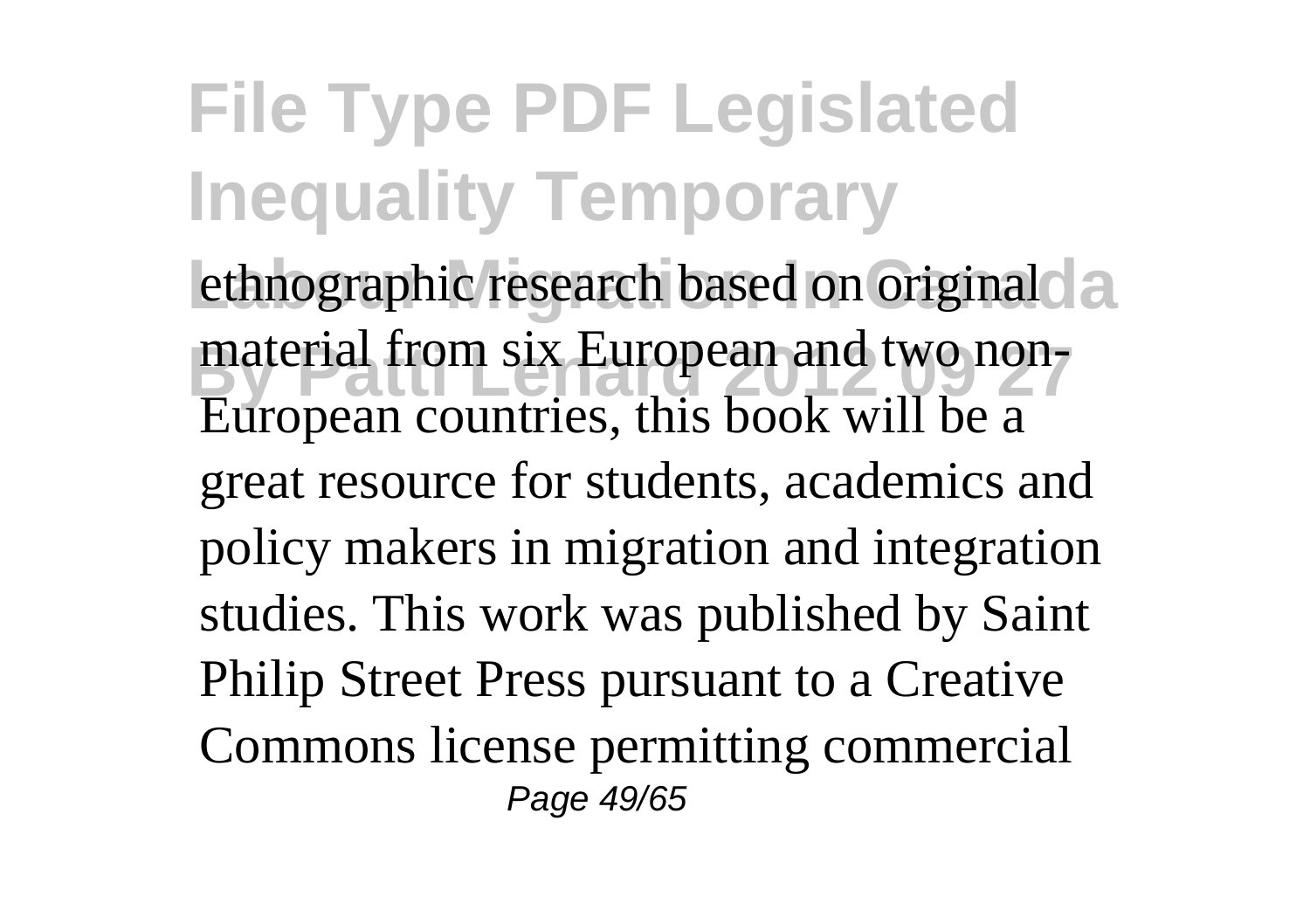**File Type PDF Legislated Inequality Temporary** use. All rights not granted by the work's a **Burns** are retained by the author  $\theta$ <sup>r</sup> 27 authors.

In the global era, controversies abound over temporary labour migration; however, it has not previously been subjected to a sustained socio-legal Page 50/65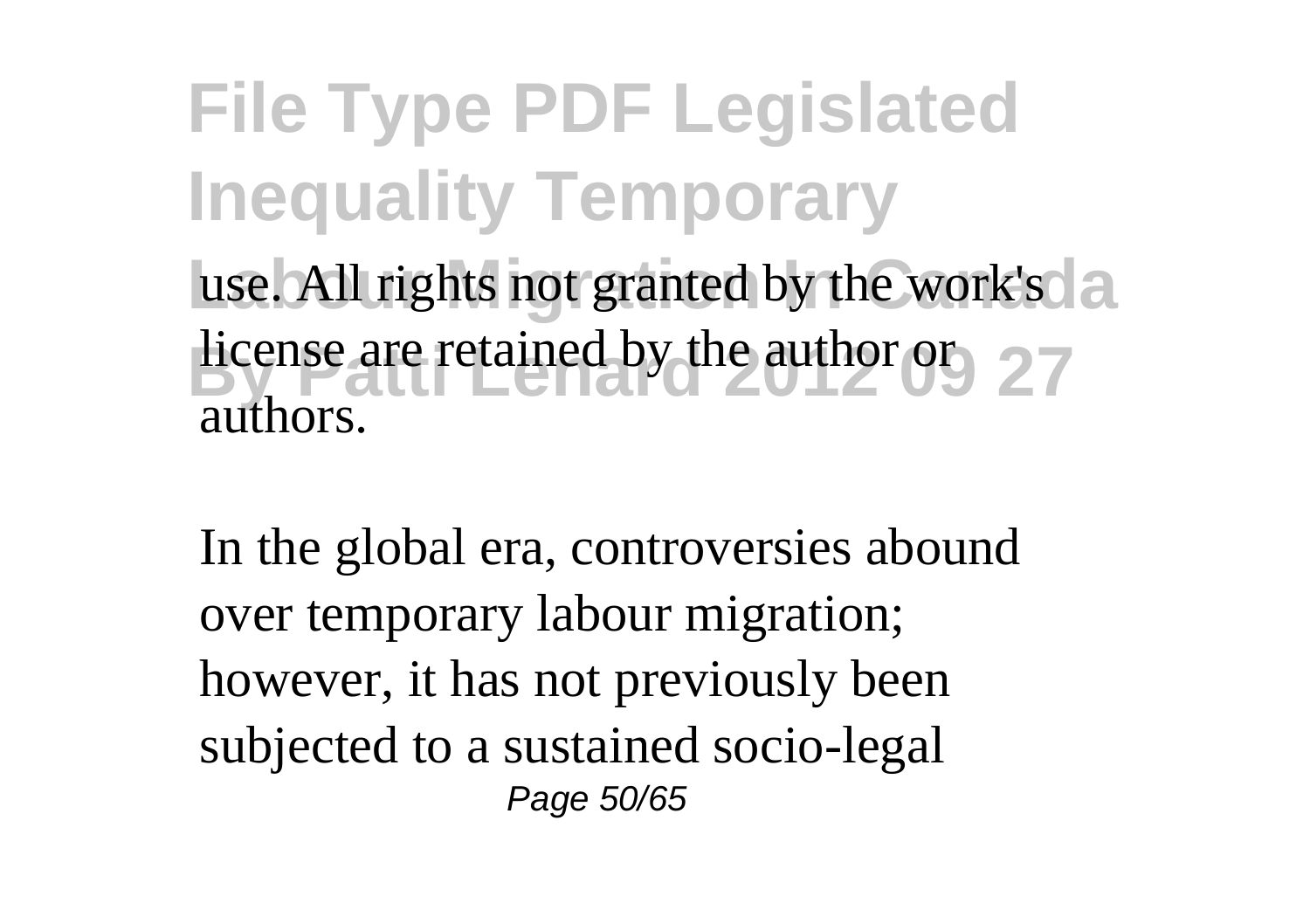**File Type PDF Legislated Inequality Temporary** analysis on a comparative basis, critiquing the underpinning concepts conventionally accepted as fundamental in this area. This collection of essays aims to fill that void. Complex regulatory challenges arise from temporary labour migration. This collection examines these challenges and the extent to which temporary labour Page 51/65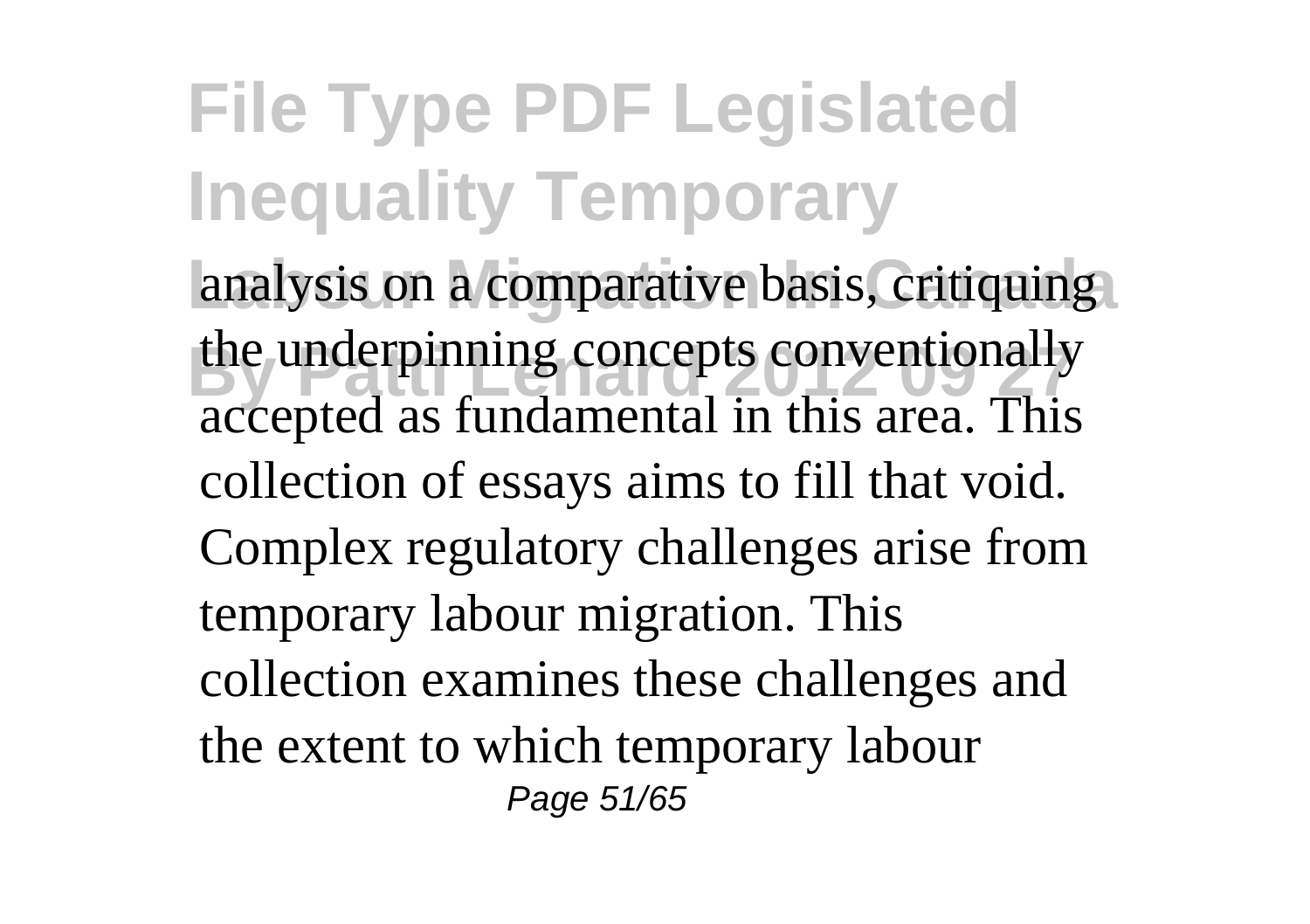**File Type PDF Legislated Inequality Temporary** migration programmes can be ethical, a cla equitable and efficacious and so deliver decent work for workers. Whilst the tendency for migration law to divide labour law's worker-protective mission has been observed before, the authors of the chapters comprising this collection seek not only to interrogate why and how this is Page 52/65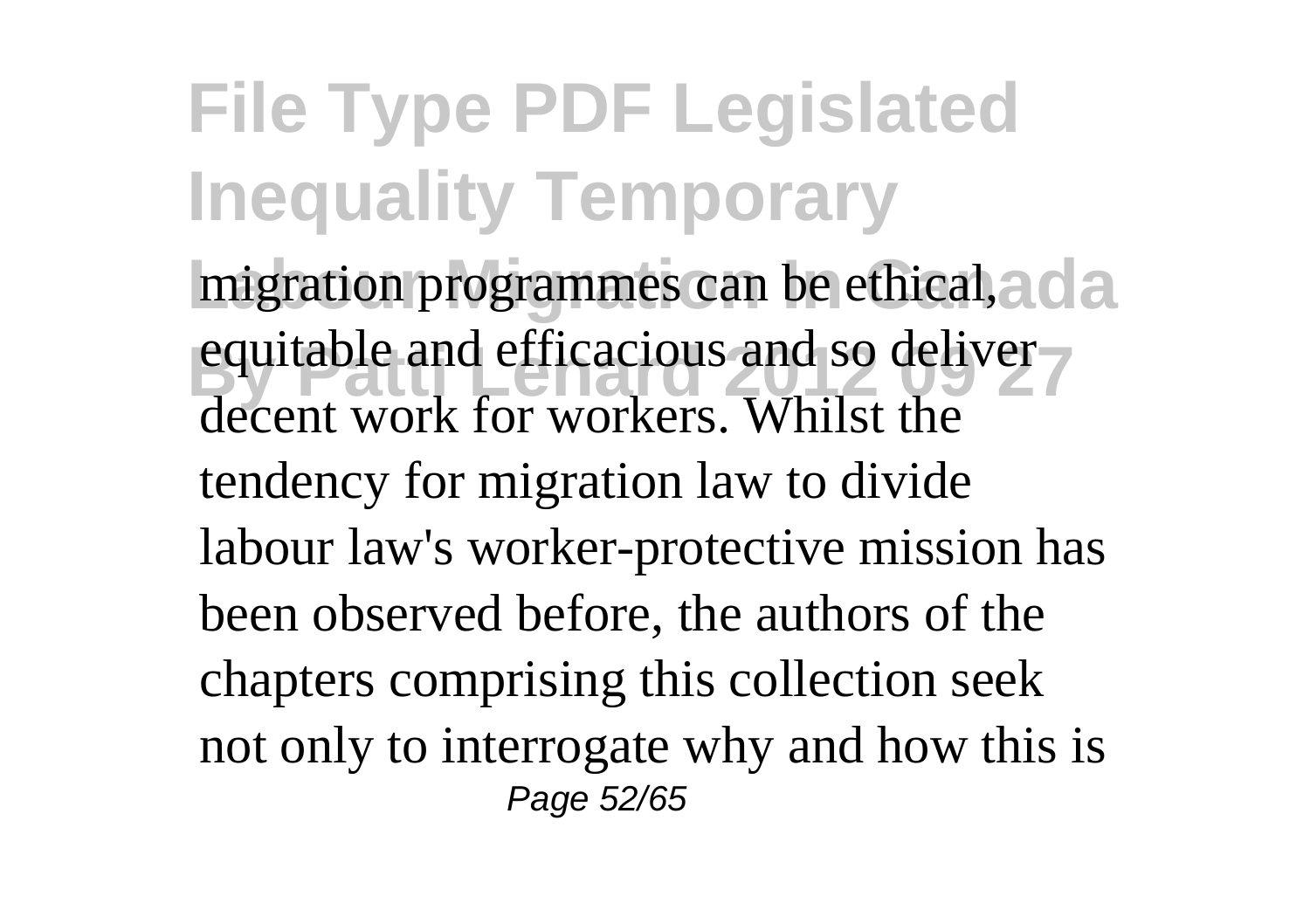**File Type PDF Legislated Inequality Temporary** so, but to go further in examining the ada implications and effects of a wide range of regulatory mechanisms on temporary labour migration.

This report documents the increase in labor migration in Asia and looks at how finance and technology can aid its positive Page 53/65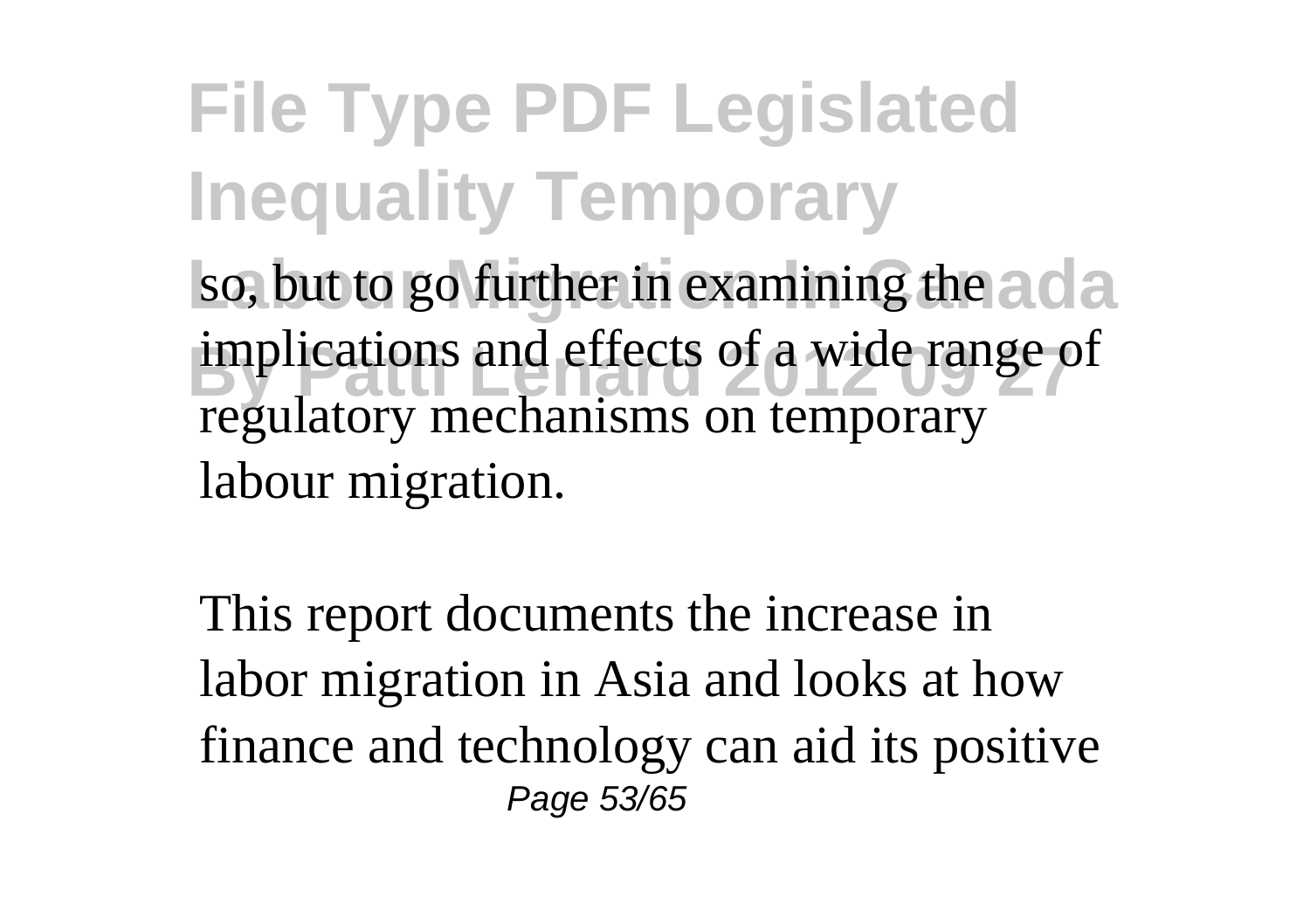**File Type PDF Legislated Inequality Temporary** impact on home countries. As diasporasd<sub>a</sub> increase, governments have reached out to citizens abroad to provide them with financial instruments. Remittance channels have long ...

This book provides the first systematic account of the premium costs that Page 54/65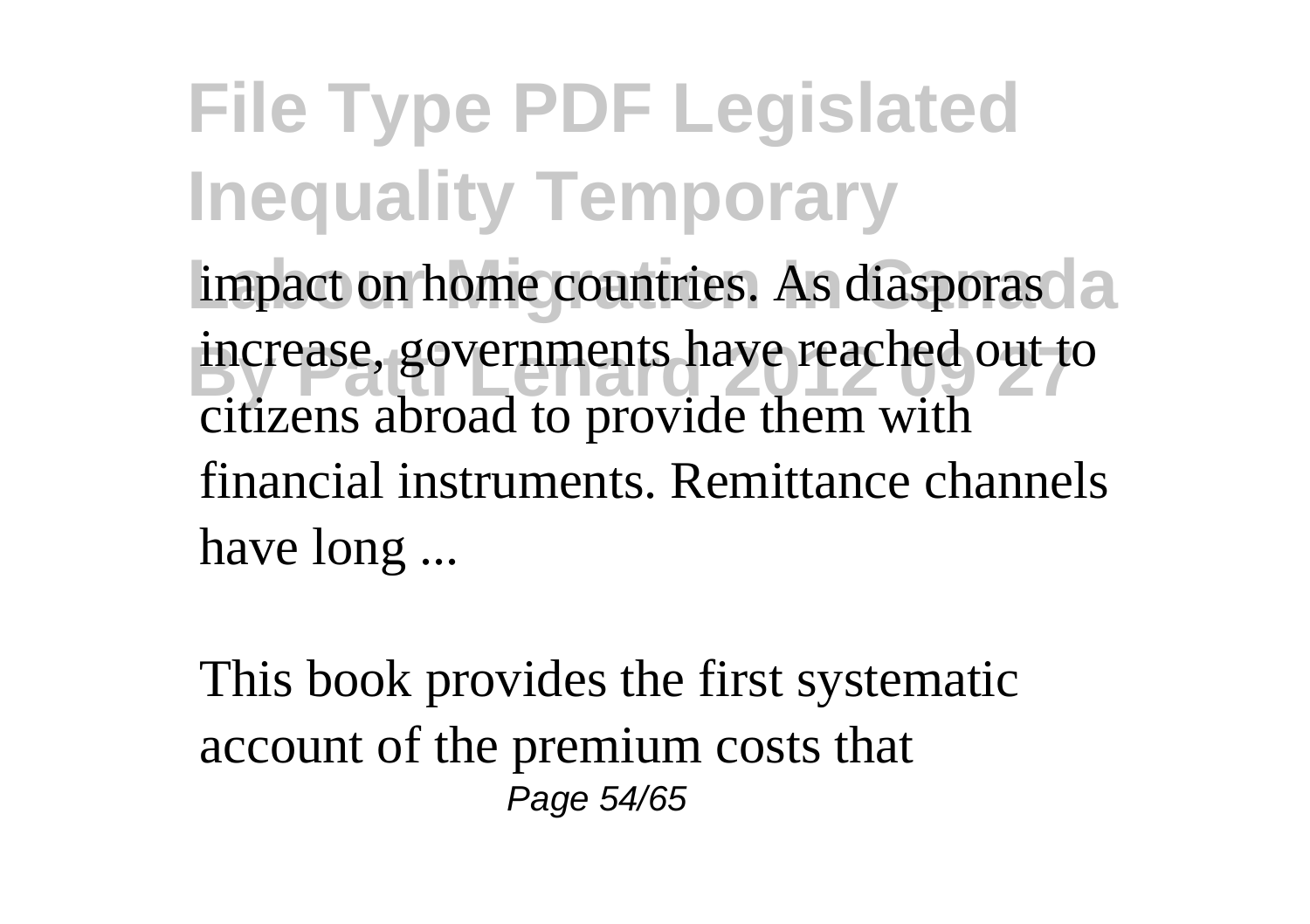**File Type PDF Legislated Inequality Temporary** migrants pay to live and work abroad.<sup>2</sup> da **Beducing the costs of international labour** migration, specifically worker-paid costs for low-skilled employment, has become an important item on the global agenda over the last years and is particularly pertinent for the UN's Global Compact on Safe, Orderly and Regular Migration. Page 55/65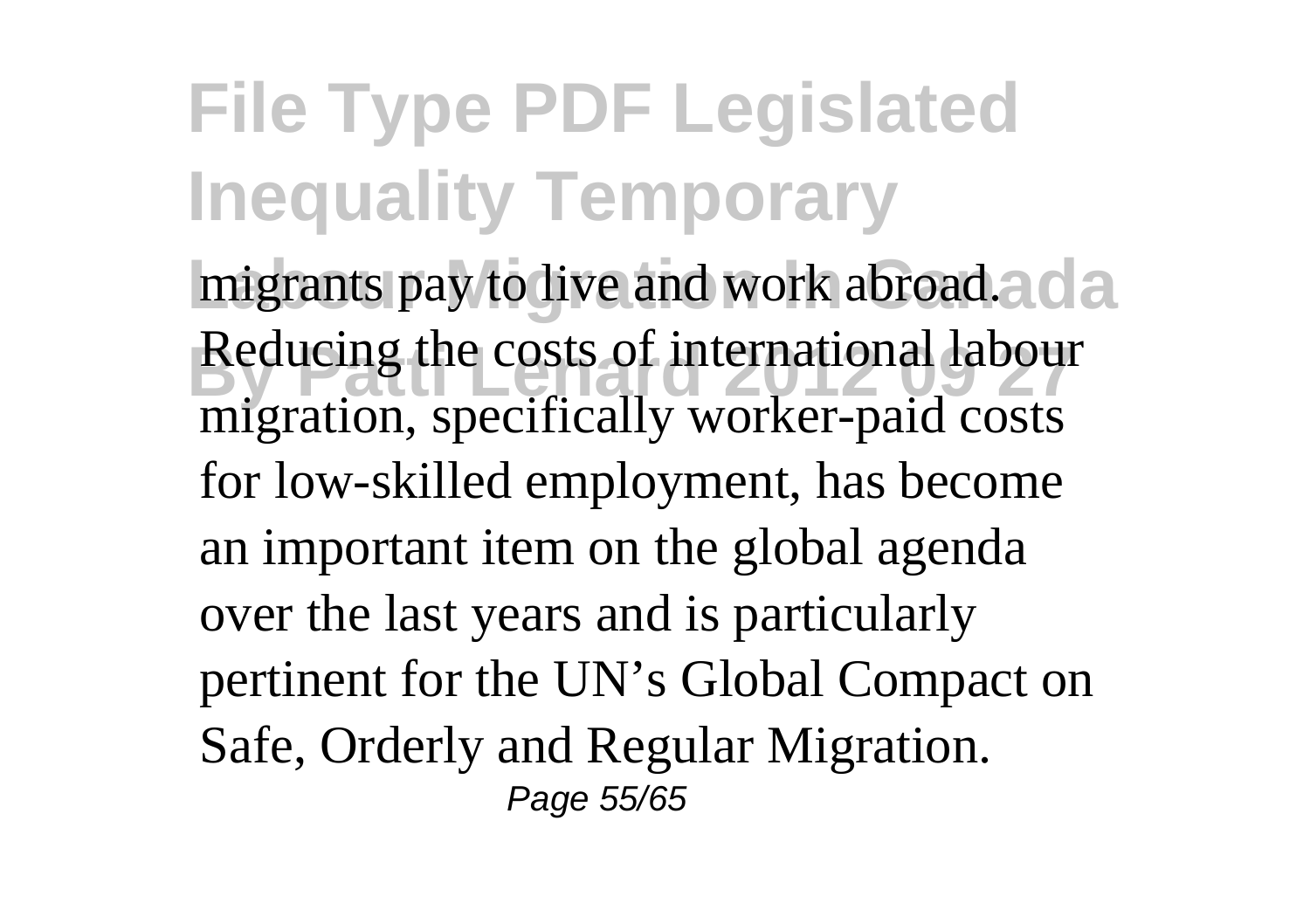**File Type PDF Legislated Inequality Temporary** Recruitment costs alone amount in most al migration corridors to anywhere between one and ten months of foreign earnings and many migrants may well lose between one and two years of foreign earnings, if all costs are considered. This book is intended as a primer for evidence-based policy for reducing the costs of Page 56/65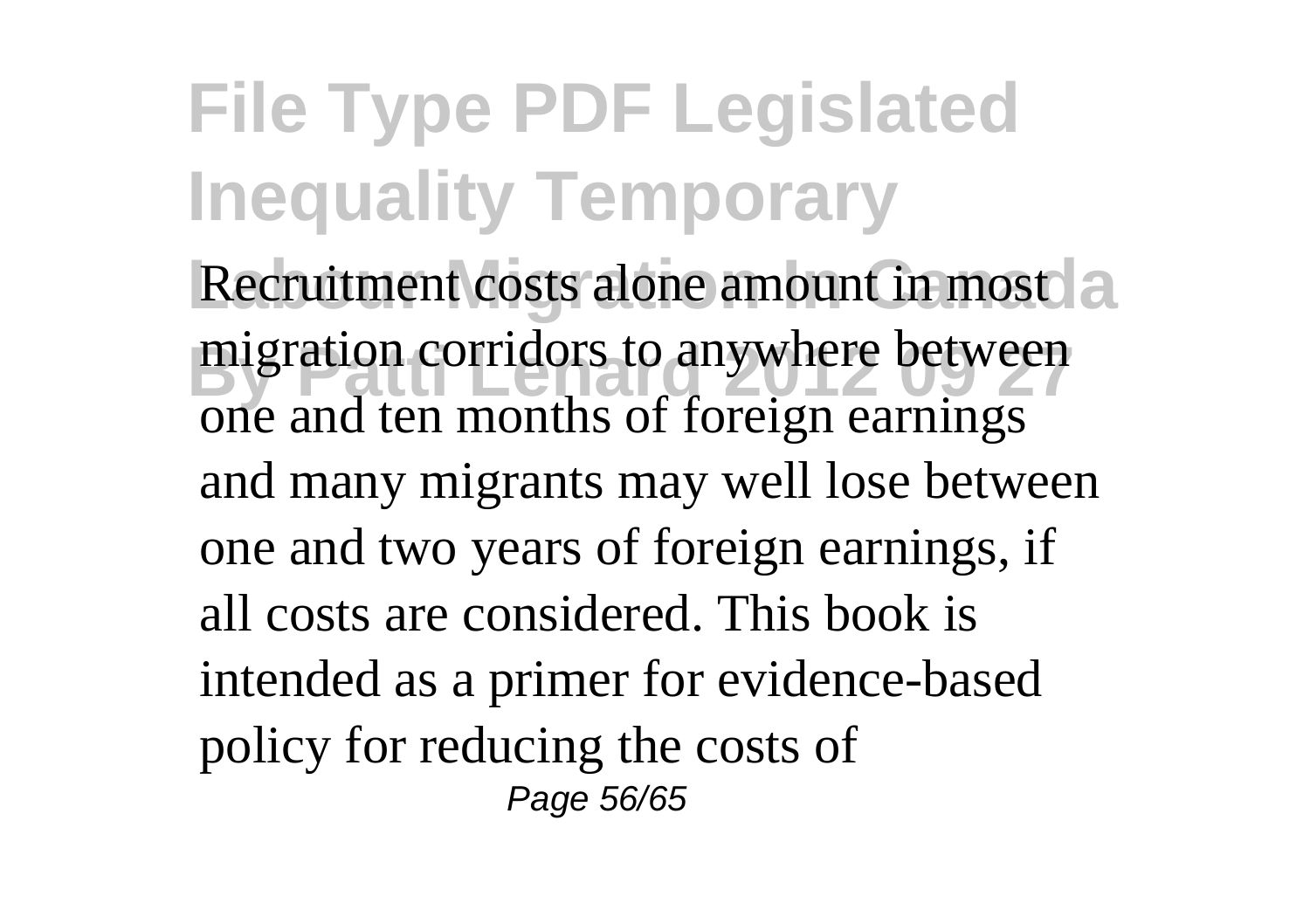**File Type PDF Legislated Inequality Temporary** international labour mobility. The anada contributors include academics from law, economics and politics, but also authors from international organizations, nongovernmental organizations, as well as the voices of migrants. The hope of the editors is that this small collection sets the basis for evidence-based policies that seek to Page 57/65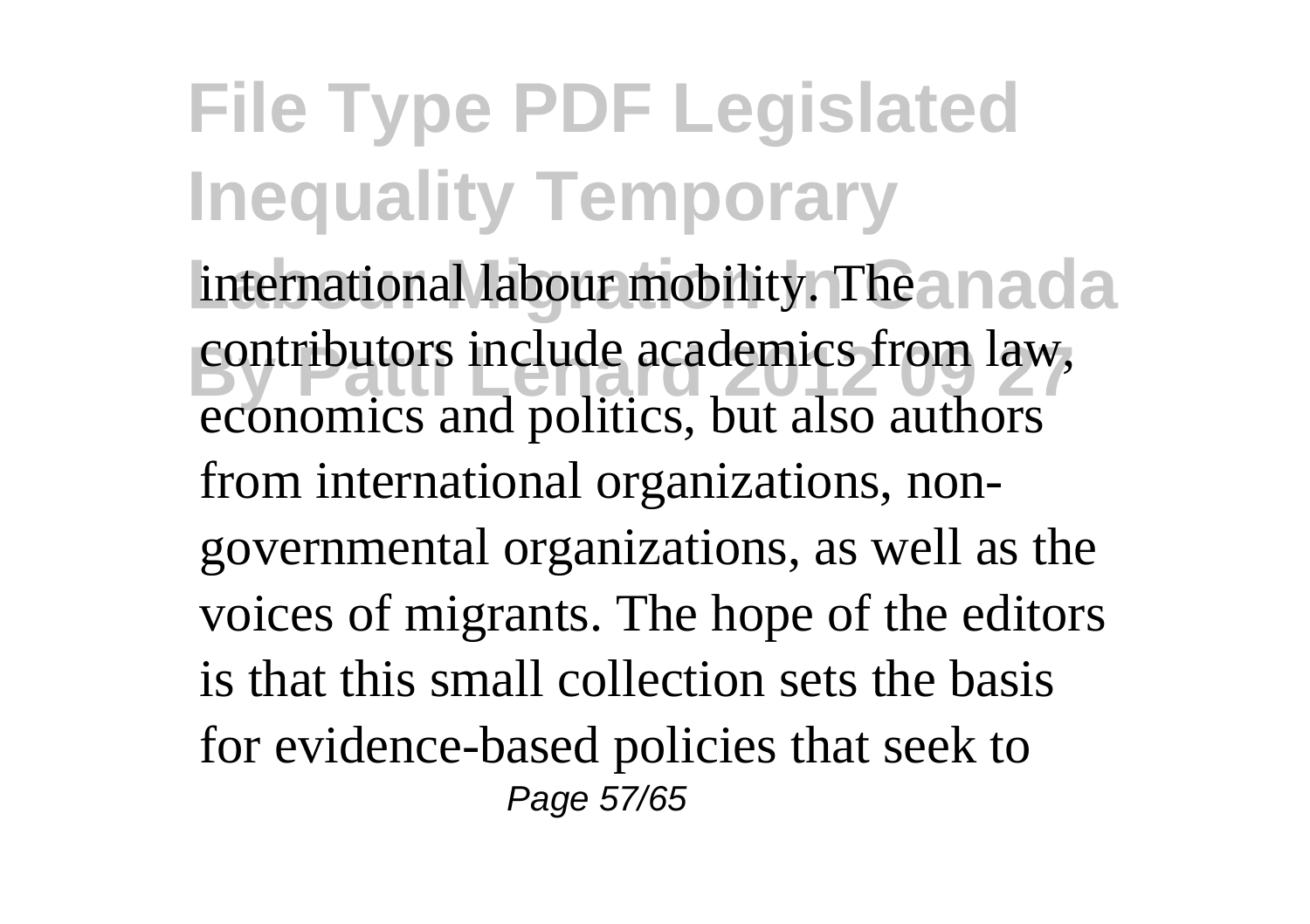**File Type PDF Legislated Inequality Temporary** reduce the costs of international migration. This book will be of interest to scholars and students of migration, globalization, law, sociology and international relations, as well as practitioners and policy makers.

This book examines the relationship between migration, diversification and Page 58/65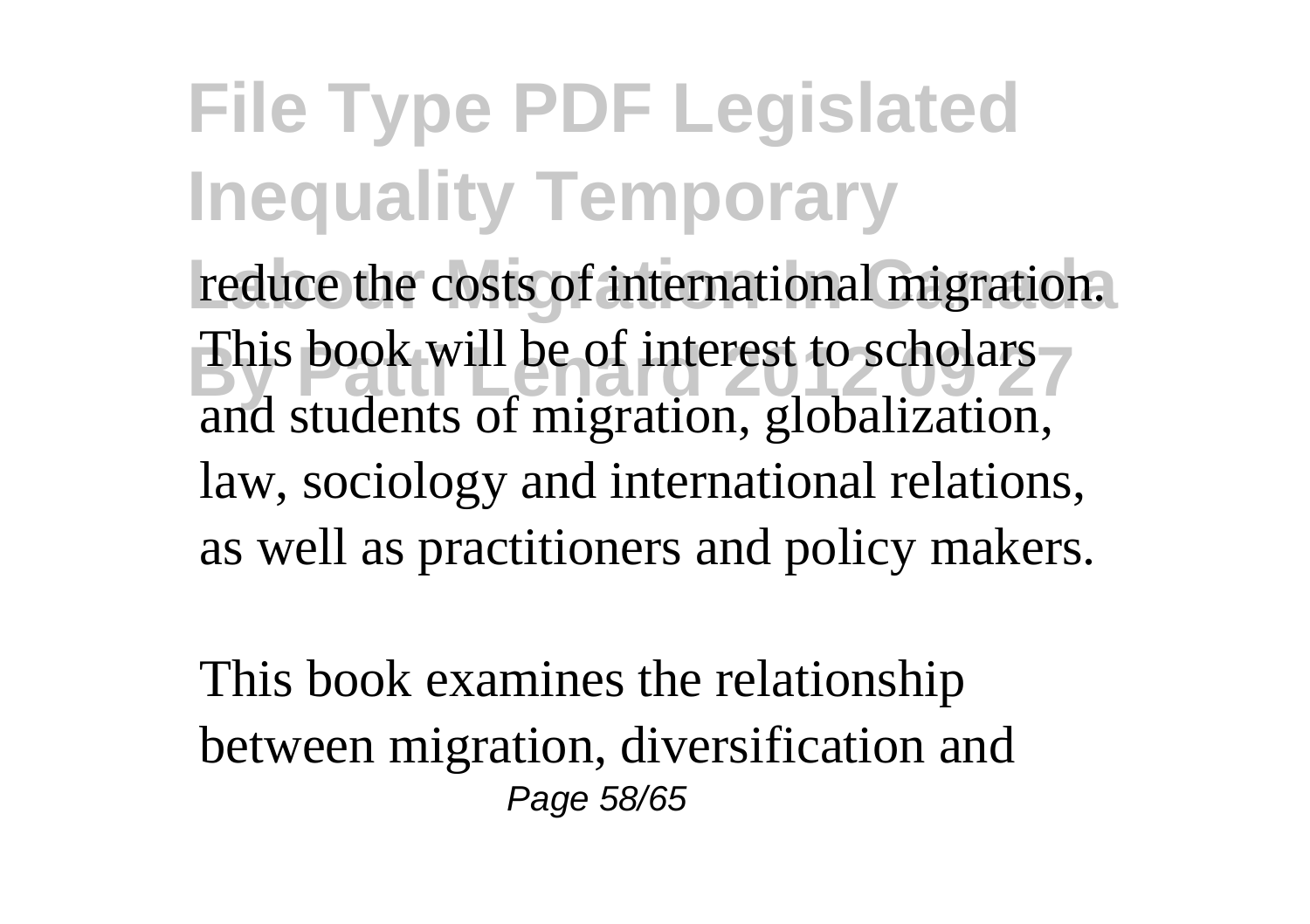**File Type PDF Legislated Inequality Temporary** inequality in Aotearoa/New Zealand. The authors advance a view of migration as a diversifying force, arguing that it is necessary to grapple with the intersection of group identities, state policy and economic opportunities as part of the formation of inequalities that have deep historical legacies and substantial future Page 59/65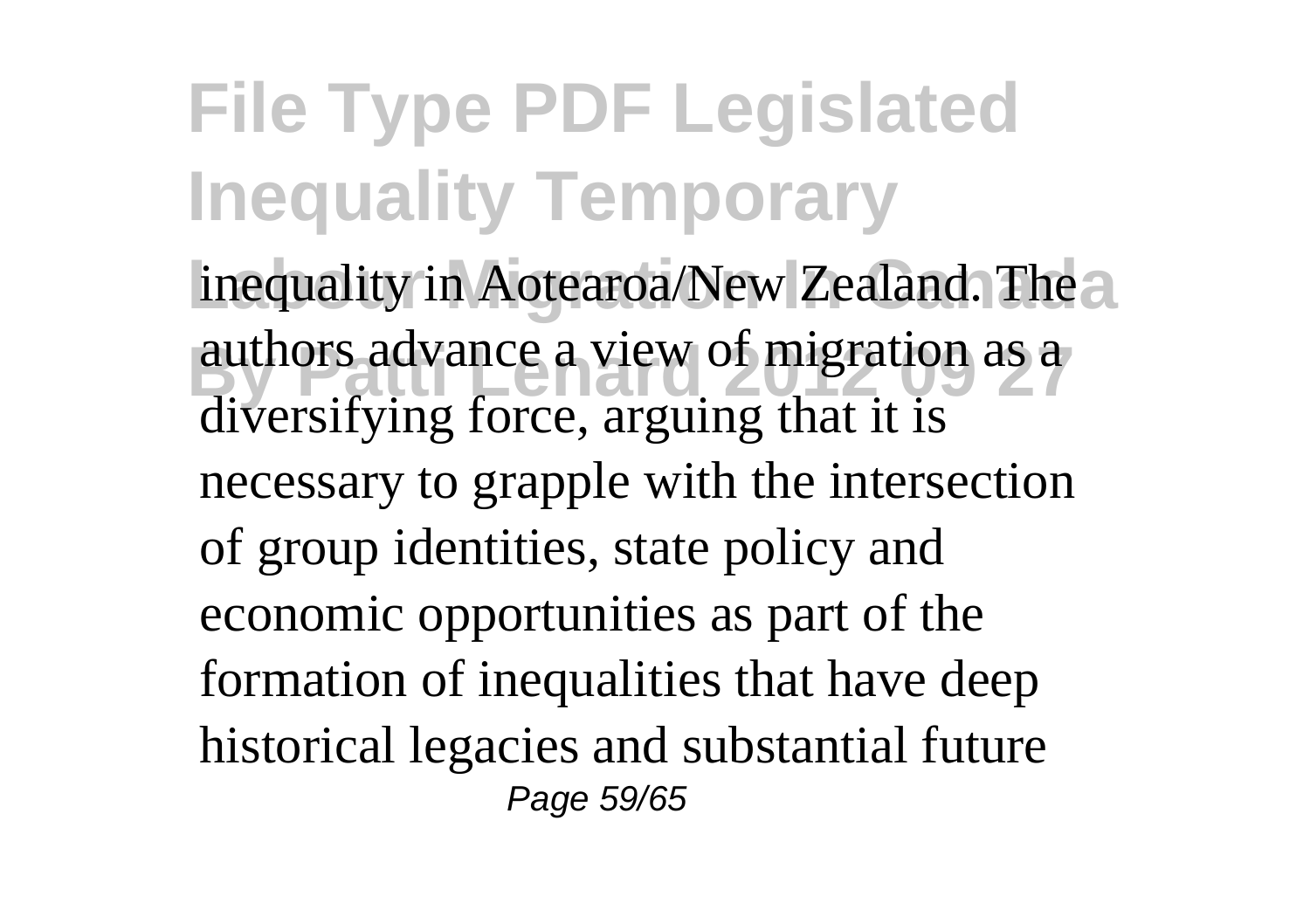**File Type PDF Legislated Inequality Temporary** implications. Exploring evidence for a cla inequality amongst migrant populations, the book also addresses the role of multicultural politics and migration policy in entrenching inequalities, and the consequences of migrant inequalities for political participation, youth development and urban life.

Page 60/65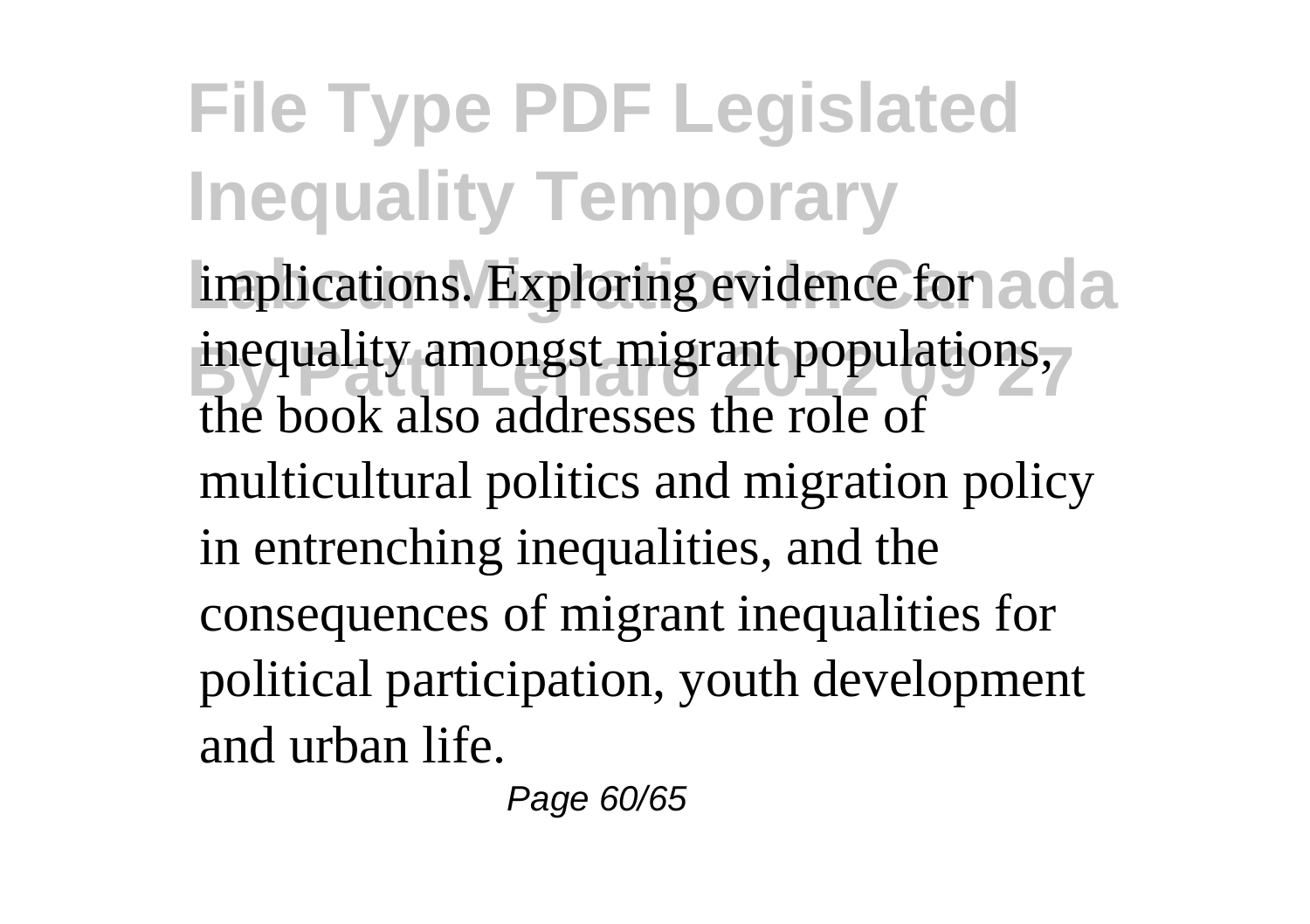**File Type PDF Legislated Inequality Temporary Labour Migration In Canada In an original and striking study of 9 27** migration management in operation, Disrupting Deportability highlights obstacles confronting temporary migrant workers in Canada seeking to exercise their labor rights. Leah F. Vosko explores the effects of deportability on Mexican Page 61/65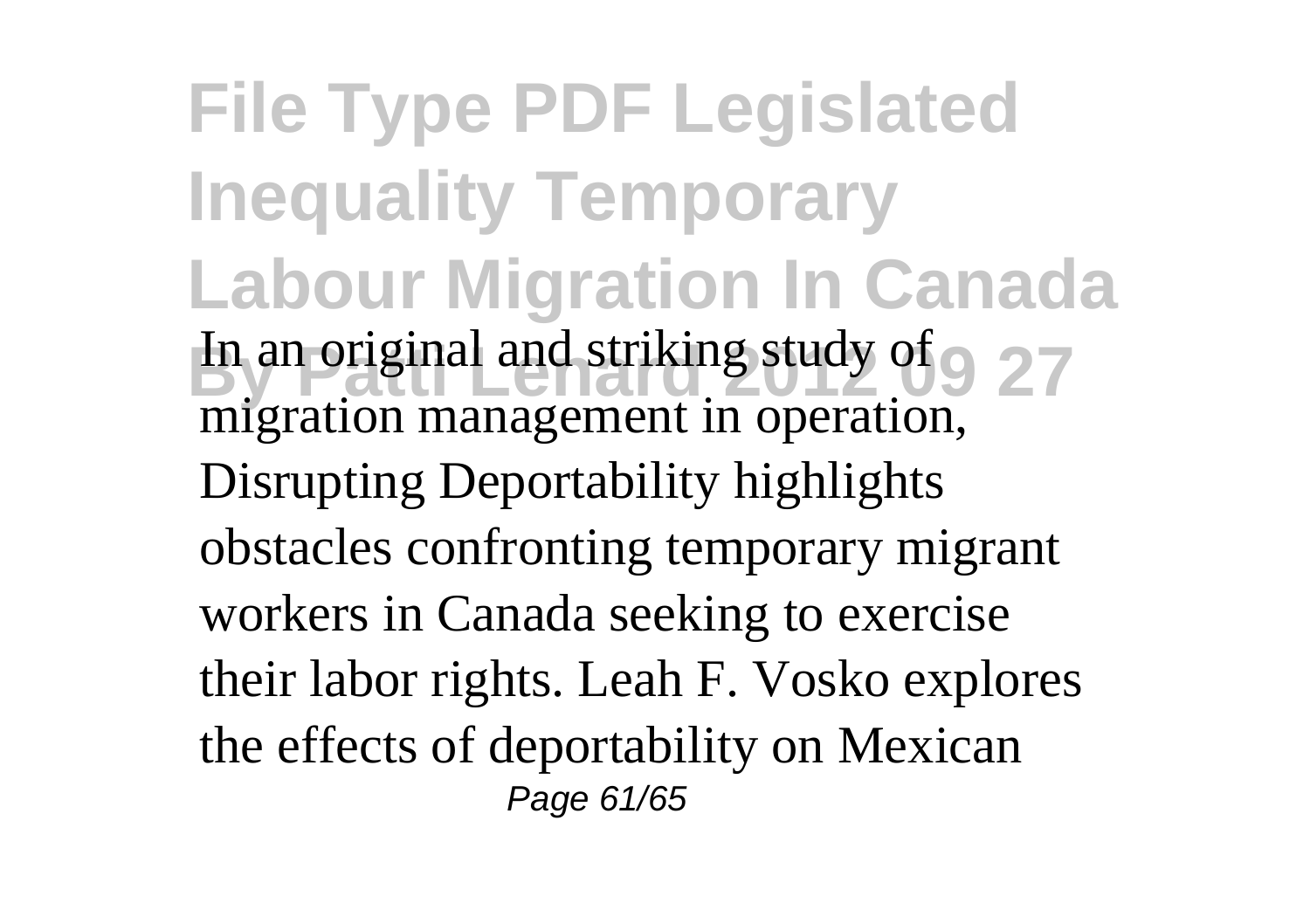**File Type PDF Legislated Inequality Temporary** nationals participating in Canada's anada **Beasonal Agricultural Worker Program** (SAWP). Vosko follows the decade-long legal and political struggle of a group of Mexican SAWP migrants in British Columbia to establish and maintain meaningful collective representation. Her case study reveals how modalities of Page 62/65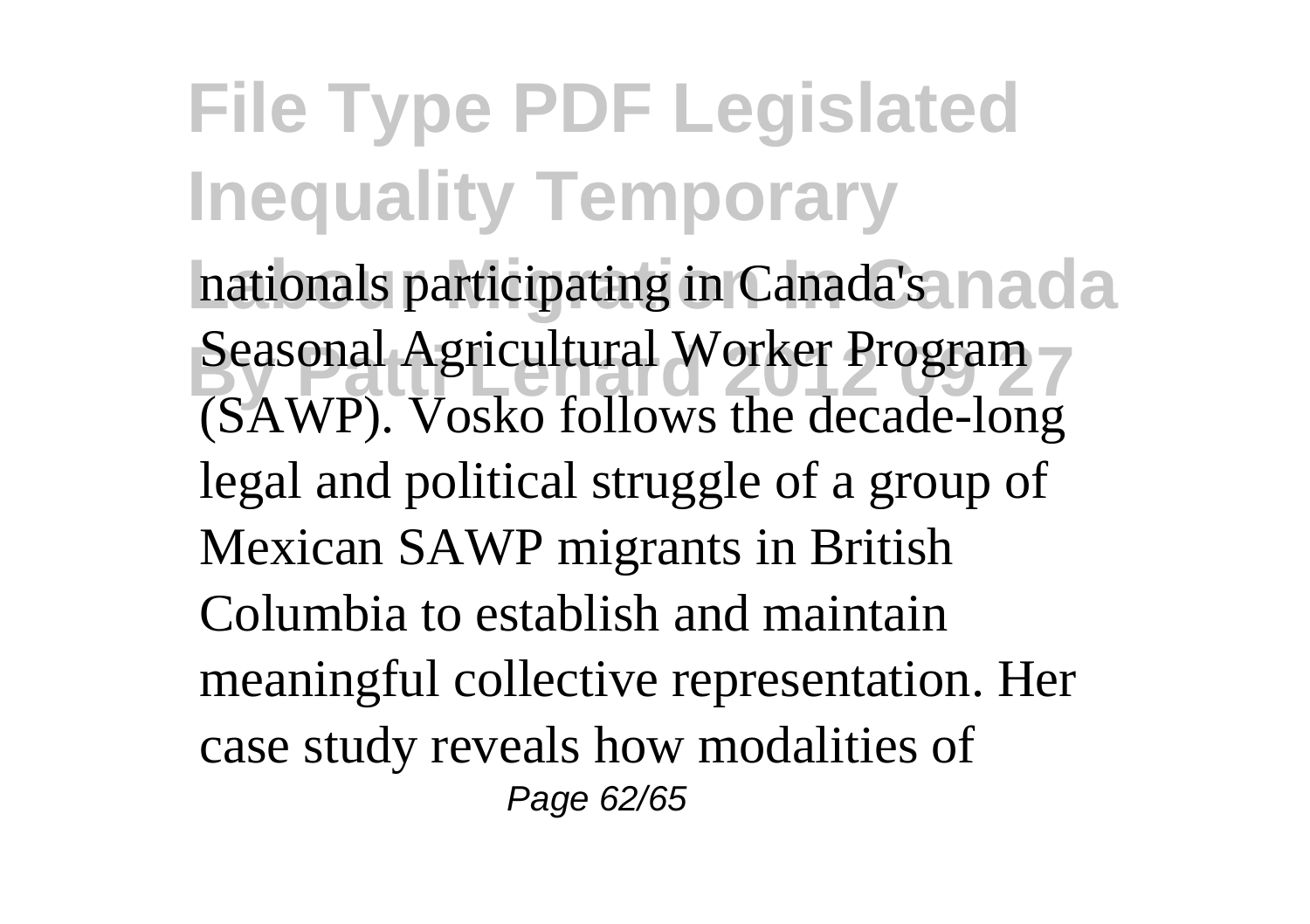**File Type PDF Legislated Inequality Temporary** deportability—such as termination without cause, blacklisting, and 2012 09 27 attrition—destabilize legally authorized temporary migrant agricultural workers. Through this detailed exposé, Disrupting Deportability concludes that despite the formal commitments to human, social, and civil rights to which migration Page 63/65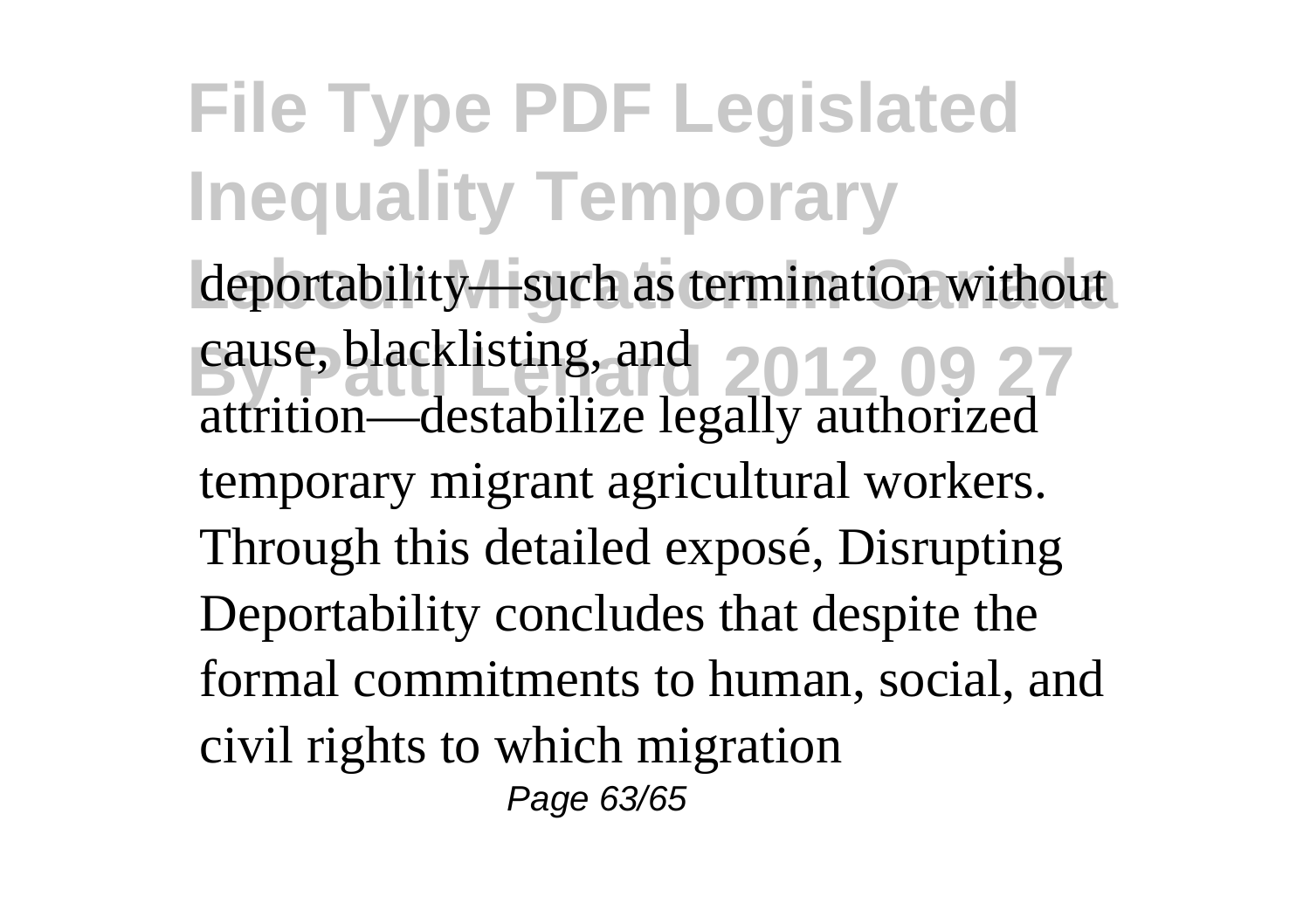**File Type PDF Legislated Inequality Temporary** management ostensibly aspires, the design and administration of this "model" 9 27 temporary migrant work program produces conditions of deportability, making the threat possibility of removal ever-present.